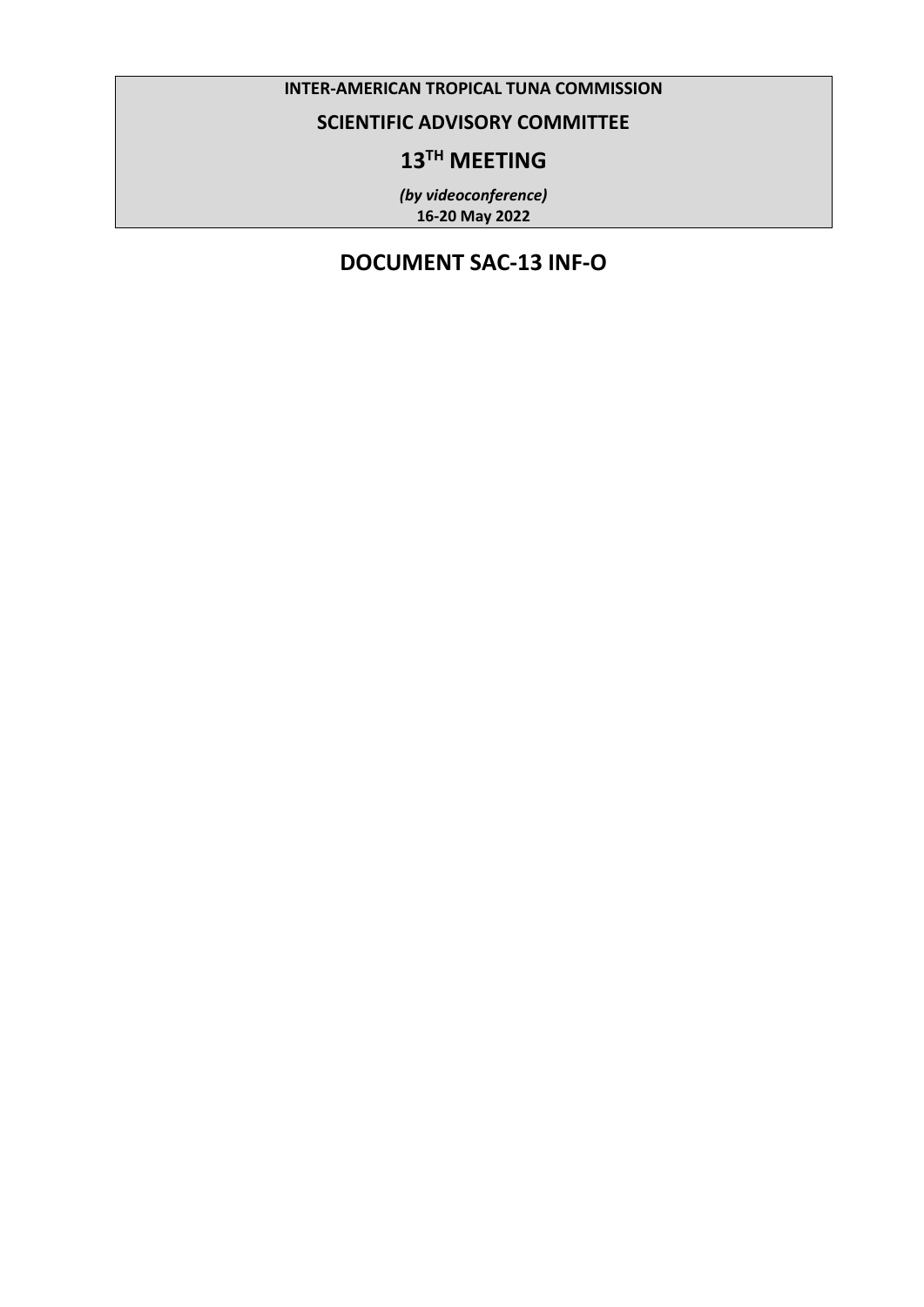

# Stock Assessment of the dolphinfish (Coryphaena hippurus)) in the South-East Pacific Ocean

#### **AUTHORS**

Rubén H. Roa-Ureta<sup>1</sup> Gersson Román Amancio<sup>2</sup> Pablo Marín Abanto<sup>2</sup> Iván Guevara Izquierdo<sup>2</sup> Ana Alegre Norza Sior<sup>2</sup> Esteban Elías<sup>3</sup>, Manuel Peralta<sup>3</sup>

1 Consultant in Statistical Modelling, Marine Ecology and Fisheries 2 Instituto del Mar del Perú (IMARPE) 3 Instituto Público de Investigación de Acuicultura y Pesca (IPIAP)

December 5, 2021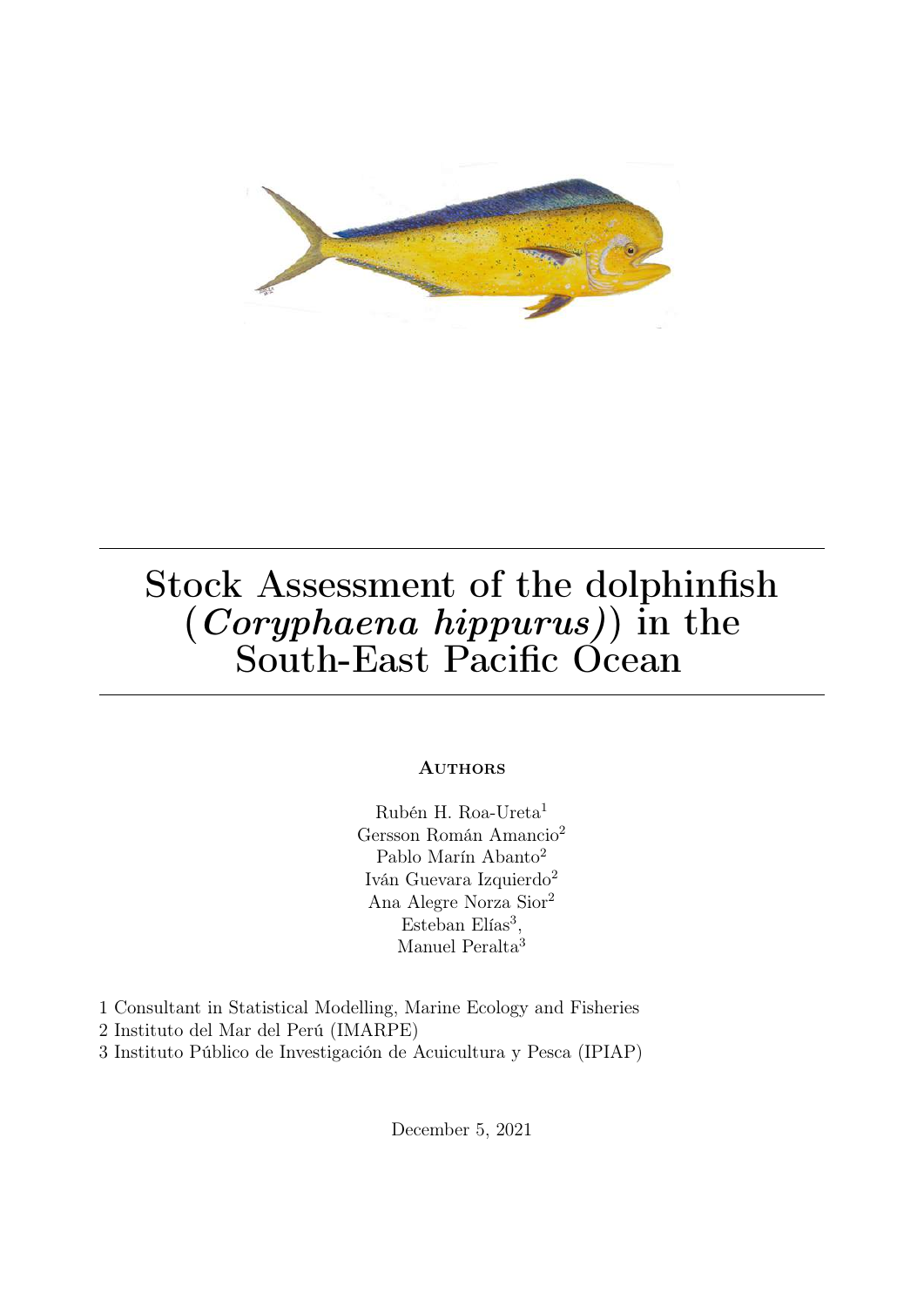#### Acknowledgements.



The findings, interpretations, and conclusions expressed in this work do not necessarily reflect the views of Sustainable Fisheries Partnership. The Sustainable Fisheries Partnership does not guarantee the accuracy of the data included in this work.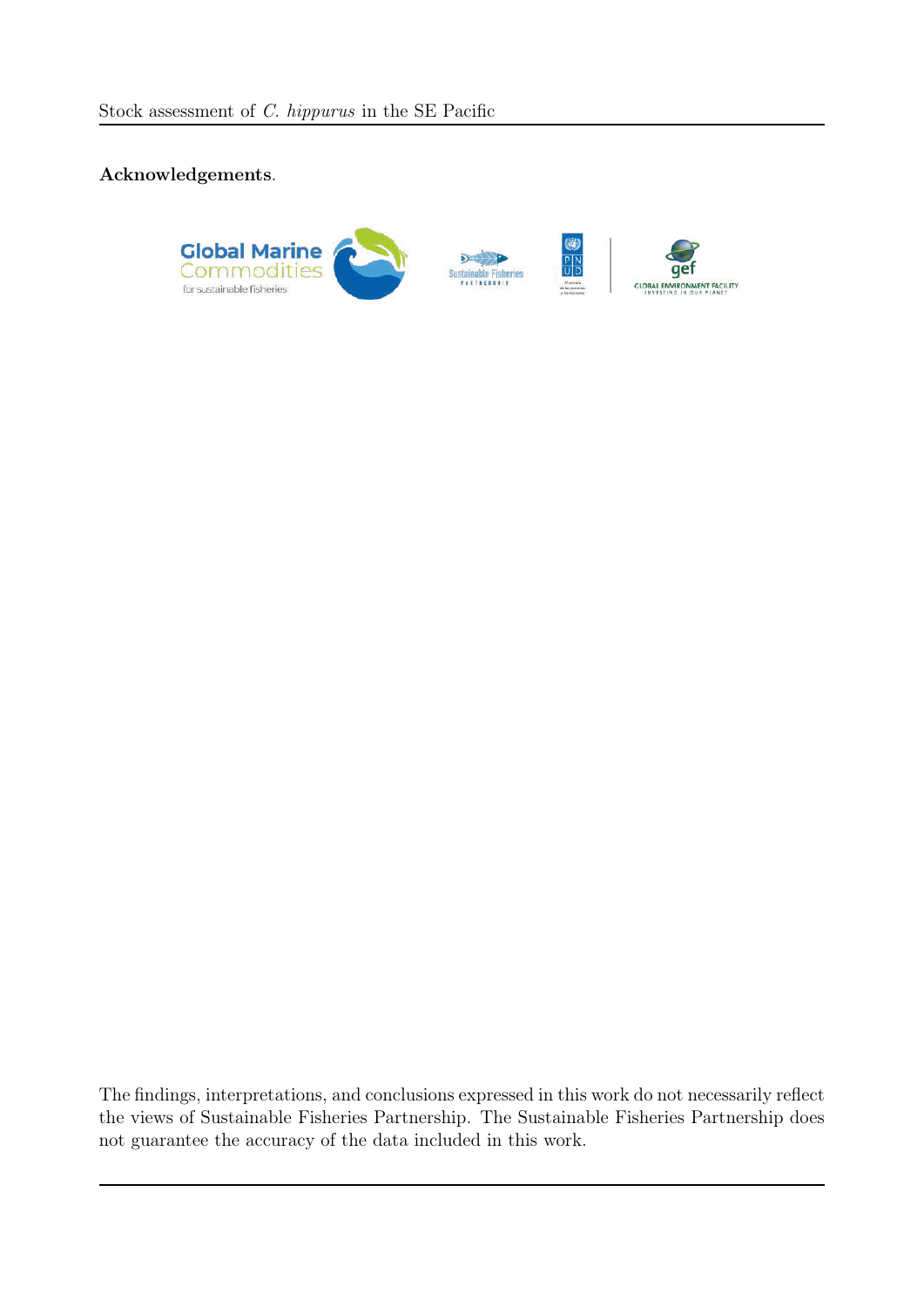## Contents

|              | Introduction                                                                                                                | 1                                           |
|--------------|-----------------------------------------------------------------------------------------------------------------------------|---------------------------------------------|
|              | Materials and Methods<br>2.1<br>2.2<br>2.3                                                                                  | $\overline{4}$<br>$\overline{4}$<br>6<br>11 |
| $\mathbf{3}$ | Results<br>3.1<br>Population dynamics models $\ldots \ldots \ldots \ldots \ldots \ldots \ldots \ldots \ldots \ldots$<br>3.2 | 13<br>13<br>24                              |
|              | <b>Discussion</b>                                                                                                           | 26                                          |
| $\mathbf{5}$ | Conclusions                                                                                                                 | 29                                          |
| 6            | <b>Management Advice</b>                                                                                                    | 30                                          |
|              | List of Figures                                                                                                             | Ι                                           |
|              | List of Tables                                                                                                              | П                                           |
|              | References                                                                                                                  | ш                                           |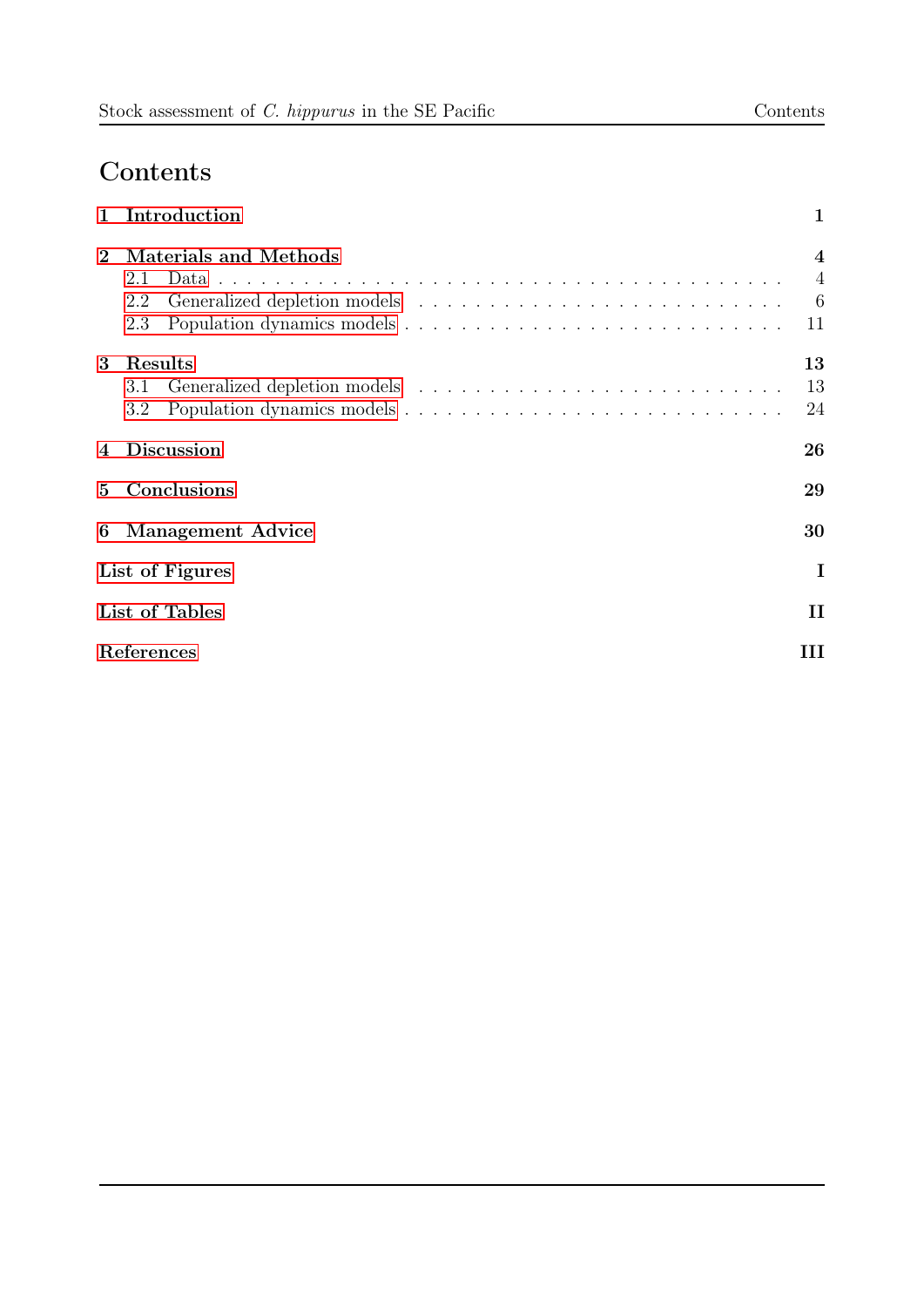## <span id="page-4-0"></span>1 Introduction

The dolphinfish is a large epipelagic and migratory species from tropical and subtropical oceans that has been fished in all regions where it is found since ancient times [\[1\]](#page-36-0). The species is captured in large volumes (thousand tonnes) in the Western Indian Ocean (Iran and Pakistan), North-West Pacific (Taiwan), Western Central Pacific (Indonesia), Western Mediterranean (Italy, Tunisia, Spain and Malta) and the South-East Pacific (Peru and Ecuador) [\[2\]](#page-36-1). It is also captured in the Caribbean [\[3\]](#page-36-2) and Florida and North Carolina, U.S.A [\[4\]](#page-36-3). The largest landings occur in the South-East Pacific and in particular the Peruvian fishery is the largest dolphinfish fishery in the world [\[2\]](#page-36-1). In the Exclusive Economic Zones (EEZ) of both Peru  $(815,915 \text{ km}^2)$  and Ecuador  $(1,077,231 \text{ km}^2)$ , including the Galapagos archipelago) (Fig. [1\)](#page-5-0) the dolphinfish is an important fishery resource captured by local artisanal fleets using drifting longlines.

Although the species sustains large total landings worldwide, well exceeding 100 thousand tonnes in the last decade (Fig. [2,](#page-6-0) top panel), the stock assessment of local stocks remains difficult due to scarcity of data and fast population dynamics. Nevertheless, several authors have attempted various stock assessment methods in their areas of operation. Benjamin and Kurup [\[5\]](#page-36-4) applied yield per recruit and virtual population formulas to the stock fished off the South-West coast of India to conclude that the stock is fished within sustainable levels. Baset *et. al.* [\[6\]](#page-36-5) applied non-equilibrium surplus production models to the dolphinfish catch records and (apparently un-standardized) annual CPUE indices of abundance from the Pakistan fishery using the CEDA stock assessment package [\[7\]](#page-36-6). This method depends on an assumption of depletion degree (0 to 90%) at the start of the time series and in Baset *et. al.* application, results varied widely depending on the value assumed (from MSY equal to a few thousands tonnes at low starting depletion degree values to a few million tonnes at high starting depletion degree values). Nevertheless, the authors concluded that the stock was being overfished due to catches larger than the most reasonable MSY estimates. Aires-da-Silva et. al. [\[8\]](#page-36-7) conducted an exploratory stock assessment of the stock fished in the South-East Pacific, namely within the Peruvian and Ecuadorian EEZs (Fig. [1\)](#page-5-0), using a length-structured model with monthly time steps in the Stock Synthesis package [\[9\]](#page-37-0). Although this assessment was technically more solid than the assessments cited above and it could be considered as data-rich and conventional, it included several parameters fixed at arbitrary values chosen by the analysts, such as the natural mortality rate, the steepness of the stock-recruitment relationship, and other parameters that resulted in giving more weight to specific pieces of data. The authors conclude that recent catches (up to June 2015) were close to the estimated MSY but that the fishing mortality that yields the MSY is undefined due to a flat yield-per-recruit curve. Finally, in the Mediterranean Sea the Food and Agriculture Organization of the United Nations (FAO) has been working on the assessment and management of the dolphinfish stock that migrates into the Mediterranean every summer and is fished there by artisanal fleets from several countries. In 2019 the working group assigned with the assessment of the stock recommended the implementation of generalized depletion models [\[10\]](#page-37-1) and published a substantial review of dolphinfish biology and its fisheries [\[11\]](#page-37-2). Subsequently, the working group developed a customized version of generalized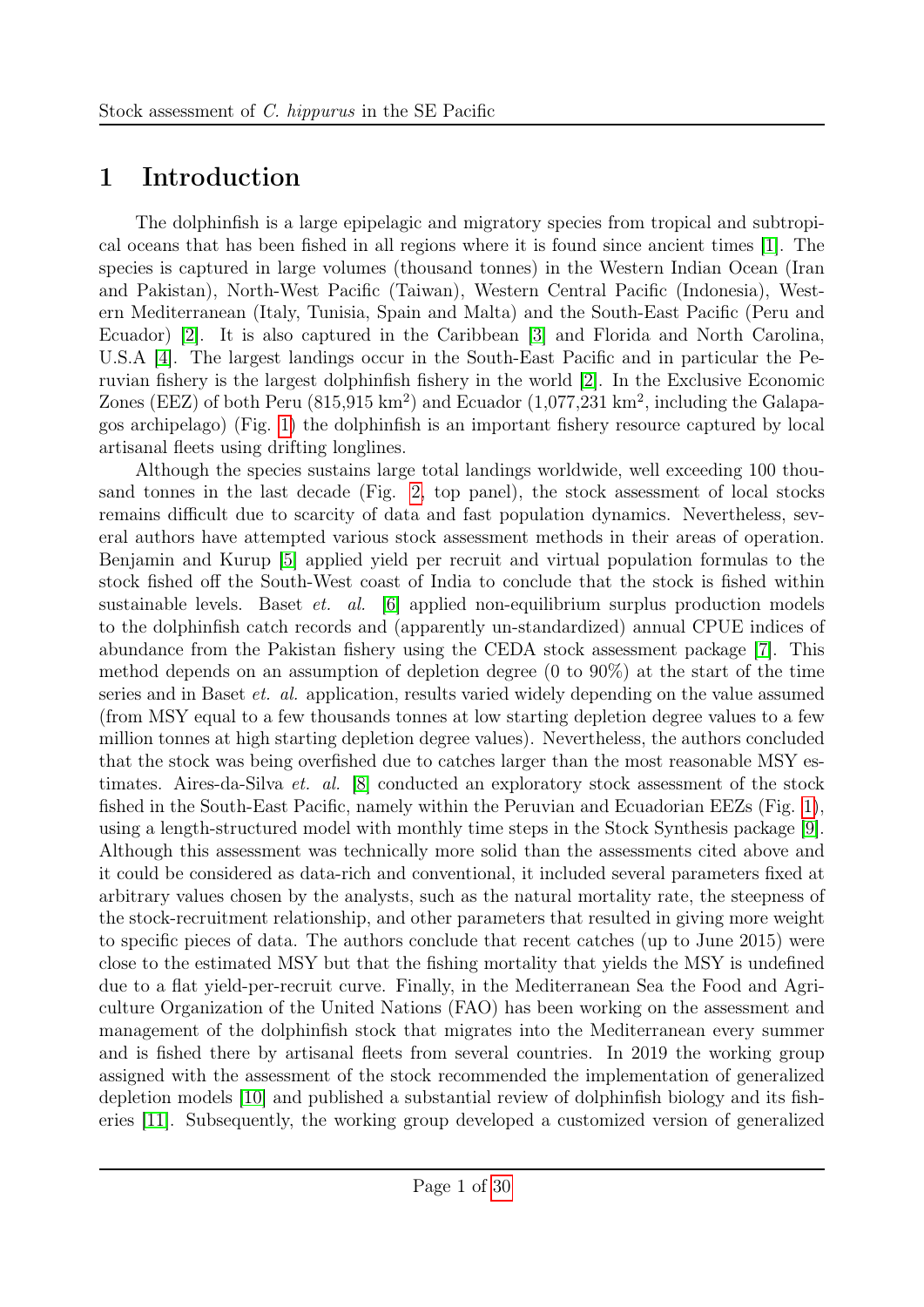depletion models [\[12,](#page-37-3) [13,](#page-37-4) [14,](#page-37-5) [15,](#page-37-6) [16,](#page-37-7) [17\]](#page-37-8) in software CatDyn [\[18\]](#page-37-9) and applied it to the data from five fleets operating in the Western Mediterranean Sea [\[19\]](#page-38-0). This was reported as the first stock assessment that succeeded in yielding management-useful results. It showed that the stock was being fished in sustainable manner in the region.

<span id="page-5-0"></span>

Figure 1: Map of Peruvian and Ecuadorian EEZs where the fishery is conducted.

The dolphinfish Peruvian and Ecuadorian fisheries are clearly the largest dolphinfish fisheries worldwide, accounting for nearly 50% of worldwide dolphinfish catches since 2013 (Fig. [2,](#page-6-0) top panel). They have been described as data poor fisheries and the stock dynamics as highly productive, variable and fast, making the stock assessment by conventional methods (i.e. methods based on population dynamics and the biological composition of the stock) difficult to apply [\[20\]](#page-38-1). In this work, we have adapted the generalized depletion model built for the assessment of the stock in the Mediterranean Sea to the situation of the fishery in the South-East Pacific, namely Peruvian and Ecuadorian EEZs. Results of the four-fleets generalized depletion model are further used in a hierarchical inference statistical framework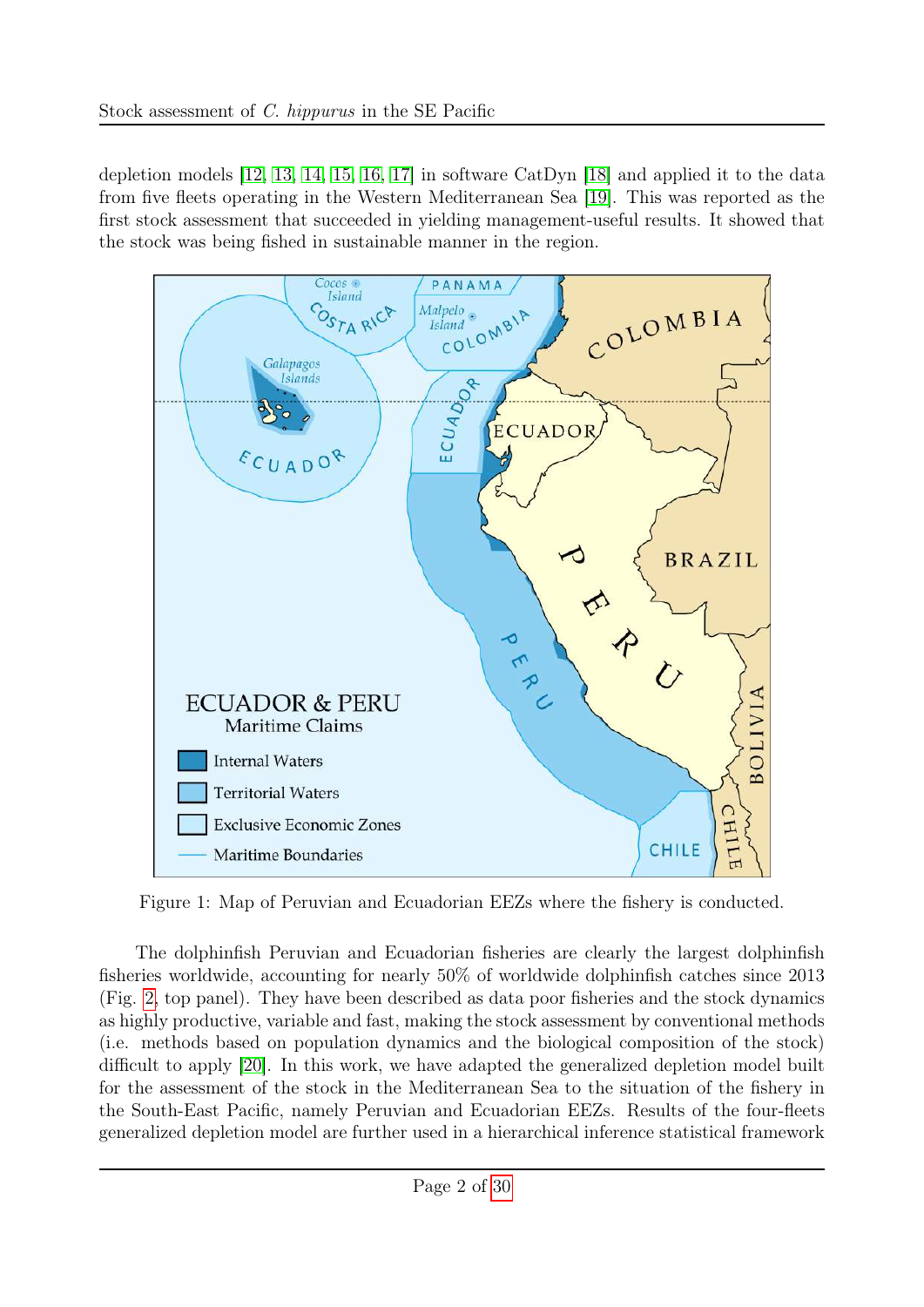to fit a non-equilibrium surplus production model of the Pella-Tomlinson type. The approach is described in schematic fashion in Fig. 2 of Roa-Ureta et al. [\[16\]](#page-37-7). We present results useful for management in the form of instantaneous and aggregate exploitation rates, biomass levels that support sustainable exploitation, and catch rates that take into account the productive capacity of the stock.

<span id="page-6-0"></span>

Figure 2: World and country landings and contrast between catch data in the stock assessment database and in FAO databases [\[21\]](#page-38-2) for the two countries.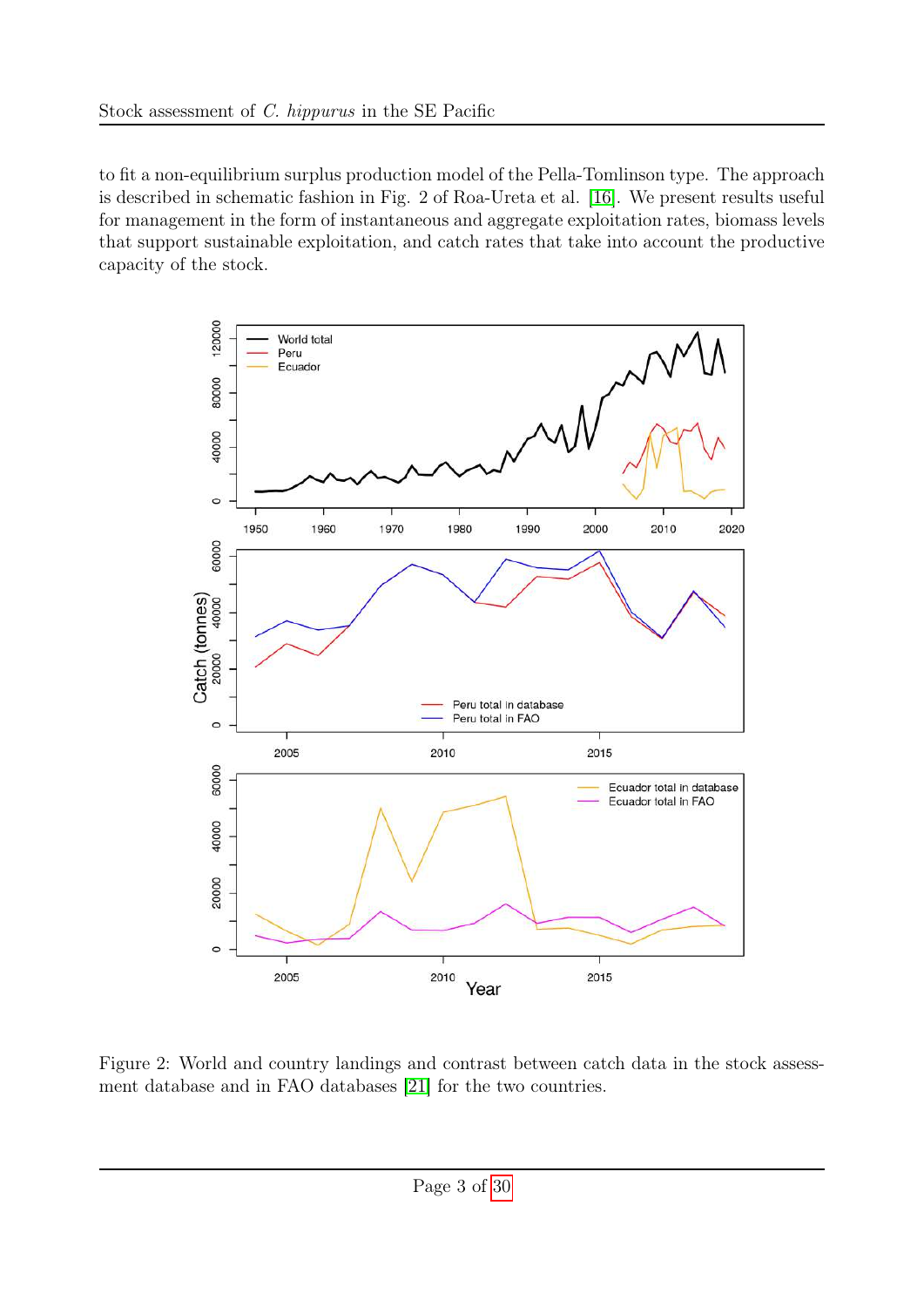## <span id="page-7-0"></span>2 Materials and Methods

The general approach to the stock assessment of the dolphinfish stock in the South-East Pacific (Peruvian and Ecuadorian EEZs) consists of (1) developing and curating a database of monthly total catch, monthly total effort, and sampled mean monthly weight from four fleets (two artisanal fleets in each country) for the period of January 2004 to December 2019, (2) fitting several variants of generalized depletion models and selection of the best variants in terms of numerical, statistical and biological criteria, and (3) use some of the output from the best generalized depletion model to fit a surplus production model. Steps (2) and (3) yield several management-useful quantities that constitute potential biological reference points (BRPs).

### <span id="page-7-1"></span>2.1 Data

The database described in this subsection was compiled as a spreadsheet and then it was imported to the R system of statistical programming [\[22,](#page-38-3) [23\]](#page-38-4), where it has been stored as a binary repository.

The data consisted of monthly total catch, monthly total effort, and sampled mean monthly weight or sample mean length from the Peruvian artisanal longline fleet, which operates in coastal and oceanic waters in the Peruvian EEZ, the Peruvian fibreglass boats fleet that operates in coastal waters in the Peruvian EEZ, the Ecuadorian artisanal fleet operating in coastal and oceanic waters in the Ecuadorian EEZ, and the Ecuadorian fibreglass boats fleet that operates in coastal waters in the Ecuadorian EEZ. The Peruvian part of the database contained sampled mean weight in the catch that could not be split between the artisanal and fibreglass fleets so it was considered as valid for both Peruvian fleets. The Ecuadorian part of the database contained sampled mean length in the catch that also could not be split between the artisanal and fibreglass fleets so it was considered as valid for both Ecuadorian fleets. The period covered was January 2004 to December 2019. When aggregated to the annual time step and across both types of fleet per country, the Peruvian catch data shows substantial agreement with the data reported to FAO (Fig. [2,](#page-6-0) middle panel) while the Ecuadorian catch data shows agreement with that reported to FAO beytween 2004 and 2007 and between 2013 and 2019, with substantial differences between 2008 and 2012 (Fig. [2,](#page-6-0) bottom panel). At this point we considered the new database compiled for Ecuador as more accurate than the totals reported to FAO, thus the stock assessment was conducted using the newly compiled database, which included a large increase in Ecuadorian catches between 2008 and 2012.

The original database compiled for stock assessment had missing data. The pattern of missing data is shown in Fig. [3.](#page-8-0) Over 60% of mean weight data from Peruvian fleets is missing, followed by fishing effort by the Ecuadorian fibreglass fleet at over 40%, and the last significant amount of missing data being the sample mean length data of Ecuadorian fleets (Fig. [3,](#page-8-0) left panel). Most months (60) are missing mean weight in the catch of the Peruvian fleets and fishing effort by the Ecuadorian fibreglass fleet, with another large number (34) just missing mean length in the catch of Ecuadorian fleets (Fig. [3,](#page-8-0) right panel).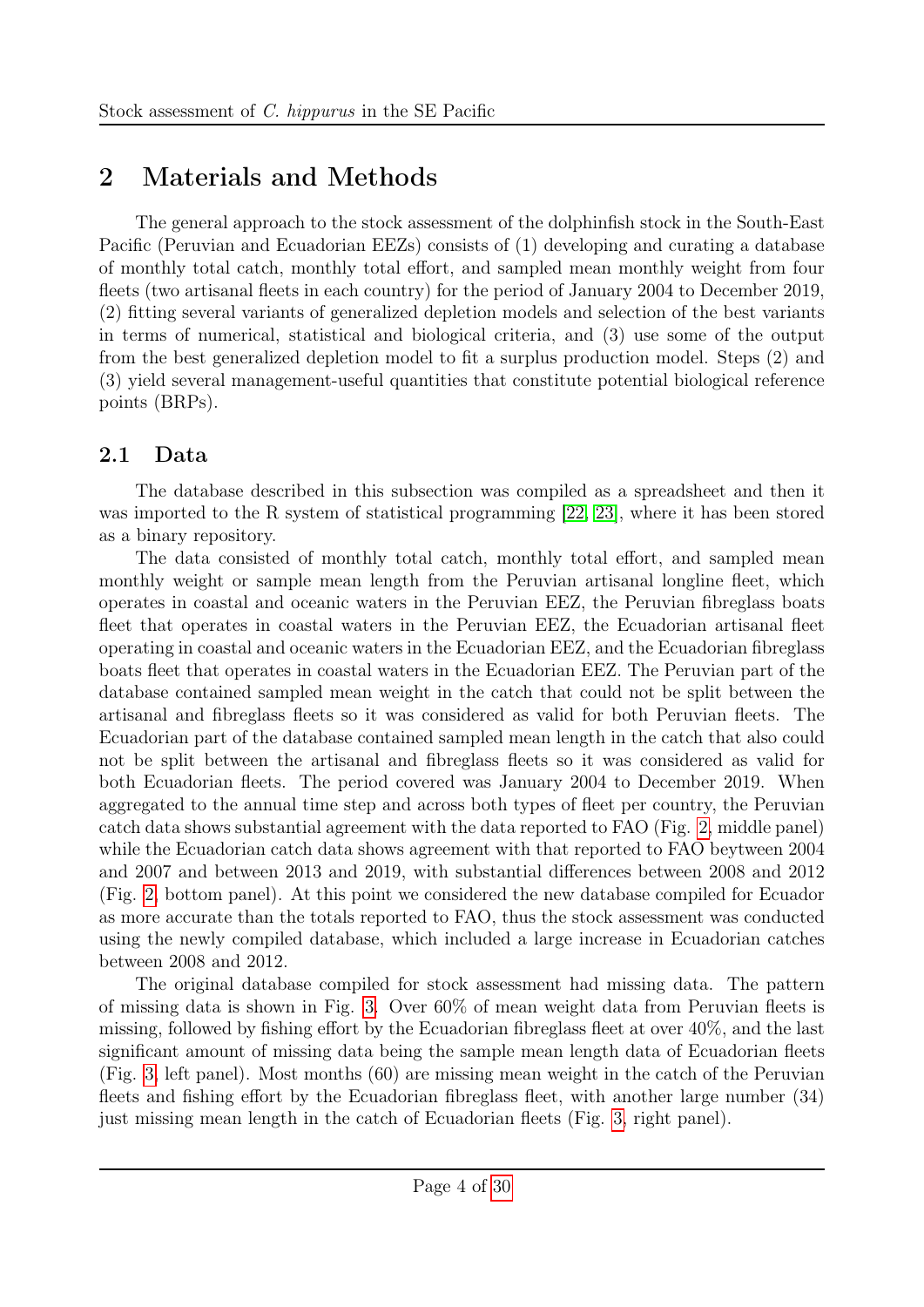<span id="page-8-0"></span>

Figure 3: Pattern of missing data in the original database compiled for stock assessment of the stock of dolphinfish in the South-Eastern Pacific (Peru and Ecuador). The left panel is a histogram of months with missing data per variable. The right panel is the number of months missing data at particular combinations of the variables. The variables are Weight-Per: mean weight in Peruvian catches;  $EffEcuFib$ : total fishing effort in the Ecuadorian fibreglass fleet; LengthEcu: mean length in Ecuadorian catches;  $CatExFib$ : total catch in the Ecuadorian fibreglass fleet;  $EffPerArt$ : total fishing effort in the Peruvian artisanal fleet;  $EffEcuArt:$  total fishing effort in the Ecuadorian artisanal fleet;  $CatEcuArt:$  total catch in the Ecuadorian artisanal fleet;  $CatPerArt$ : total catch in the Peruvian artisanal fleet;  $Eff$  $PerFib$ : total fishing effort in the Peruvian fibreglass fleet; and  $CatPerFib$ : total catch in the Peruvian fibreglass fleet.

To replace all missing data with realistic imputed values, a standard statistical methodology for the imputation of indispensable missing data was implemented: predictive mean matching in R package mice [\[24\]](#page-38-5). This method consists of the following steps

• Carry out multiple linear regressions on the available data to predict the missing data. We had five completely observed variables (year, month, total catch of the Peruvian artisanal fleet, total effort of the Ecuadorian fibreglass fleet, and total catch of the Peruvian fibreglass fleet) and three nearly completely observed variables (total catch of the Ecuadorian artisanal fleet, total fishing effort of the Ecuadorian artisanal fleet,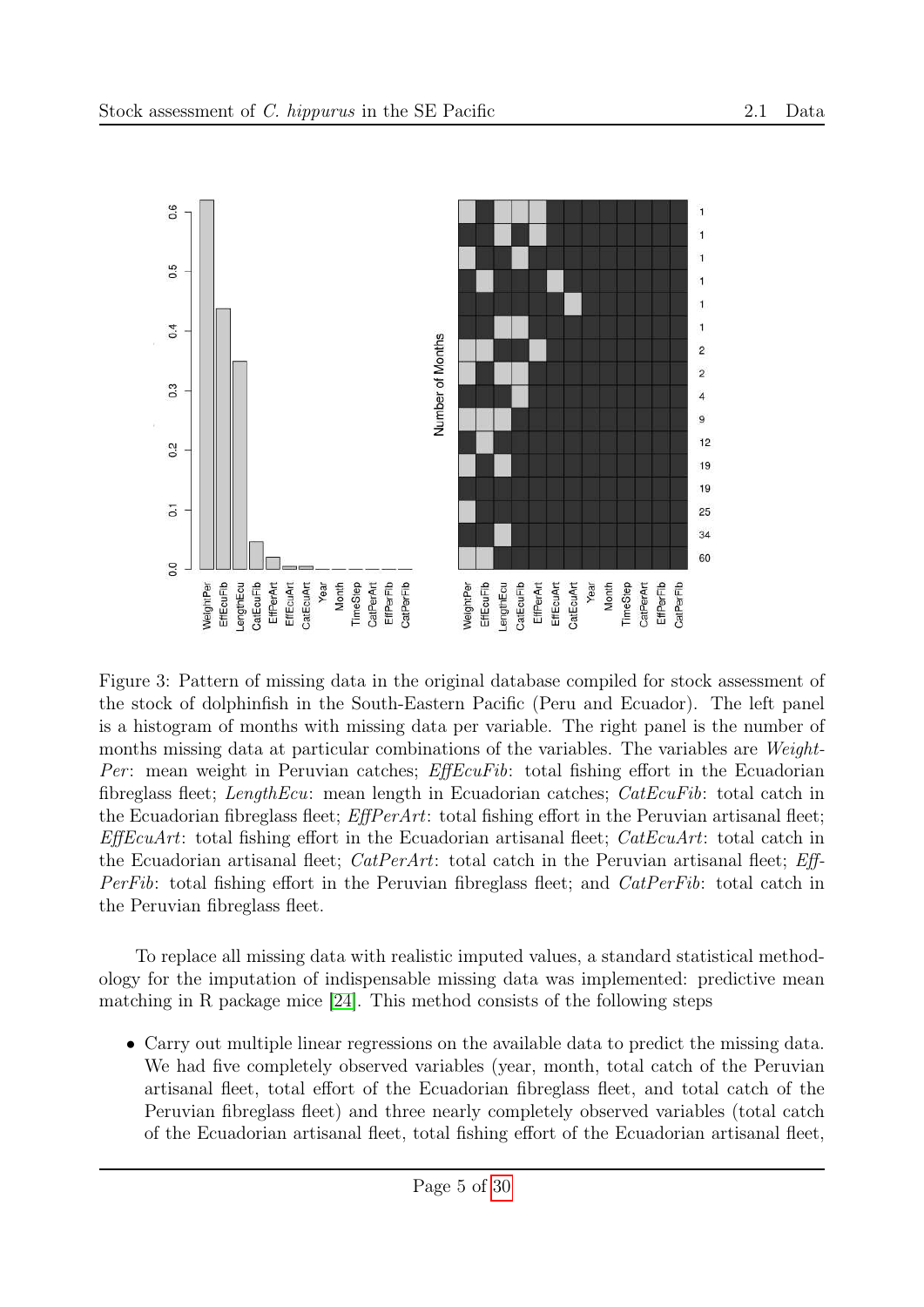total fishing effort of the Peruvian artisanal fleet), so predictions are expected to be accurate. This produced slope estimates and their covariance matrix.

- Random sample slope values from the multivariate normal distribution created by slope estimates and their covariance matrix. By including the covariance matrix this step produces natural variability so predictions of missing data would look more realistic.
- Use the randomized slope values and observed data to predict the whole set of data, including in months in which true values were observed and were missing.
- For missing data, find the set of observed data that most closely resembles the same data in the missing effort months.
- Take one random value for each predicted datum from the set of predicted data that belongs with the observed data that most closely resembles the current missing data.

In this manner we assembled a complete database for stock assessment. Finally, mean length data in the catch of Ecuadorian fleets was used to calculate mean weight in the catch of those fleets. For this we used the length-weight relationship in Zúñiga-Flores [\[25\]](#page-38-6), determined from dolphinfish samples of fork length and weight taken in Baja California, Mexico. The resulting effort and catch data is shown in Fig. [4.](#page-10-0) The best effort-catch relationship is observed in the Peruvian fibreglass fleet, followed by Peruvian artisanal fleet. Ecuadorian data show over-dispersion (fibreglass) and weak determination of catch from effort for a wide range of effort (artisanal).

Generalized depletion models predict the catch by time step in numbers, not in weight. Therefore the monthly catch recorded in weight in the database needed to be transformed to numbers by using the the time series of mean weight. The complete mean weight time series is shown in Fig. [5.](#page-11-0) There is ample intra-annual variability in both time series, as expected given the very fast growth rate that characterizes the species [\[11\]](#page-37-2). Ecuadorian fleets seem to catch larger fish than Peruvian fleets.

### <span id="page-9-0"></span>2.2 Generalized depletion models

The stock assessment methodology employed here has been described in several recent scientific articles [\[12,](#page-37-3) [26,](#page-38-7) [13,](#page-37-4) [27,](#page-38-8) [14,](#page-37-5) [15,](#page-37-6) [16,](#page-37-7) [17,](#page-37-8) [18,](#page-37-9) [28,](#page-38-9) [29\]](#page-38-10). The model developed for this case is an extension of multi-annual generalized depletion models [\[13,](#page-37-4) [16,](#page-37-7) [29\]](#page-38-10). These models run at monthly time steps and analyze the data from several annual fishing season simultaneously. The models contain parameters for initial abundance, the average natural mortality rate over the period of years covered by the time series of data, the magnitude of annual recruitment pulses to each fleet (i.e. there is a total number of number of years  $\times$  number of fleets,  $16\times4=64$  recruitment parameters) and three fishing operational parameters that are fleetspecific (i.e.  $3 \times 4 = 12$  fishing operational parameters). These models are fully mechanistic models in which all parameters are estimated freely, not fixing any parameter at arbitrary values. The generalized depletion model specific to this case has 78 parameters to estimate and is of the form: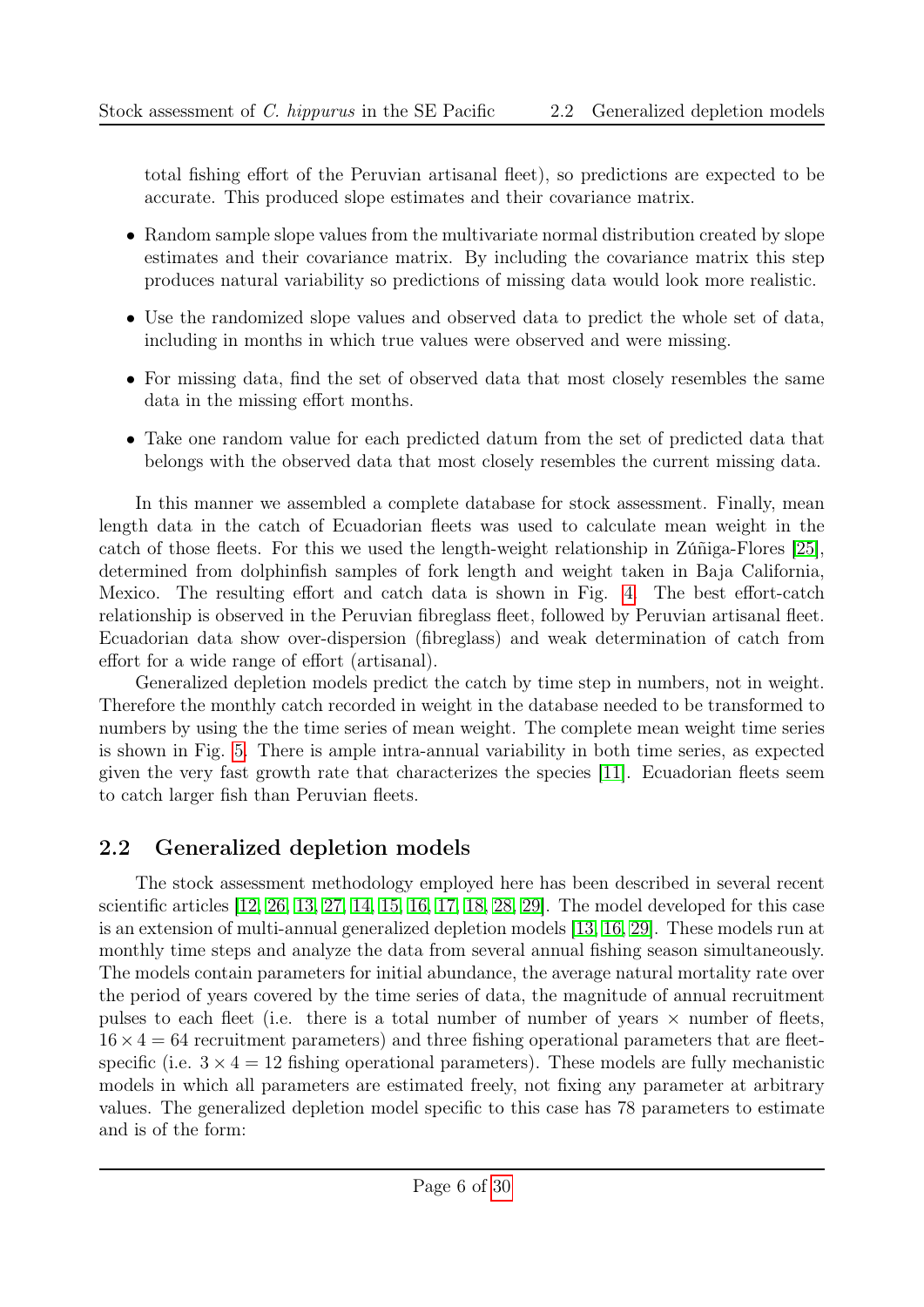$$
C_{t} = k_{1} E_{1,t}^{\alpha_{1}} N_{t}^{\beta_{1}} + k_{2} E_{2,t}^{\alpha_{2}} N_{t}^{\beta_{2}} + k_{3} E_{3,t}^{\alpha_{3}} N_{t}^{\beta_{3}} + k_{4} E_{4,t}^{\alpha_{4}} N_{t}^{\beta_{4}}
$$
  
\n
$$
C_{t} = k_{1} E_{1,t}^{\alpha_{1}} e^{M/2} \left( N_{0} e^{-Mt} - e^{M/2} \left[ \sum_{i=1}^{i=t-1} C_{1,i} e^{-M(t-i-1)} \right] + \sum_{j=1}^{j=16} I_{1,j} R_{1,j} e^{-M(t-\tau_{1,j})} \right)^{\beta_{1}} +
$$
  
\n
$$
k_{2} E_{2,t}^{\alpha_{2}} e^{M/2} \left( N_{0} e^{-Mt} - e^{M/2} \left[ \sum_{i=1}^{i=t-1} C_{2,i} e^{-M(t-i-1)} \right] + \sum_{j=1}^{j=16} I_{2,j} R_{2,j} e^{-M(t-\tau_{2,j})} \right)^{\beta_{2}} +
$$
  
\n
$$
k_{3} E_{3,t}^{\alpha_{3}} e^{M/2} \left( N_{0} e^{-Mt} - e^{M/2} \left[ \sum_{i=1}^{i=t-1} C_{3,i} e^{-M(t-i-1)} \right] + \sum_{j=1}^{j=16} I_{3,j} R_{3,j} e^{-M(t-\tau_{3,j})} \right)^{\beta_{3}} +
$$
  
\n
$$
k_{4} E_{4,t}^{\alpha_{4}} e^{M/2} \left( N_{0} e^{-Mt} - e^{M/2} \left[ \sum_{i=1}^{i=t-1} C_{4,i} e^{-M(t-i-1)} \right] + \sum_{j=1}^{j=16} I_{4,j} R_{4,j} e^{-M(t-\tau_{4,j})} \right)^{\beta_{4}}
$$

<span id="page-10-1"></span><span id="page-10-0"></span>

Figure 4: Effort and catch data in four fleets operating in the South-East Pacific (Peru and Ecuador). PerArt: Peruvian artisanal; PerFib: Peruvian fibreglass; EcuArt: Ecuadorian artisanal; EcuFib: Ecuadorian fibreglass.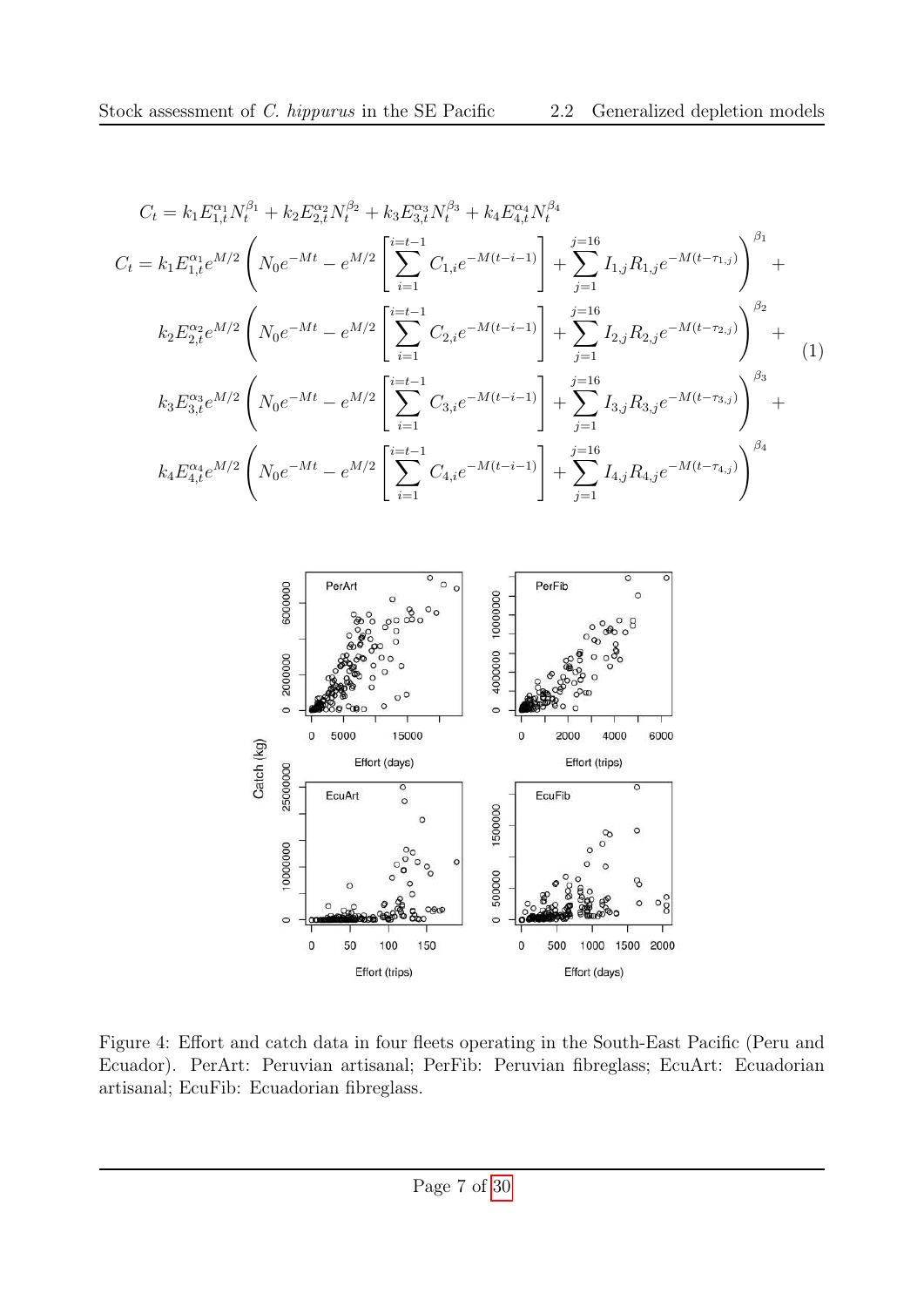<span id="page-11-0"></span>

Figure 5: Mean weight time series used to transform catch in weight to catch in numbers. where:

- $t$  is the time step (month).
- $\bullet$  *C* is the unobserved, true catch in numbers,
- $k$  is a proportionality constant, the scaling, that corresponds to the catch taken by a unit of effort and a unit of abundance, usually in the order of  $10^{-4}$  to  $10^{-8}$ ,
- $E$  is the observed fishing effort in hours,
- $N$  is the latent stock abundance in numbers,
- $\alpha$  is a dimensionless modulator of effort as a predictor of catch, called the effort response,
- $\bullet$  β is a dimensionless modulator of abundance as a predictor of catch, called the abundance response,
- M is the natural mortality rate with units of month<sup>-1</sup>,
- *m* equals  $e^{M/2}$ ,
- $N_0$  is the initial abundance, the abundance at month before the first month in the effort and catch time series (December 2014),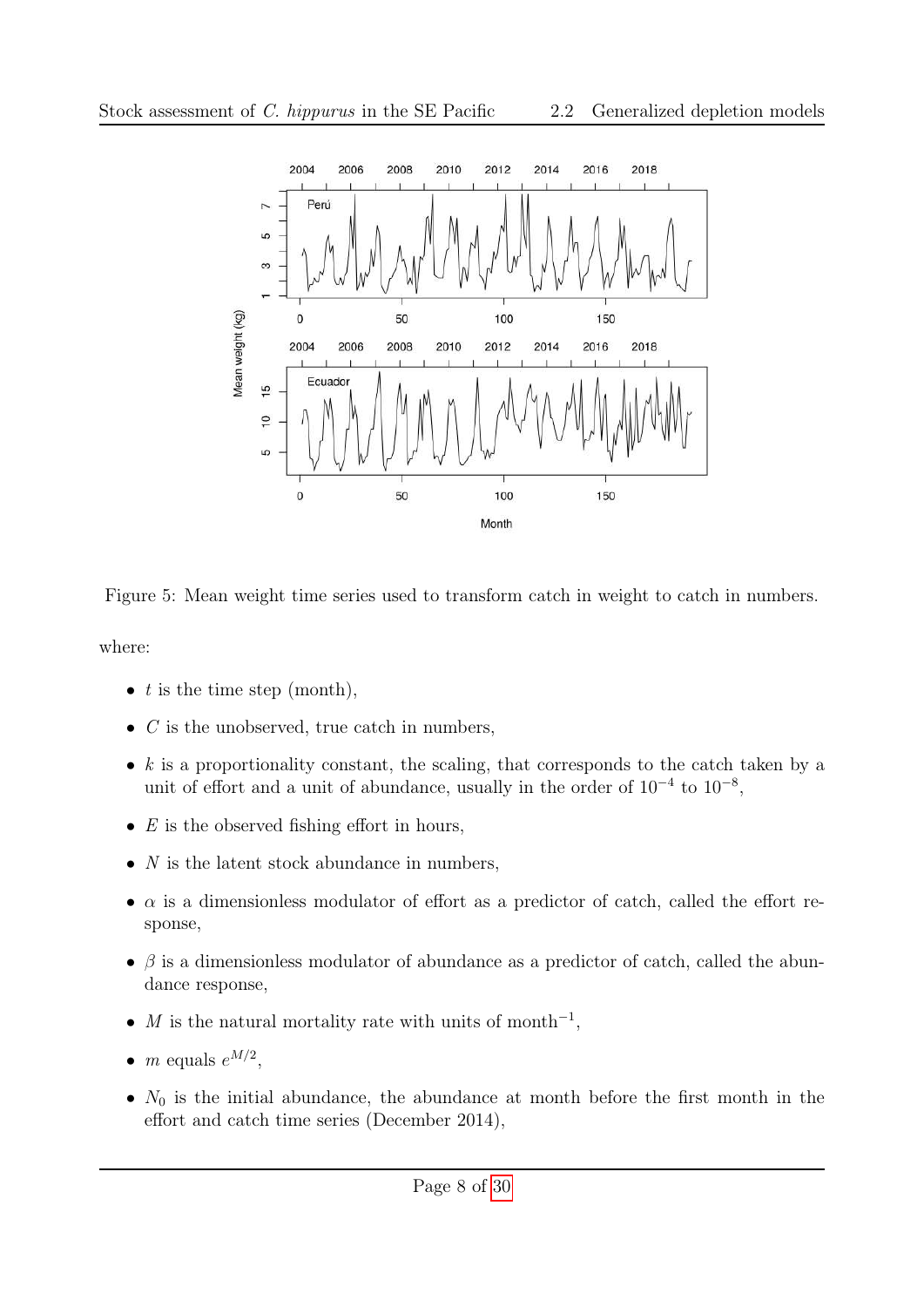- i is an index that runs over previous time steps and up to the current time step  $(t)$ ,
- R are the magnitudes of annual pulses of recruitment of dolphinfish that grow to the size retained by the fishers to each of the fleets,
- I is an indicator variables that evaluates to 0 before the recruitment pulse and to 1 during and after the recruitment pulse,
- 16 is the number of recruitment pulses, one for each year, happening at a specific month each year, with  $j$  being the counter that runs from 1 to 16, and
- $\tau$  is the specific month at which each recruitment pulse happens.

Parameters  $M$ ,  $N_0$ , and the 64 recruitment magnitudes are stock abundance parameters while k,  $\alpha$  and  $\beta$  are fishing operational parameters. The conceptual basis of this model is presented in the first line of Eq. [1.](#page-10-1) The true catch at each month  $C$  is the product of the fishing effort E expended that month and the latent stock abundance that month, and this product is scaled by the scaling k. The model allows for zero catches in some months either because there was zero effort or there was zero abundance. The model is a mechanistic model because it ascertains a specific cause-effect: effort and abundance are necessary causes and the catch is the effect. In the second line of Eq. [1](#page-10-1) the model is completed by using Pope's recursive expansion plus the effect of recruitment pulses to fully specify the mathematical form of  $C_t$ .

Parameters  $\alpha$  and  $\beta$  are power modulators of the effect of both predictors on the true catch that enable discovery of nonlinear effects. Specifically, the effort response  $\alpha$  modulates the continuum of effort saturation  $(\alpha < 1) \leftrightarrow$  proportionality  $(\alpha \approx 1) \leftrightarrow$  synergy  $(\alpha > 1)$  and the abundance response  $\beta$  modulates the continuum of abundance hyperstability  $(\beta < 1) \leftrightarrow$ proportionality  $(\beta \approx 1) \leftrightarrow$  hyperdepletion  $(\beta > 1)$ . Effort saturation occurs when a fishing gear becomes full quickly so any additional unit of effort does not produce a proportional increase in catch, while the opposite effect, effort synergy occurs when additional units of effort produce more additional catch than expected under proportionality. Abundance hyperstability happens when declining stock abundance is not reflected in less catch, while abundance hyperdepletion happens when the catch decreases faster than the decline in the stock. Effort saturation may happen when fishing gears are small, for instance a crab trap may not catch more crabs even though it stays longer time because it is full of crabs. Effort synergy happens when fishing gears work better when there are more of them, for instance traps that have baits, which when larger in number, create a greater area of attraction to the target stock. Hyperstability is common in fisheries that capture aggregations of fish since the catch may remain high even when aggregations are being depleted because the fish will aggregate again as the gear thins the aggregation making it possible for the fishers to continue having high catches as abundance decreases. Hyperdepletion happens when fishing gears scare the fish away so it seems from the fishers point of view that the stock is being depleted while the reality is that the stock is being dispersed.

In the model, total recruitment to the stock in any year is the sum of the recruitments to each fleet:  $R_y = R_{1,y} + R_{2,y} + R_{3,y} + R_{4,y}$ , where y is the year, and the concept behind this additivity is that each fleet 'sees' a part of the total recruitment.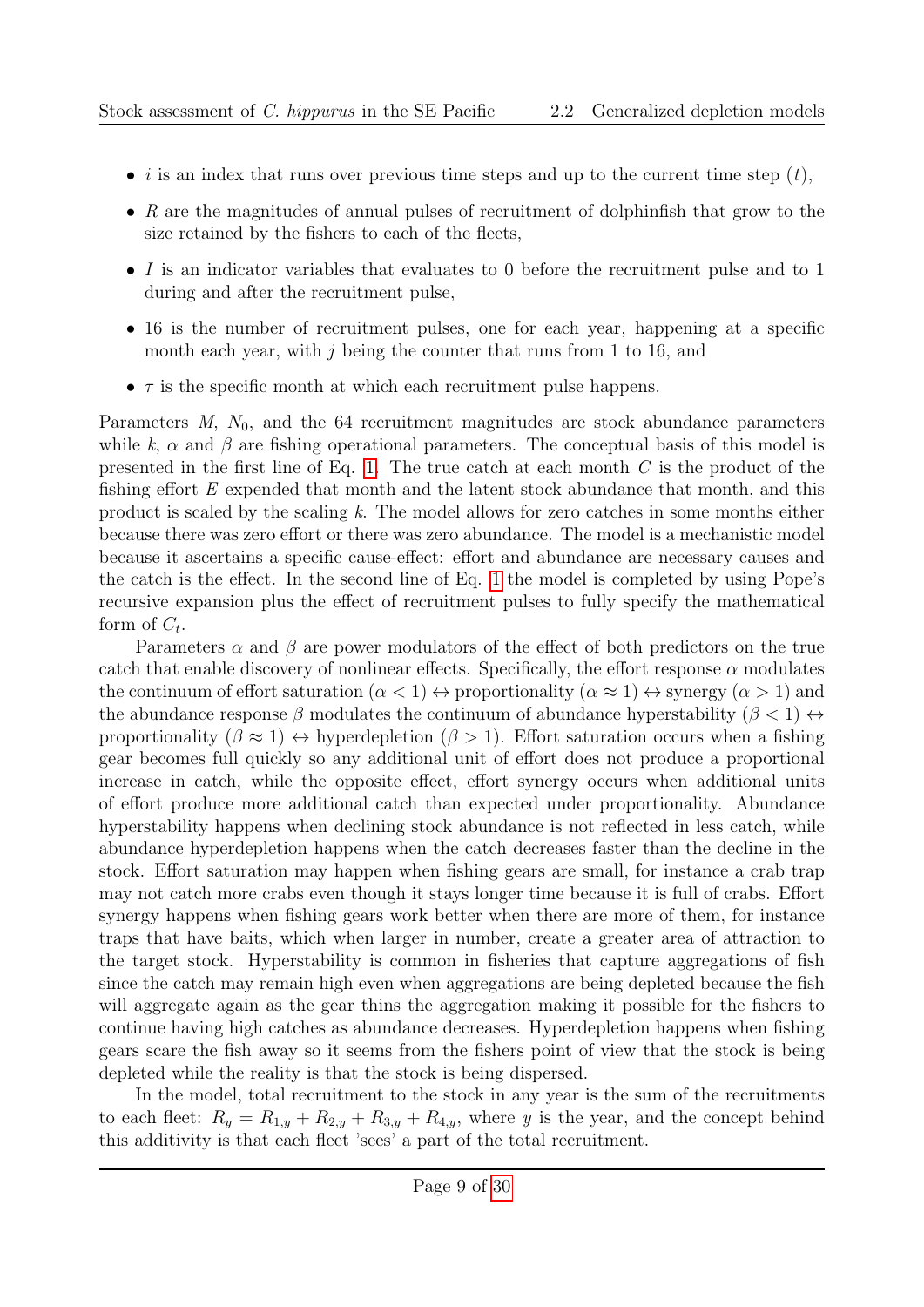Using the catch in numbers and effort time series for sufficiently long time series (i.e. when the number of time steps is several times the number of parameters) allows simultaneous estimation of  $N_0$ , M, k, the recruitment pulses  $R_j$ ,  $\alpha$ , and  $\beta$ . The timing  $\tau_j$  of recruitment pulses are estimated by fitting models with varying configurations of  $\tau_j$  and then selecting the configuration best supported by the data. These configurations are defined by a range of possible integer values for  $\tau_j$ , that translate into a range of time steps across which recruitment might take place. To identify these parameters, the model is run with alternative values. The values that maximize the likelihood (when the likelihood model is comparable across model fits) and/or are best according to other criteria (see below), are chosen. In this work models were fitted with 3 options for the timing of these pulses  $\tau_j$ . Good candidate values for the timings were determined by examination of the non-parametric catch spike statistic, defined as [\[13\]](#page-37-4),

$$
Spike_t = 10\left(\frac{\chi_t}{max(\chi_t)} - \frac{E_t}{max(E_t)}\right) \tag{2}
$$

where  $\chi$  is the observed catch. It highlights time steps with excessively high catch for the effort at that time step. Thus large positive spikes suggest recruitment pulses. See Fig. 3 in Roa-Ureta et al. [\[26\]](#page-38-7) for a graphical demonstration of the use the spike statistic. The use of the non-parametric statistic is not arbitrary because the best configuration is selected as the model with the configuration that maximizes the likelihood function.

The model in Eq. [1](#page-10-1) describes the deterministic process that generates the expected catch under the model. The statistical framework is completed by taking the four observed catch time series as random variables whose mean time series is Eq. [1](#page-10-1) with realized time series coming from any of a number of distributions. These distributions define the likelihood function that is to be maximized. Among these, the normal and lognormal distribution have simple formulas for the adjusted profile likelihood, an approximation that eliminates the dispersion parameter from the estimation problem. Models were fitted with the adjusted profile normal, adjusted profile lognormal, exact normal and exact lognormal likelihoods. Formulas used are all listed in [\[16,](#page-37-7) Table 2].

Generalized depletion models were fitted using a customized version of R package Cat-Dyn [\[18\]](#page-37-9). All parameters are free parameters to be estimated, none of them is fixed at arbitrary values. The latest version also estimates fishing mortality per time step by using a numerical resolution (R function uniroot) of the Baranov equation from estimates of abundance, natural mortality and (observed and estimated) catch per time step. CatDyn depends on package optimx [\[30\]](#page-38-11), which makes it simple to call several numerical optimization routines as alternatives to minimise the negative log-likelihood. The spg and the CG numerical routines were employed because these have yielded reliable results in previous applications [\[12,](#page-37-3) [26,](#page-38-7) [13,](#page-37-4) [27,](#page-38-8) [14,](#page-37-5) [15,](#page-37-6) [16,](#page-37-7) [17,](#page-37-8) [18,](#page-37-9) [28\]](#page-38-9). The combination of options for timing of those pulses, likelihood function, and numerical optimization routine led to fitting 36 alternative model variants for the effort and catch (in numbers) time series. We selected the best model by employing the following numerical, biological and statistical criteria. Firstly, all fits returning a numerical gradient higher than 1 for parameters determining the estimation of abundance and biomass  $(M, N_0, M_0)$  and the 64 recruitment magnitudes) were eliminated. This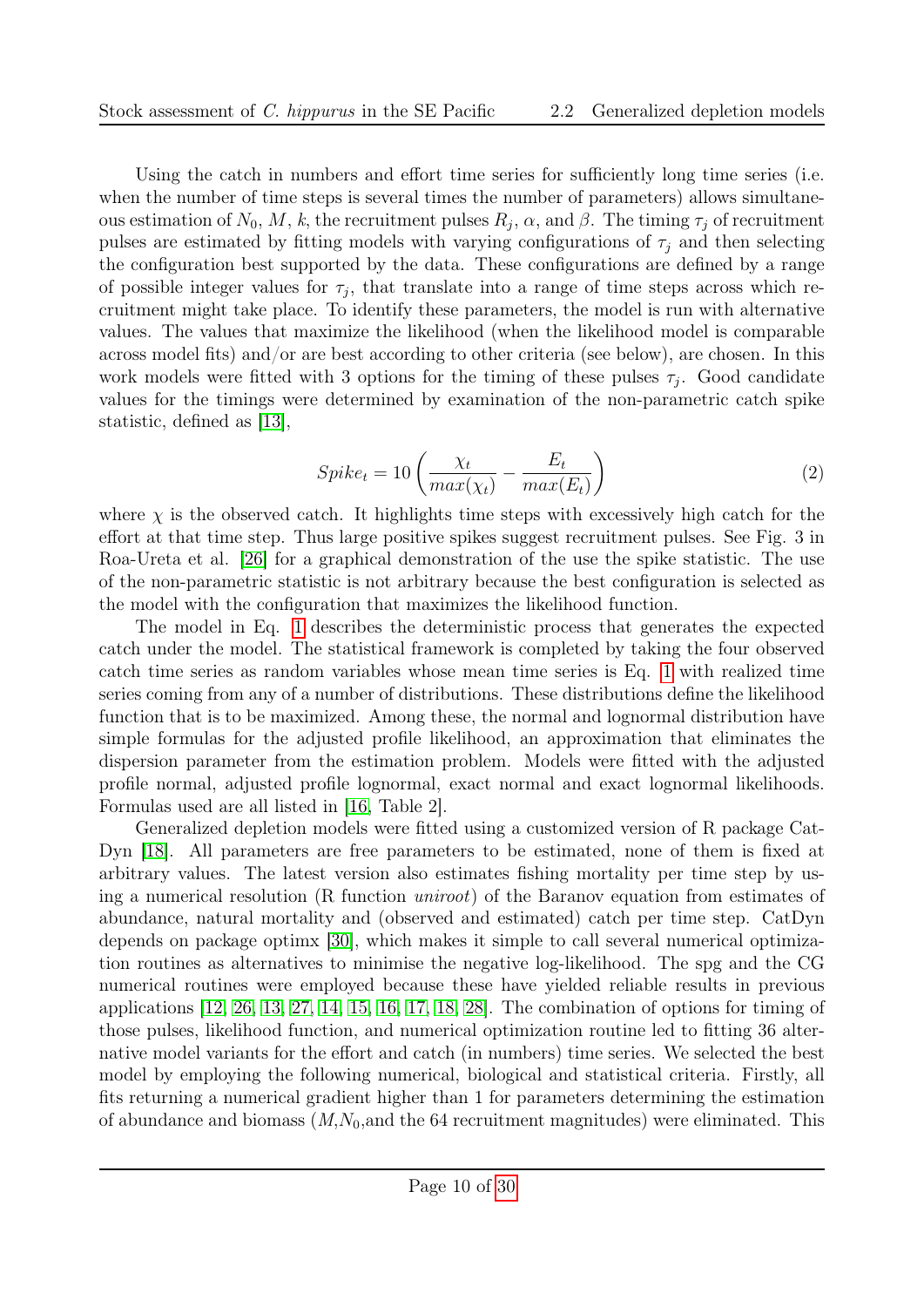is a commonly employed criterion in stock assessment [\[31,](#page-39-0) [32,](#page-39-1) [33,](#page-39-2) [34\]](#page-39-3). Secondly, variants yielding unrealistic values of the natural mortality rate (i.e. less than 0.1 per month) given the known lifespan of the dolphinfish were also excluded). Thirdly, from the short list of model fits, the best fit was selected as the one with the lowest standard errors and with the histogram of correlation coefficients between parameter estimates more concentrated around zero. The histogram of correlation coefficients presents the distribution of pairwise correlations between parameter estimates. It is desirable that these correlations are as far away from 1 or -1 as possible because that means that each parameter was a necessary component of the model. Information theory model selection methods such as the Akaike Information Criterion (AIC) are also useful at this stage when comparing models run with the same likelihood or approximation to the likelihood.

Directly from results of fitting generalized depletion model, it is possible to calculate two measures of exploitation rate: aggregated (catch in numbers over abundance) and instantaneous  $(F/(F + M) = F/Z)$ , where F is the fishing mortality rate. F is calculated in the software by resolving  $F$  from knowledge of catch (in numbers), abundance and natural mortality M using Baranov's catch equation:

$$
C_{t,f} = N_t \frac{F_{t,f}}{F_{t,f} + M} (1 - e^{-(F_{t,f} + M)t})
$$
\n(3)

Both measures of exploitation rate can be used directly for management but particularly for the instantaneous exploitation rate, there is a study demonstrating that for stocks with the life history of small pelagic fish instantaneous exploitation rates less than 40% maintain a stable and sustainable spawning biomass [\[35\]](#page-39-4). Although the dolphinfish is not a small pelagic it has a similar life history as small pelagic fish.

#### <span id="page-14-0"></span>2.3 Population dynamics models

Generalized depletion models estimate abundance at the start of the time series in the  $N_0$  parameter. Abundance then drops and is reset to a higher value with every input of abundance due to recruitment, one for each year in the time series. Therefore, for each year, total initial abundance (i.e. in January of each year) can be obtained by rolling back recruitment pulses from the month of recruitment and adding that to abundance in December of the previous year. Rolling back entails using the natural mortality rate estimate M with reversed sign. Knowing also the mean weight per month (Fig. [4\)](#page-10-0), monthly abundance can be transformed into biomass,  $B_t$ . The function CatDynBSD in CatDyn does this calculation using the delta method to propagate statistical uncertainty in  $N_0$ ,  $M$ , and mean weight, to  $B_t$ . Having thus obtained the estimated biomass at each month and its standard deviation from CatDyn, the month with the lowest average standard error across the years was selected as the value of annual biomass to fit the Pella-Tomlinson production model,

<span id="page-14-1"></span>
$$
B_y = B_{y-1} + rB_{y-1} \left( 1 - \left( \frac{B_{y-1}}{K} \right)^{p-1} \right) - C_{y-1}, p > 1, y_1 \le y \le y_{end}
$$
 (4)

where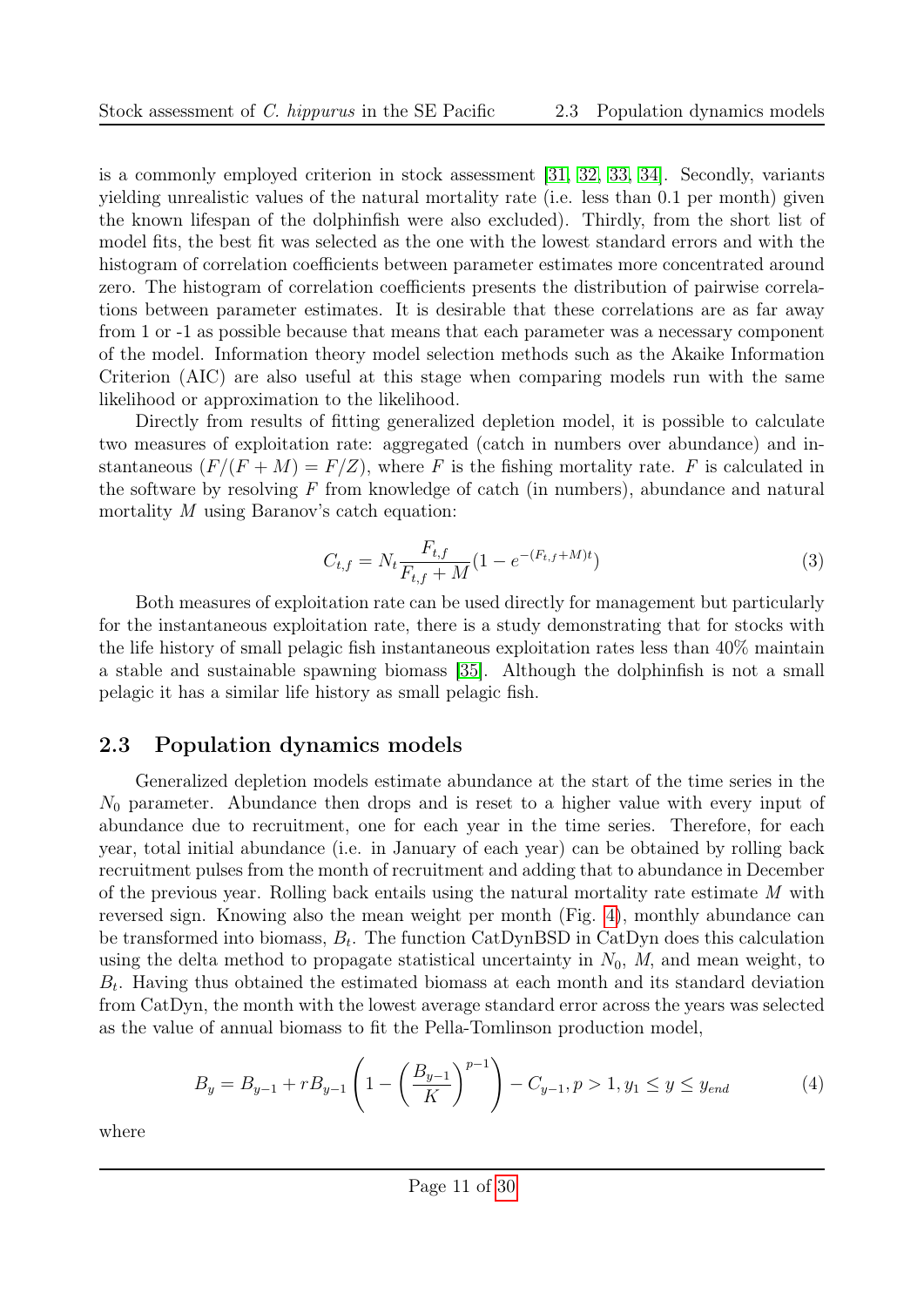- $r$  is the intrinsic population growth rate,
- $p$  is the symmetry of the production function,
- $K$  is the carrying capacity of the environment,
- $B<sub>y</sub>$  is the biomass estimated from generalized depletion models, and
- $C_{y-1}$  is the total annual catch during the previous fishing season.

The purpose of using a particular month of biomass estimate from each year is to have an annual time step in the surplus production model. Having an annual time step is convenient because it is possible to use the landings from years prior to 2015 as additional data to fit the Pella-Tomlinson model. Selecting the month with the least average (across years) CV of the biomass estimate helps have more precise estimates of parameters in Pella-Tomlinson model.

The annual biomass and its standard deviation from fitting generalized depletion models and the annual biomass predicted by the Pella-Tomlinson model are linked through a hybrid (marginal-estimated) likelihood function,

<span id="page-15-0"></span>
$$
\ell_{HL}(\pmb{\theta}_{PT}|\{\hat{B}_y\}) \propto -\frac{1}{2} \sum_{y_1}^{y_{end}} \left( \log(2\pi S_{\hat{B}_y}^2) + \frac{(\hat{B}_y - B_y)^2}{S_{\hat{B}_y}^2} \right)
$$
(5)

where

- $\theta = \{B_{y0}, K, r, p\}$  is the vector of parameters of the Pella-Tomlinson model in Eq. [4](#page-14-1) plus one additional parameter for biomass in the year prior to the first year in the time series, 2003,
- $S^2_{\hat{B}_y}$  are the distinct numerical estimates of standard deviations of each annual biomass estimate from the fitted generalized depletion model (replacing the unknown distinct true standard deviations),
- $\hat{B}_y$  are the maximum likelihood estimates of annual biomass from the fitted generalized depletion model, and
- $B<sub>y</sub>$  are the true annual biomass according to Eq. [4](#page-14-1)

With reference to  $\theta$ , models were fitted where  $B_{y0}$  was a distinct parameter, as opposed to the usual practice of making  $B_{y0} = K$  to take out one parameter from the optimization problem.

The analysis at this stage was programmed in ADMB [\[36\]](#page-39-5) using ADMB-IDE 10.1 64 bits [\[37\]](#page-39-6). Taking advantage of facilities of the ADMB system, parameter estimation was carried out by bounded or unbounded optimization, depending on the parameter and the model.

From the fit of Pella-Tomlinson model, several biological reference points were calculated depending on the prevailing dynamics of the stock. The reference points were the MSY,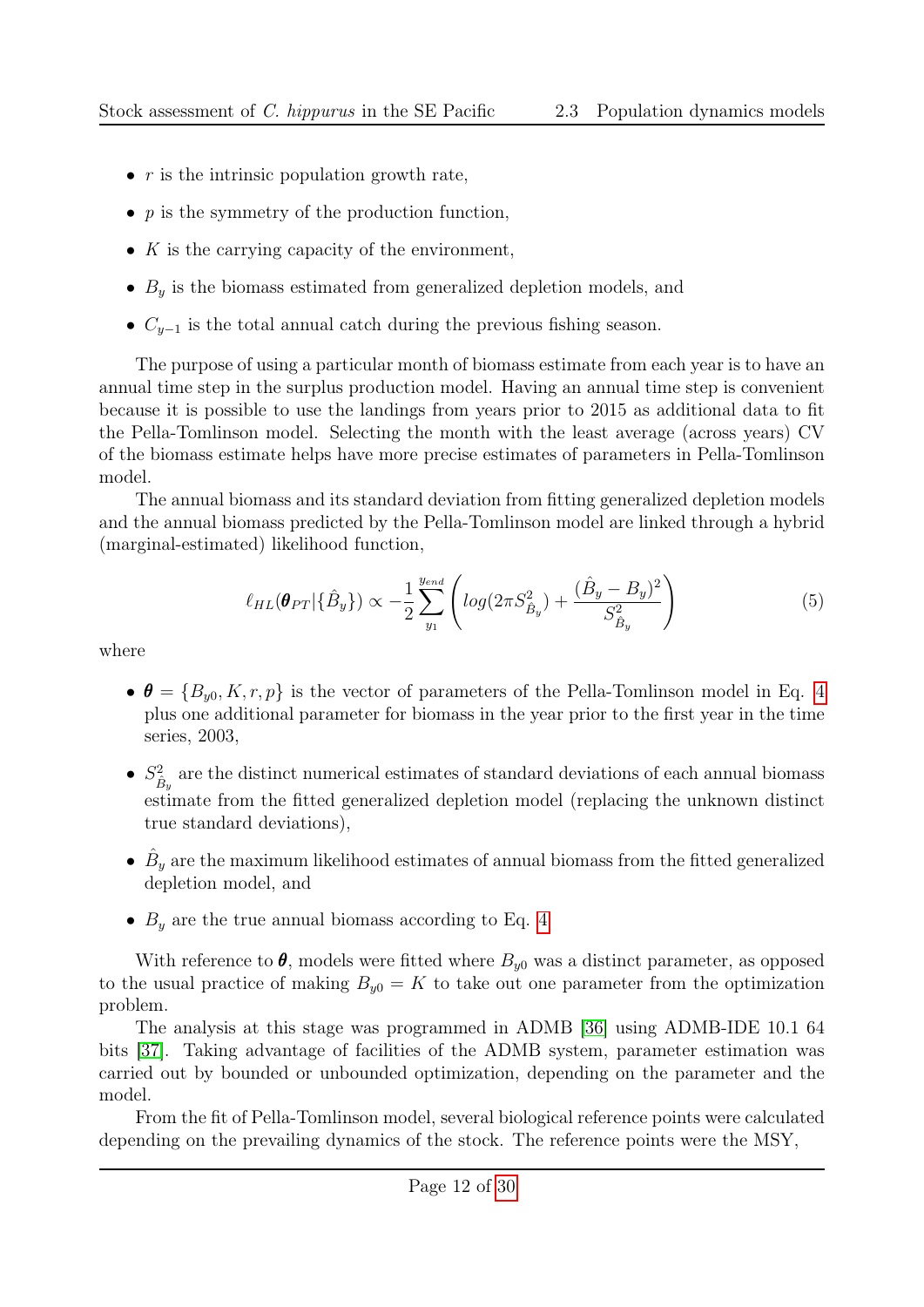<span id="page-16-3"></span>
$$
MSY = rK(p-1)p^{-p/(p-1)}
$$
\n(6)

the biomass at the MSY,

<span id="page-16-2"></span>
$$
B_{MSY} = Kp^{1/(1-p)}\tag{7}
$$

and the latent productivity,

<span id="page-16-4"></span>
$$
\dot{P} = \gamma MSY \frac{B_y}{K} \left( 1 - \left( \frac{B_y}{K} \right)^{p-1} \right), \gamma = \frac{p^{p/(p-1)}}{p-1}
$$
\n(8)

For each biological reference points, standard errors were computed using the delta method.

With reference to the latent productivity [\[38\]](#page-39-7), this is a biological reference point analogous to MSY, but while MSY is a constant, the latent productivity varies with the biomass of the stock (compare Eq. [5](#page-15-0) to Eq. [7\)](#page-16-2). Thus the latent productivity is more relevant for stocks that tend to fluctuate because of environmental forces or because of their intrinsic population dynamics. For instance, in Roa-Ureta et al. [\[14\]](#page-37-5) we found that the stock under study was fluctuating because of a high value of the intrinsic population growth rate, r. Thus MSY was not applicable and it was actually an excessive harvest rate. In the present case, if the stock was found to have a stationary equilibrium, MSY and  $B_{MSY}$  were computed as biological reference points, while if the stock was found to be fluctuating, the latent productivity was computed as the biological reference point. Both MSY and latent productivity can be used directly as sustainable harvest rates.

### <span id="page-16-0"></span>3 Results

### <span id="page-16-1"></span>3.1 Generalized depletion models

A total of 36 generalized model variants were fitted using CatDyn across the 192 months of effort and catch data by the four fleets, half of them using the spq and half the  $CG$  numerical methods for optimization. Initially, a set of 32 variants were fit with a specific assumption regarding the timing of the 64 recruitment events. Only two of those variants yielded a natural mortality rate higher than 0.1 per month and all variants predicted unrealistically high biomass. Three variants, characterized by the following specifications:

- variant 25: CG optimization algorithm, adjusted profile normal for the Peruvian artisanal fleet and the Peruvian fibreglass fleet, adjusted profile lognormal for the Ecuadorian artisanal fleet and the Ecuadorian fibreglass fleet,
- variant 29: CG optimization algorithm, adjusted profile normal for the Peruvian artisanal fleet, the Peruvian fibreglass fleet, the Ecuadorian artisanal fleet, and adjusted profile lognormal for the Ecuadorian fibreglass fleet,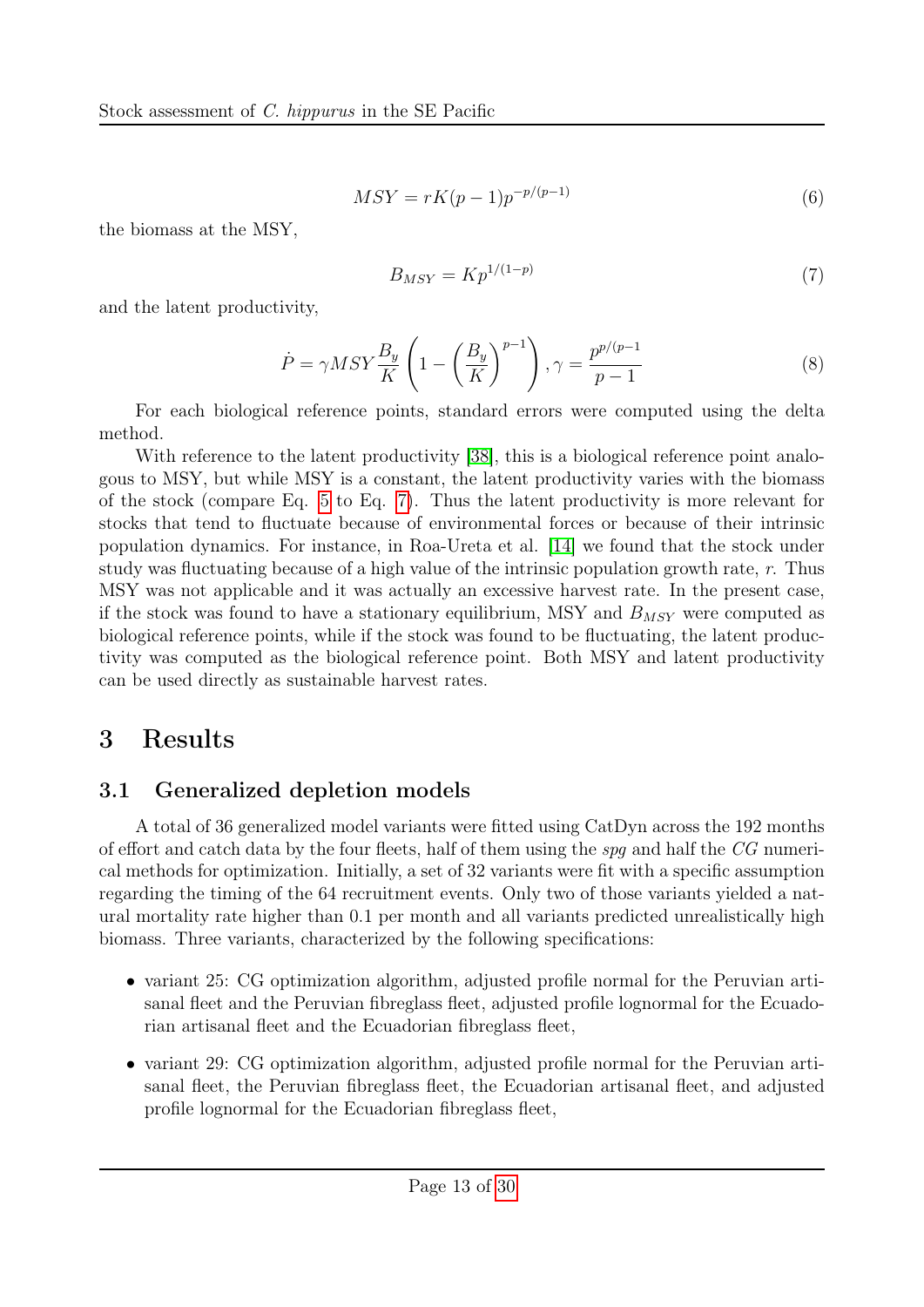<span id="page-17-0"></span>• variant 31: CG optimization algorithm, adjusted profile normal for the catch data off all fleets,



Figure 6: Correlation structure of estimates of the short list of four best variants of generalized depletion models fitted to catch data of the four fleets. The title of each histogram indicates the likelihood model (apn is adjusted profile normal and apln is adjusted profile lognormal for each fleet, numerical algorithm used for optimization, and model variant number

yielded the lowest biomass estimates and one of them also yielded a higher natural mortality estimate. These three variants were re-fitted using different starting values for recruitment parameters leading to variants 33, 34 and 35. These three additional variants yielded realistic biomass predictions and realistic natural mortality rate estimates. Variant 35 yielded the best correlation structure (Fig. [6\)](#page-17-0) and lowest standard error of estimates. Small adjustments to the timing of some recruitment events in variant 35 led to fitting variant 36.

The AIC, useful to compare variants 35 and 36 because they were fit with the same likelihood model, was not conclusive. Nevertheless, variant 36 had only two gradients (for  $\beta$ of the Peruvian artisanal fleet and  $k$  of the Ecuadorian fibreglass fleet) larger than 1, less than all other 35 variants. Furthermore, had the best correlation structure (Fig. [6\)](#page-17-0), reasonable natural mortality rate estimate and biomass predictions, and high statistical precision of the estimates for natural mortality rate and initial abundance,  $N_0$ . Thus variant 36 was selected as the best generalized depletion model to fit the catch data of the four fleets.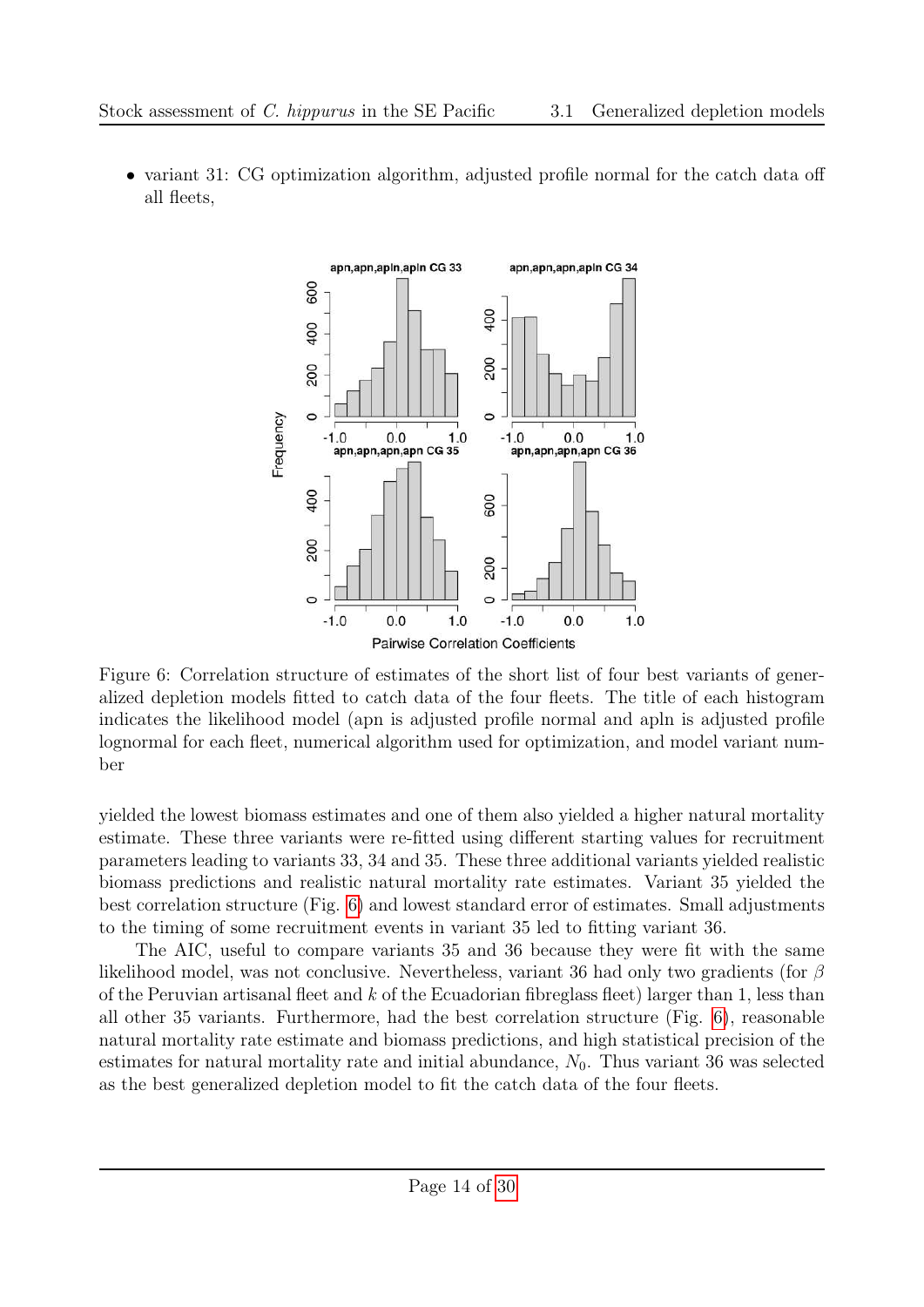<span id="page-18-0"></span>

Fleet = PerArt, Perturbations = 16, Distribution = Apnormal, Numerical algorithm =  $CG$ 

Figure 7: Top panel: Fit of the generalized depletion model to the Peruvian artisanal fleet catch data (top panel), with target symbols indicating the timing of annual recruitment. The catch is the total catch by all fleets in the last year, and the biomass is the biomass at the last month of the times series (December 2019). Bottom panels: from left to right, histogram of deviance residuals, deviance residual cloud, and quantile-quantile plot.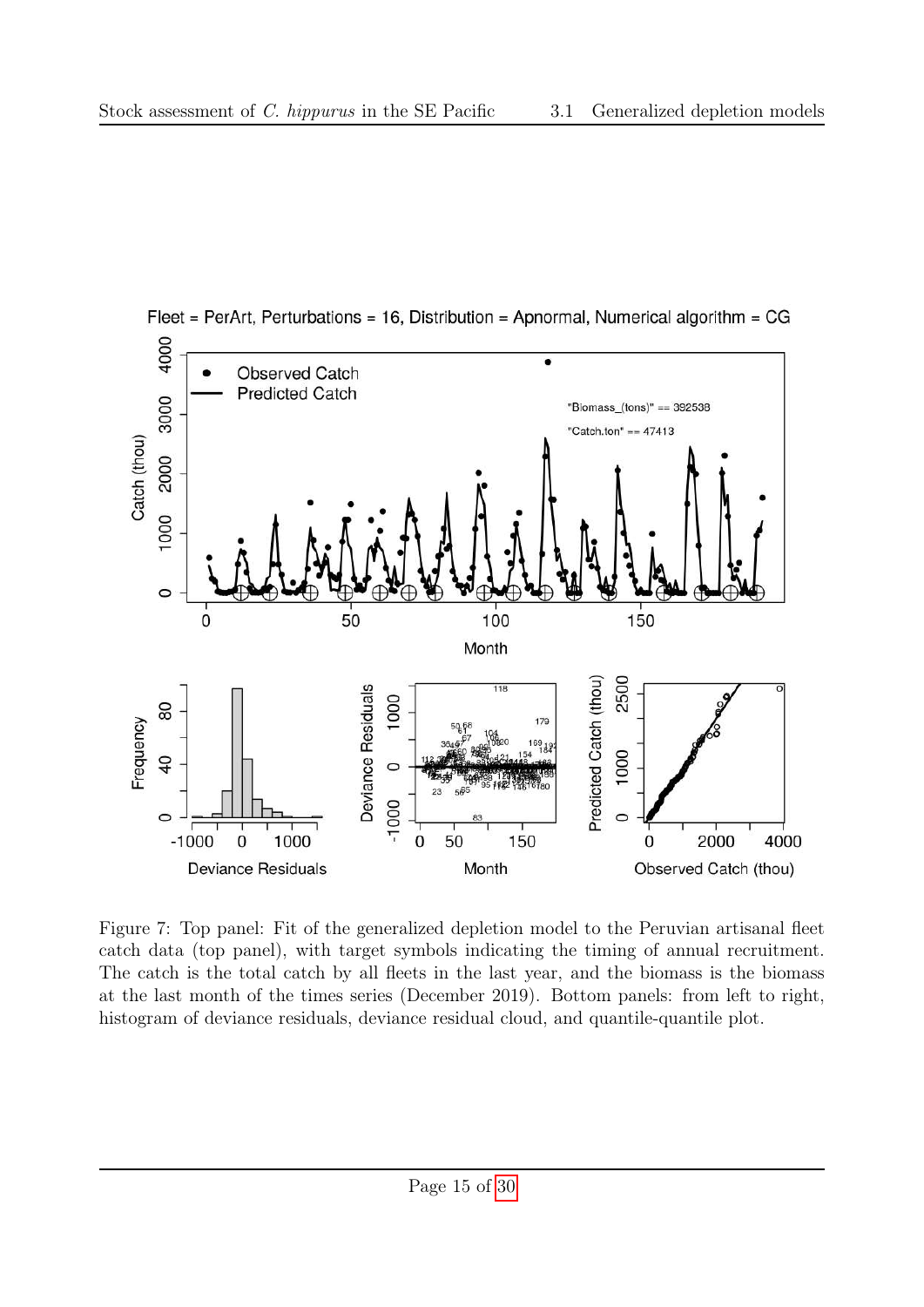<span id="page-19-0"></span>Table 1: Directly estimated parameters corresponding to the Peruvian artisanal fleet of the best generalized depletion model (variant 36) fitted the 192 months (2004 to 2019) of effort and catch data of the the dolphinfish fishery in the South-East Pacific. Variant 36 was fitted with the adjusted profile normal distribution for all four fleets, the CG numerical algorithm, recruitment timings as suggested by the catch spike statistic with a few adjustments. MLE: maximum likelihood estimate. CV: coefficient of variation. CVs not shown correspond to optimization failures for second order properties at particular parameters.

| Parameter                   | Timing  | MLE        | $\rm{CV}$<br>$(\%)$ |
|-----------------------------|---------|------------|---------------------|
| M (month <sup>-1</sup> )    |         | 0.3390     | 5.0                 |
| $N_0$ (thousand)            |         | 99,934     | 18.3                |
| Recruitment 2004 (thousand) | 2004-12 | 155,253    |                     |
| Recruitment 2005 (thousand) | 2005-10 | 206,925    |                     |
| Recruitment 2006 (thousand) | 2006-12 | 155,811    |                     |
| Recruitment 2007 (thousand) | 2007-12 | 31,642     |                     |
| Recruitment 2008 (thousand) | 2008-12 | 7,619      | 275.4               |
| Recruitment 2009 (thousand) | 2009-10 | 143,019    | 98.4                |
| Recruitment 2010 (thousand) | 2010-7  | 425,94     | 143.6               |
| Recruitment 2011 (thousand) | 2011-12 | 1,484      | 316.6               |
| Recruitment 2012 (thousand) | 2012-10 | 88,123     | 50.6                |
| Recruitment 2013 (thousand) | 2013-9  | 298,651    | 14.6                |
| Recruitment 2014 (thousand) | 2014-7  | 579,369    | 14.0                |
| Recruitment 2015 (thousand) | 2015-7  | 3,319      | 279.0               |
| Recruitment 2016 (thousand) | 2017-2  | 586        | 228.6               |
| Recruitment 2017 (thousand) | 2018-3  | 5,879      | 200.4               |
| Recruitment 2018 (thousand) | 2019-1  | 666        | 317.5               |
| Recruitment 2019 (thousand) | 2019-10 | 321,265    |                     |
| $k(1/\text{days})$          |         | 0.00008558 |                     |
| $\alpha$                    |         | 0.9443     |                     |
| В                           |         | 0.7060     |                     |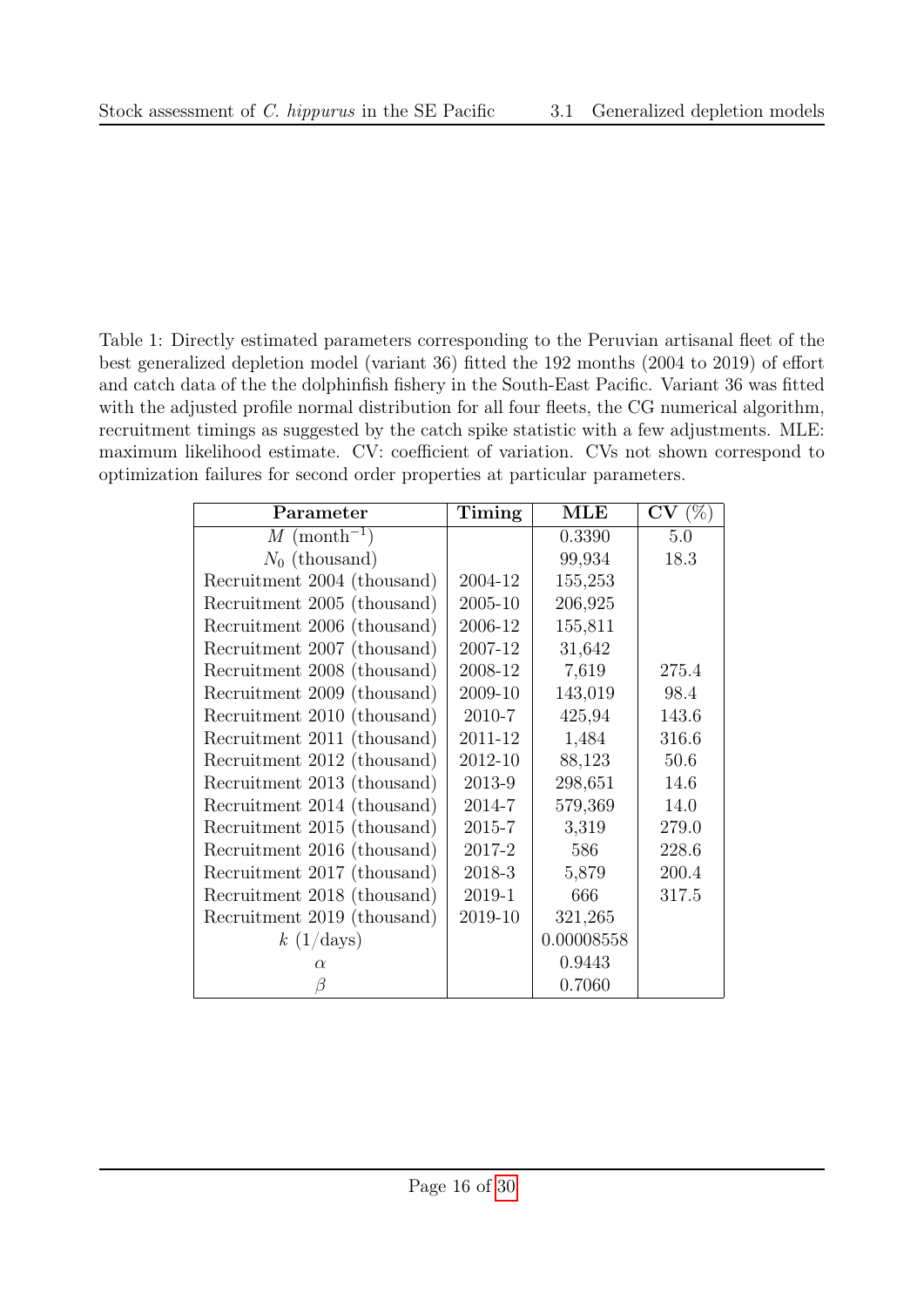<span id="page-20-0"></span>

Fleet = PerFib, Perturbations = 16, Distribution = Apnormal, Numerical algorithm =  $CG$ 

Figure 8: Top panel: Fit of the generalized depletion model to the Peruvian fibreglass fleet catch data (top panel), with target symbols indicating the timing of annual recruitment. The catch is the total catch by all fleets in the last year, and the biomass is the biomass at the last month of the times series (December 2019). Bottom panels: from left to right, histogram of deviance residuals, deviance residual cloud, and quantile-quantile plot.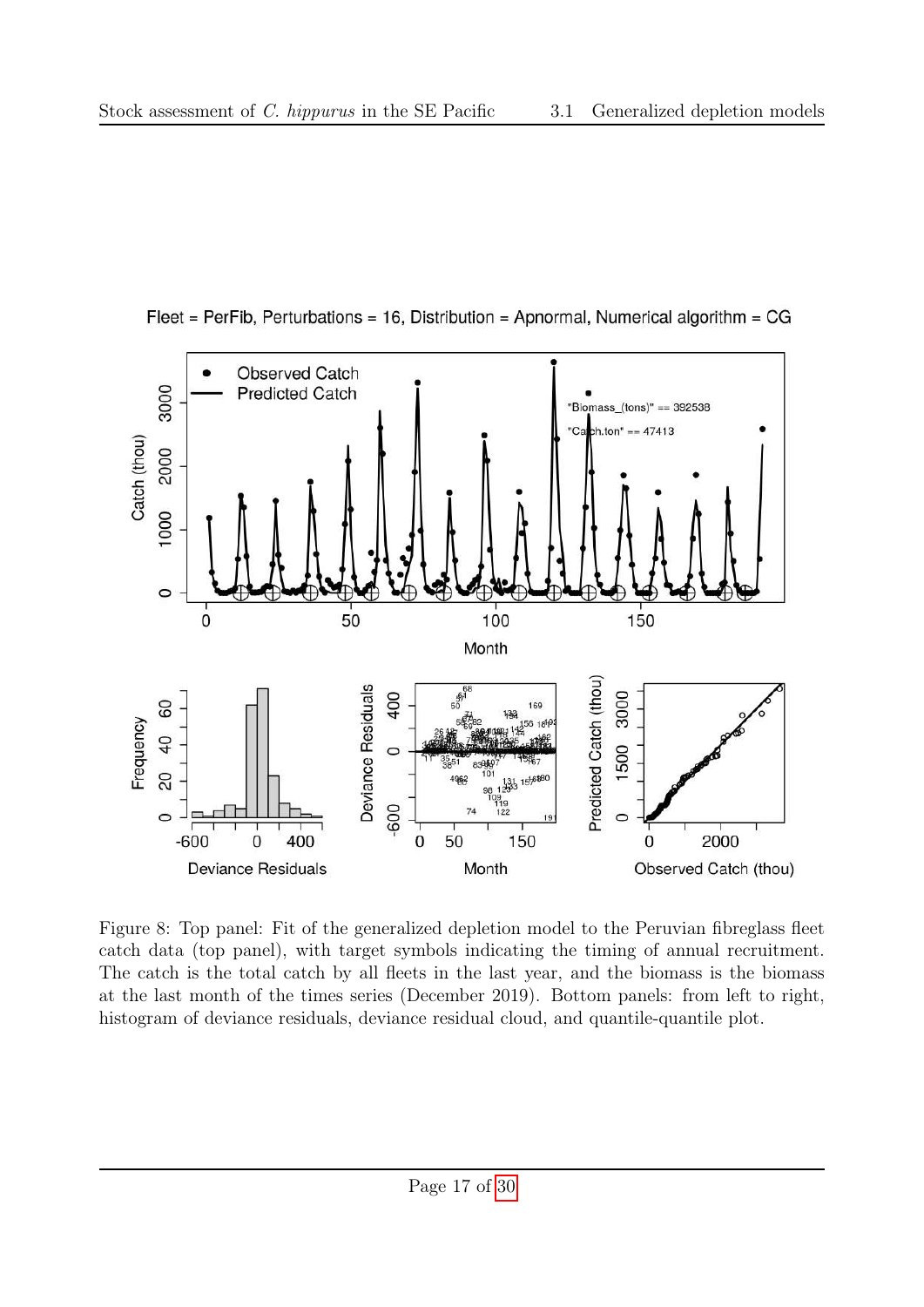<span id="page-21-0"></span>Table 2: Directly estimated parameters corresponding to the Peruvian fibreglass fleet of best generalized depletion model fitted (variant 36) the 192 months (2004 to 2019) of effort and catch data of the the dolphinfish fishery in the South-East Pacific. MLE: maximum likelihood estimate. Variant 36 was fitted with the adjusted profile normal distribution for all four fleets, the CG numerical algorithm, recruitment timings as suggested by the catch spike statistic with a few adjustments. CV: coefficient of variation. CVs not shown correspond to optimization failures for second order properties at particular parameters.

| Parameter                   | Timing  | $\operatorname{MLE}$ | $\rm\bf{CV}$<br>$(\% )$ |
|-----------------------------|---------|----------------------|-------------------------|
| M (month <sup>-1</sup> )    |         | 0.3390               | 5.0                     |
| $N_0$ (thousand)            |         | 99,934               | 18.3                    |
| Recruitment 2004 (thousand) | 2004-12 | 13,205               |                         |
| Recruitment 2005 (thousand) | 2005-11 | 20,169               |                         |
| Recruitment 2006 (thousand) | 2006-12 | 13,121               |                         |
| Recruitment 2007 (thousand) | 2007-12 | 66,906               |                         |
| Recruitment 2008 (thousand) | 2008-9  | 223,212              | 21.2                    |
| Recruitment 2009 (thousand) | 2009-10 | 8,744                | 1118.5                  |
| Recruitment 2010 (thousand) | 2010-10 | 48,159               | 65.6                    |
| Recruitment 2011 (thousand) | 2011-12 | 1,292                | 340.6                   |
| Recruitment 2012 (thousand) | 2012-12 | 68,577               |                         |
| Recruitment 2013 (thousand) | 2013-12 | 740                  | 246.1                   |
| Recruitment 2014 (thousand) | 2014-12 | 23,045               | 92.5                    |
| Recruitment 2015 (thousand) | 2015-10 | 119,023              | 21.1                    |
| Recruitment 2016 (thousand) | 2016-9  | 107,607              | 24.1                    |
| Recruitment 2017 (thousand) | 2017-10 | 215,594              | 14.8                    |
| Recruitment 2018 (thousand) | 2018-11 | 127,903              | 18.1                    |
| Recruitment 2019 (thousand) | 2019-7  | 3,421                | 384.8                   |
| $k(1/\text{days})$          |         | 0.0000003386         |                         |
| $\alpha$                    |         | 1.0901               | 2.3                     |
| ß                           |         | 1.2360               | 0.1                     |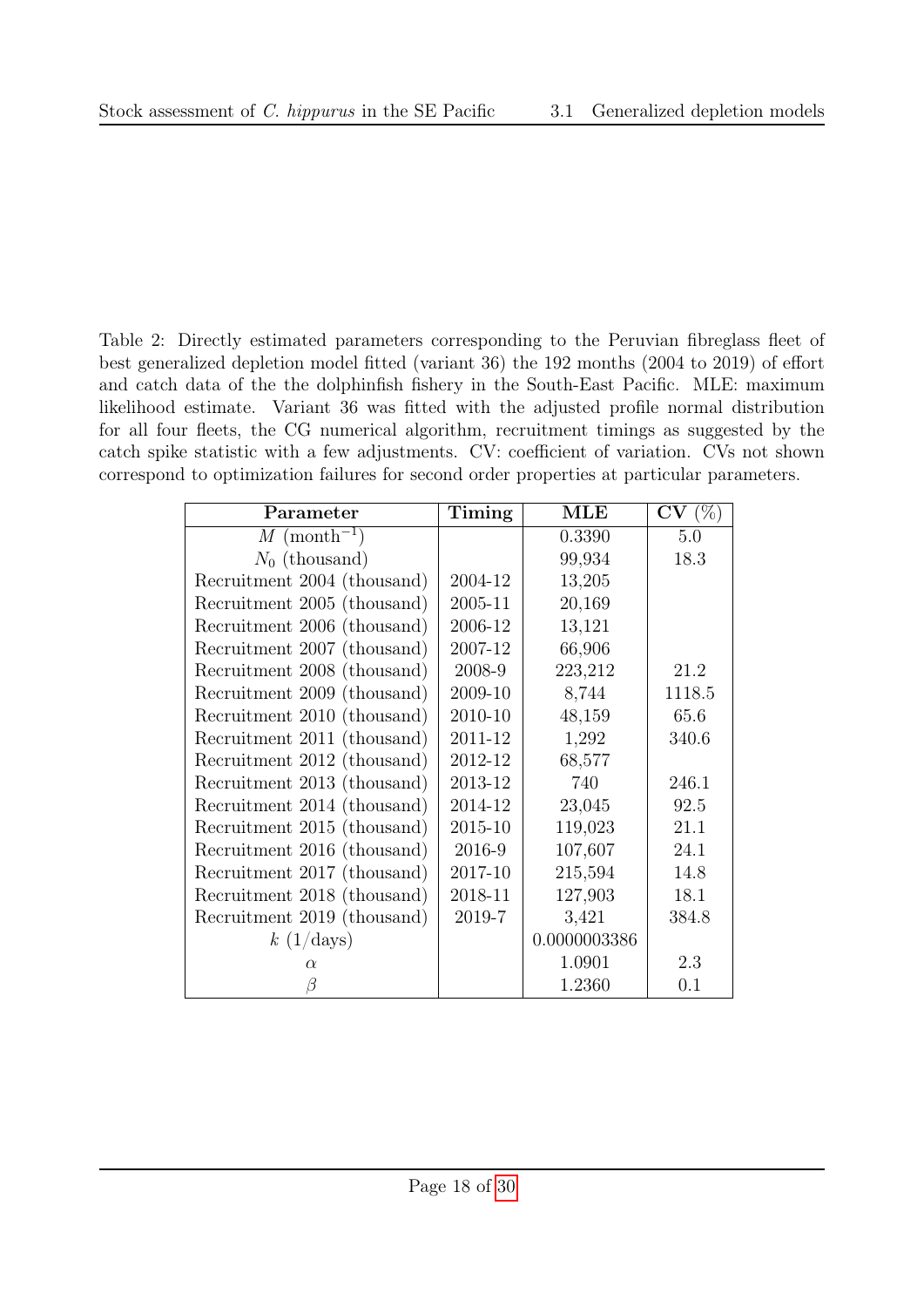<span id="page-22-0"></span>

Fleet = EcuArt, Perturbations = 16, Distribution = Apnormal, Numerical algorithm =  $CG$ 

Figure 9: Top panel: Fit of the generalized depletion model to the Ecuadorian artisanal fleet catch data (top panel), with target symbols indicating the timing of annual recruitment. The catch is the total catch by all fleets in the last year, and the biomass is the biomass at the last month of the times series (December 2019). Bottom panels: from left to right, histogram of deviance residuals, deviance residual cloud, and quantile-quantile plot.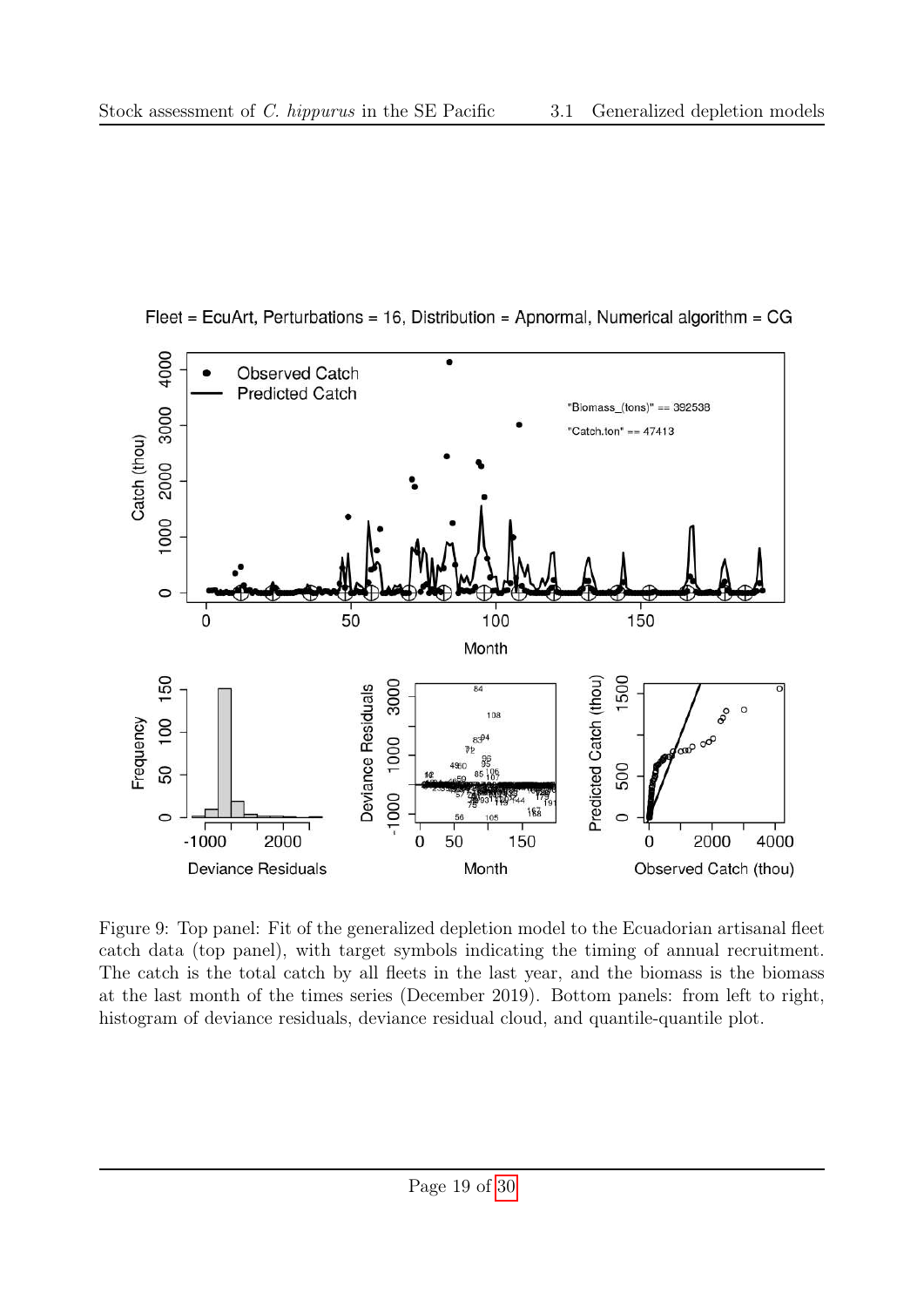<span id="page-23-0"></span>Table 3: Directly estimated parameters corresponding to the Ecuadorian artisanal fleet of best generalized depletion model fitted (variant 36) the 192 months (2004 to 2019) of effort and catch data of the the dolphinfish fishery in the South-East Pacific. MLE: maximum likelihood estimate. Variant 36 was fitted with the adjusted profile normal distribution for all four fleets, the CG numerical algorithm, recruitment timings as suggested by the catch spike statistic with a few adjustments. CV: coefficient of variation. CVs not shown correspond to optimization failures for second order properties at particular parameters.

| Parameter                   | Timing  | MLE       | $\mathrm{CV}$<br>$(\%)$ |
|-----------------------------|---------|-----------|-------------------------|
| $M$ (month <sup>-1</sup> )  |         | 0.3390    | 5.0                     |
| $N_0$ (thousand)            |         | 99,934    | 18.3                    |
| Recruitment 2004 (thousand) | 2004-11 | 7,646     |                         |
| Recruitment 2005 (thousand) | 2005-12 | 4,384     |                         |
| Recruitment 2006 (thousand) | 2006-12 | 7,734     |                         |
| Recruitment 2007 (thousand) | 2007-12 | 25,468    | 58.0                    |
| Recruitment 2008 (thousand) | 2009-1  | 4,620     | 1540.8                  |
| Recruitment 2009 (thousand) | 2009-10 | 24,218    |                         |
| Recruitment 2010 (thousand) | 2010-12 | 149,946   | 20.5                    |
| Recruitment 2011 (thousand) | 2011-10 | 6,993     |                         |
| Recruitment 2012 (thousand) | 2012-12 | 43,867    | 23.8                    |
| Recruitment 2013 (thousand) | 2014-1  | 3,693     |                         |
| Recruitment 2014 (thousand) | 2015-3  | 30,006    | 24.8                    |
| Recruitment 2015 (thousand) | 2016-1  | 1,233     | 384.3                   |
| Recruitment 2016 (thousand) | 2016-12 | 1,226     | 2460.6                  |
| Recruitment 2017 (thousand) | 2017-7  | 476       | 377.7                   |
| Recruitment 2018 (thousand) | 2019-1  | 1,184     | 679.6                   |
| Recruitment 2019 (thousand) | 2019-7  | 1,487     |                         |
| $k(1/\text{days})$          |         | 0.0001268 |                         |
| $\alpha$                    |         | 2.0424    | 4.3                     |
| B                           |         | 0.5236    | 14.4                    |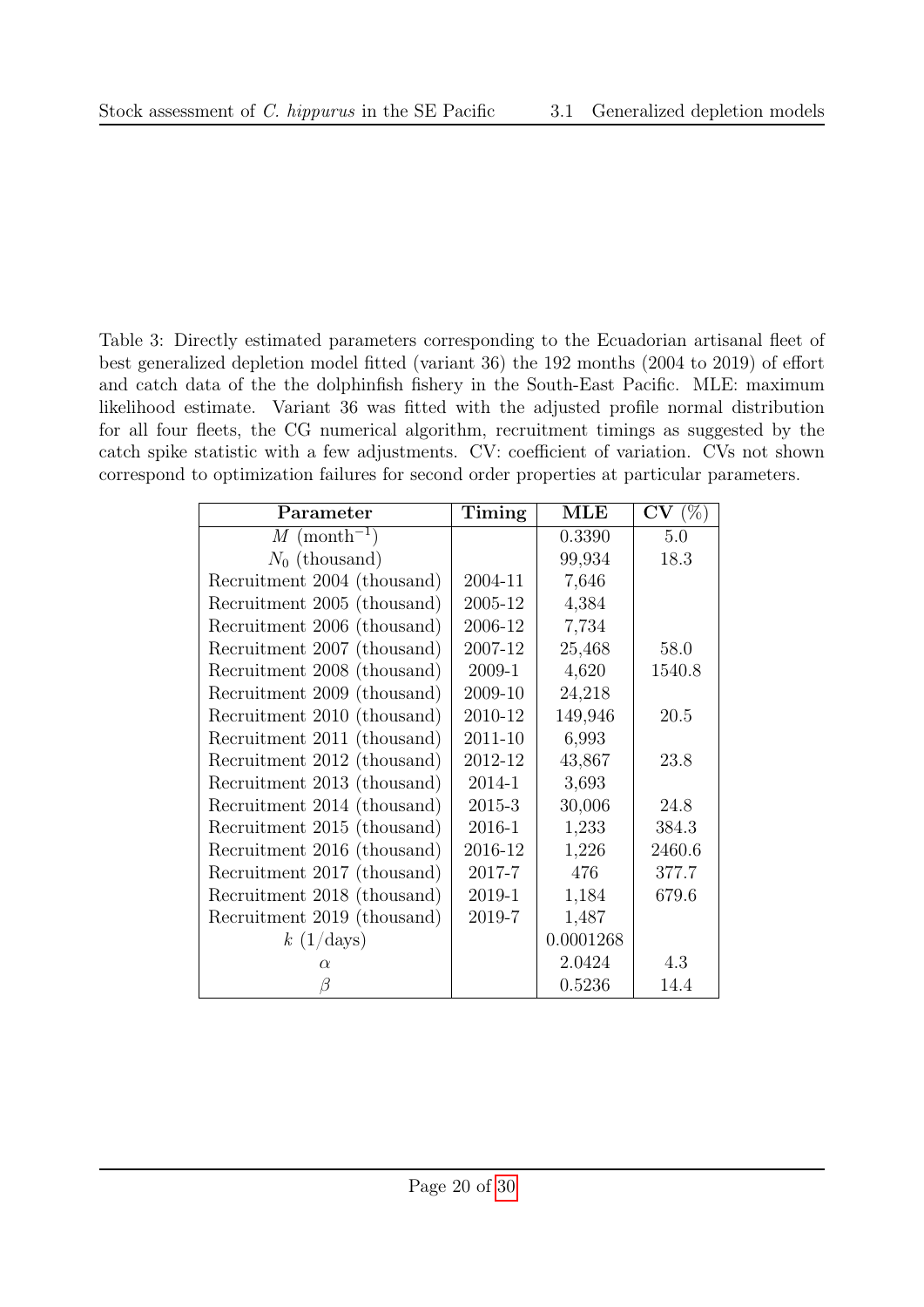<span id="page-24-0"></span>

Fleet = EcuFib, Perturbations = 16, Distribution = Apnormal, Numerical algorithm =  $CG$ 

Figure 10: Top panel: Fit of the generalized depletion model to the Ecuadorian fibreglass fleet catch data (top panel), with target symbols indicating the timing of annual recruitment. The catch is the total catch by all fleets in the last year, and the biomass is the biomass at the last month of the times series (December 2019). Bottom panels: from left to right, histogram of deviance residuals, deviance residual cloud, and quantile-quantile plot.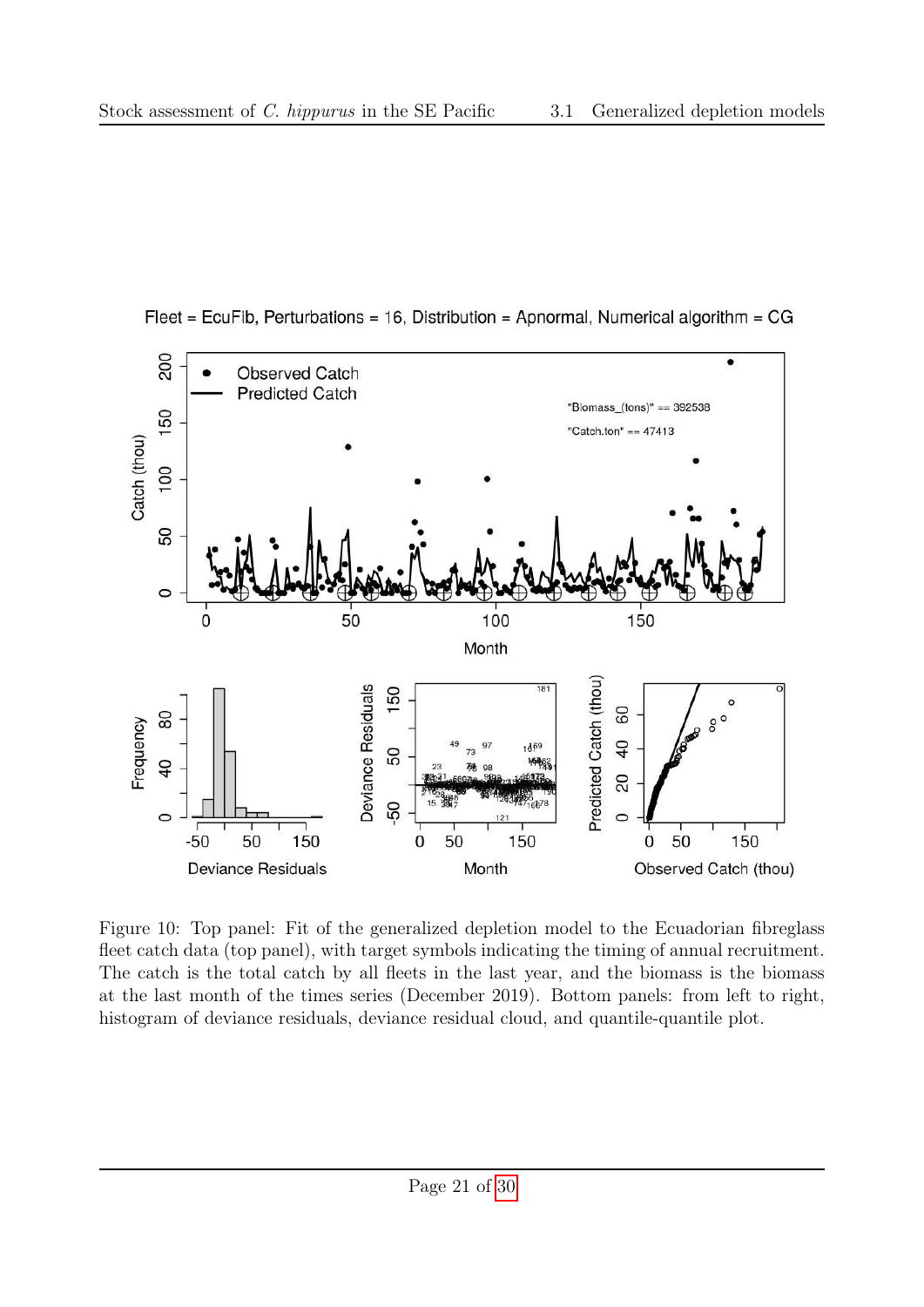<span id="page-25-0"></span>Table 4: Directly estimated parameters corresponding to the Ecuadorian fibreglass fleet of best generalized depletion model fitted (variant 36) the 192 months (2004 to 2019) of effort and catch data of the the dolphinfish fishery in the South-East Pacific. Variant 36 was fitted with the adjusted profile normal distribution for all four fleets, the CG numerical algorithm, recruitment timings as suggested by the catch spike statistic with a few adjustments. MLE: maximum likelihood estimate. CV: coefficient of variation. CVs not shown correspond to optimization failures for second order properties at particular parameters.

| Parameter                   | Timing  | $\operatorname{MLE}$ | $\mathrm{CV}^-$<br>$(\%)$ |
|-----------------------------|---------|----------------------|---------------------------|
| $M$ (month <sup>-1</sup> )  |         | 0.3390               | 5.0                       |
| $N_0$ (thousand)            |         | 99,934               | 18.3                      |
| Recruitment 2004 (thousand) | 2004-12 | 7,646                |                           |
| Recruitment 2005 (thousand) | 2005-12 | 16,980               |                           |
| Recruitment 2006 (thousand) | 2007-1  | 68,377               | 48.0                      |
| Recruitment 2007 (thousand) | 2008-1  | 2,696                | 536.1                     |
| Recruitment 2008 (thousand) | 2008-12 | 88,454               | 48.5                      |
| Recruitment 2009 (thousand) | 2009-11 | 44,985               |                           |
| Recruitment 2010 (thousand) | 2010-12 | 36,395               | 28.0                      |
| Recruitment 2011 (thousand) | 2012-1  | 6,424                |                           |
| Recruitment 2012 (thousand) | 2013-1  | 693                  | 254.4                     |
| Recruitment 2013 (thousand) | 2013-12 | 2,655                |                           |
| Recruitment 2014 (thousand) | 2014-11 | 2,232                | 365.5                     |
| Recruitment 2015 (thousand) | 2015-12 | 35,557               | 25.6                      |
| Recruitment 2016 (thousand) | 2017-1  | 5,575                |                           |
| Recruitment 2017 (thousand) | 2017-12 | 503                  | 367.0                     |
| Recruitment 2018 (thousand) | 2019-1  | 2,101                |                           |
| Recruitment 2019 (thousand) | 2019-11 | 2,779                |                           |
| $k(1/\text{days})$          |         | 0.001884             | 176.3                     |
| $\alpha$                    |         | 0.9377               | 14.8                      |
| B                           |         | 0.3131               | 37.4                      |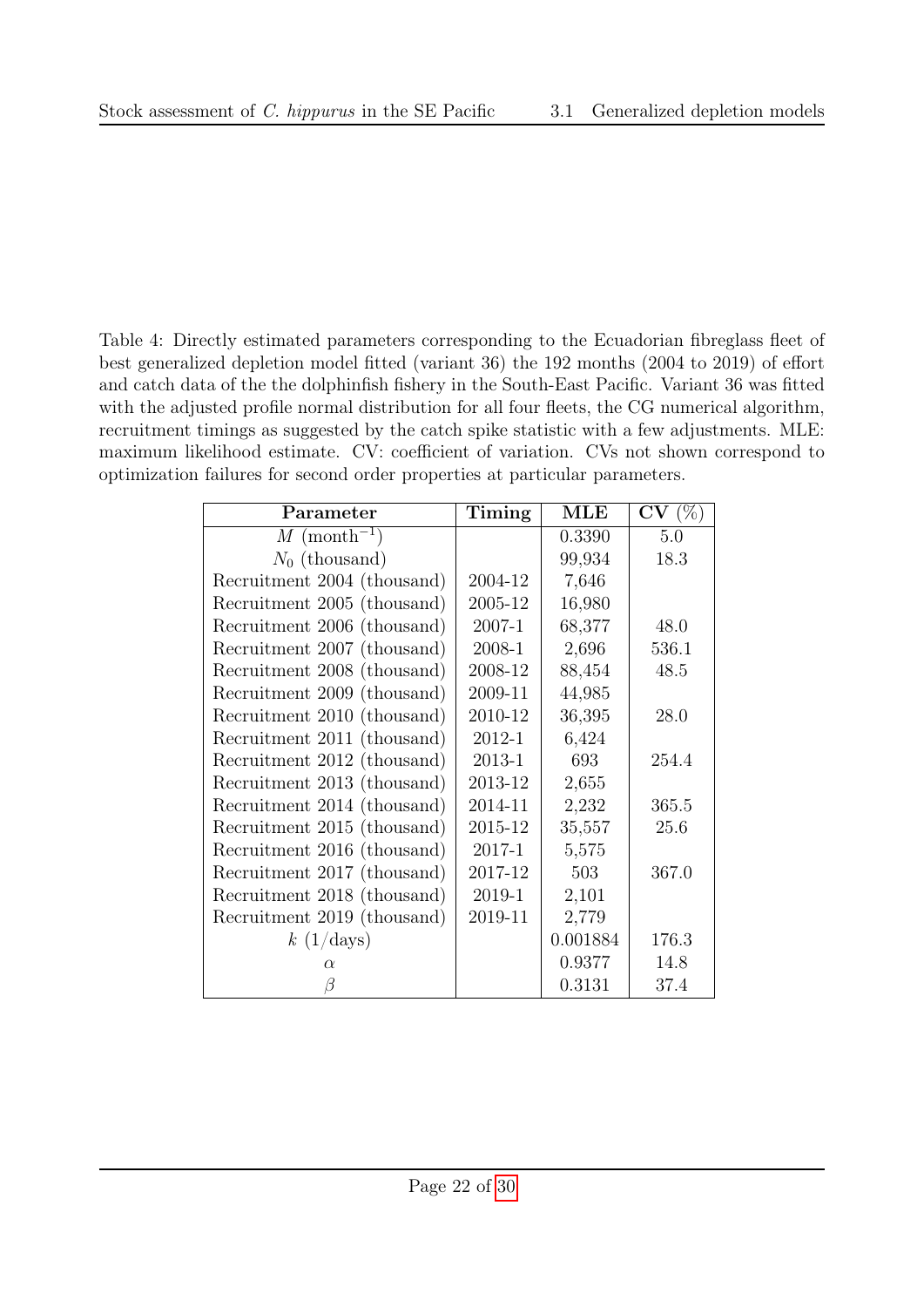<span id="page-26-0"></span>

Figure 11: Top panel: Aggregate exploitation rate for each fleet and in total. Middle panel: instantaneous exploitation rate per fleet and in total. Bottom panel: stock biomass and catch in weight.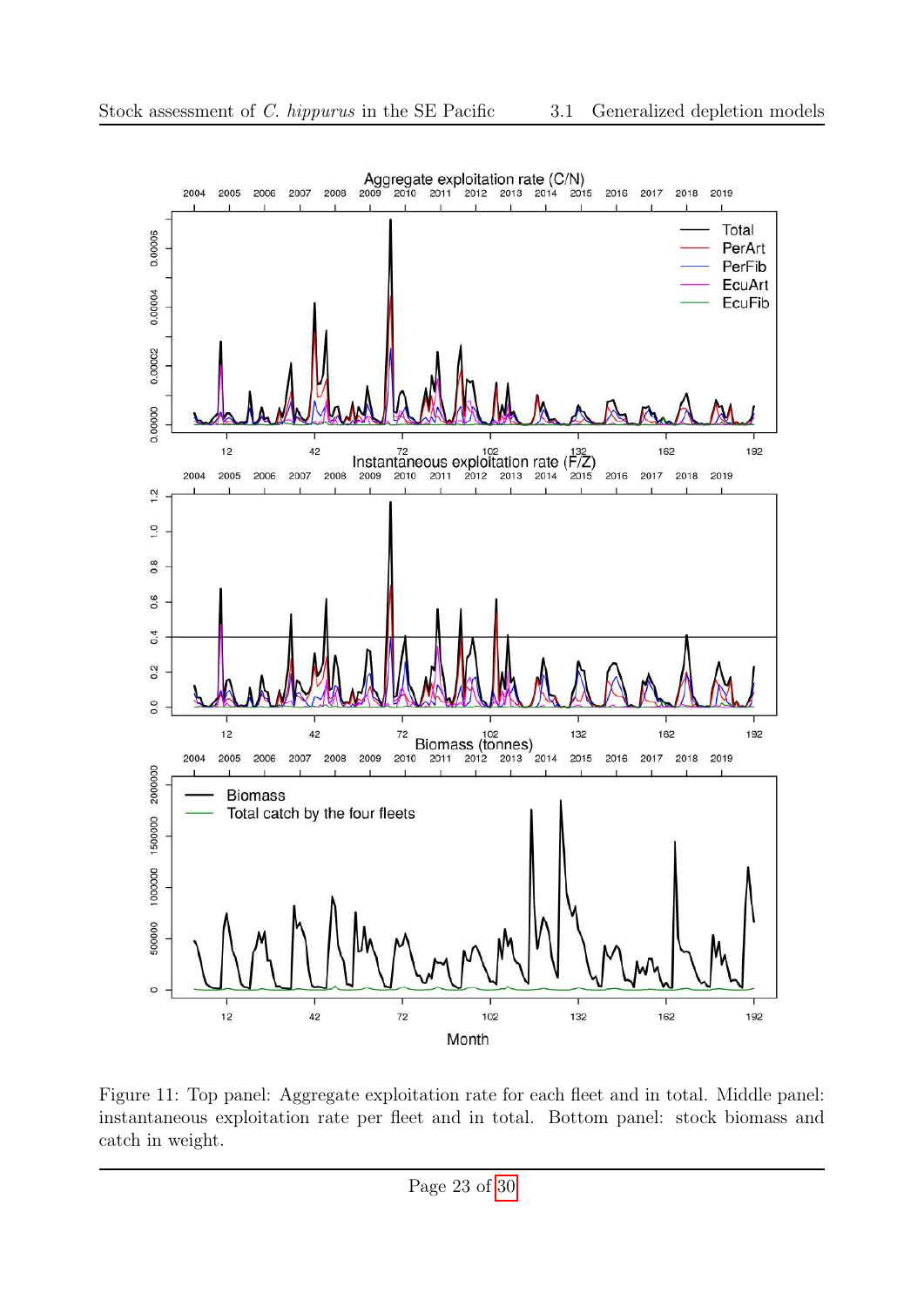The fit of variant 36 to the data from the four fleets is shown in Figs. [7-](#page-18-0)[10.](#page-24-0) It can be seen in Fig. [7](#page-18-0) that the selected model closely follows the catch data from the Peruvian artisanal fleet. Diagnostics plots at the bottom panels show good consistency with the model's assumptions, with a symmetric histogram of residuals, a shapeless cloud of residuals, and a diagonal quantile-quantile plot. "Biomass" is predicted biomass in the last month, December 2019, and "Catch" is the total catch by the four fleets in the last year, 2019.

The model indicates that the catch taken during the last year of the time series was only 12% of the biomass left available at the end of the year, which is a very moderate exploitation rate. The fit of the model to the data from the Peruvian fibreglass fleet is even better (Fig. [8\)](#page-20-0), with excellent agreement between model and data (top panel), symmetrical residual histogram, shapeless residual cloud, and excellent quantile-quantile plot. However, the fit of the model to the Ecuadorian artisanal fleet (Fig. [9\)](#page-22-0) much poorer, with numerous high catches that are not well followed by the model (top panel), skewed residual histogram, and far from diagonal quantile-quantile plot. The fit of the model to the Ecuadorian fibreglass fleet (Fig. [10\)](#page-24-0) is somewhat better though still poor, with numerous high catches not well predicted by the model (top panel), slightly skewed residual histogram (month 181 is a highly positive residual), nearly shapeless residual cloud (except for month 181), and nearly all lower quantiles following on the diagonal.

Parameter estimates from the selected generalized depletion model are presented in Tables [1-](#page-19-0)[4.](#page-25-0) Monthly natural mortality  $M$  is very high, as expected considering the short life history of the dolphinfish [\[11\]](#page-37-2). Initial abundance  $N_0$  was in the order of a hundred million. Recruitment estimates to the Peruvian artisanal fleet (Table [1\)](#page-19-0) vary from a few million to several hundred million. Catches are nearly proportional to effort and hyper-stable to abundance. Recruitment estimates to the Peruvian fibreglass fleet (Table [2\)](#page-21-0) vary from a few hundred thousand to a few hundred million. Catches are nearly proportional to both effort and abundance. Recruitment estimates to the Ecuadorian artisanal fleet (Table [3\)](#page-23-0) vary from a few hundred thousand to a few tens of million. Catches are synergistic to effort and hyperstable to abundance. Recruitment estimates to the Ecuadorian artisanal fleet (Table [3\)](#page-23-0) vary from a few hundred thousand to a few tens of million. Catches are proportional to effort and hyper-stable to abundance. Many standard errors (and thus CVs) could not be calculated signifying problems with the curvature of the likelihood function close to the maximum.

The aggregate exploitation rate is very low, reaching a maximum of 0.006% fish caught with respect to total abundance happening over the sixth year of the time series, while usually at every month total catch takes 0.0002% of all available fish (Fig. [11,](#page-26-0) top panel). The instantaneous exploitation rate (Fig. [11,](#page-26-0) middle panel) remains most of the months under 40%, the reference point obtained by Patterson [\[35\]](#page-39-4), crossing that threshold just a few times and for one-month periods. The biomass and catch time series shows that at specific months in each year total catch in biomass approaches stock biomass while most of the months the latter is much higher than the former.

#### <span id="page-27-0"></span>3.2 Population dynamics models

Estimation of the biomass monthly time series and the standard error of biomass estimates using the function CatDynBSD in the extended CatDyn software yielded estimates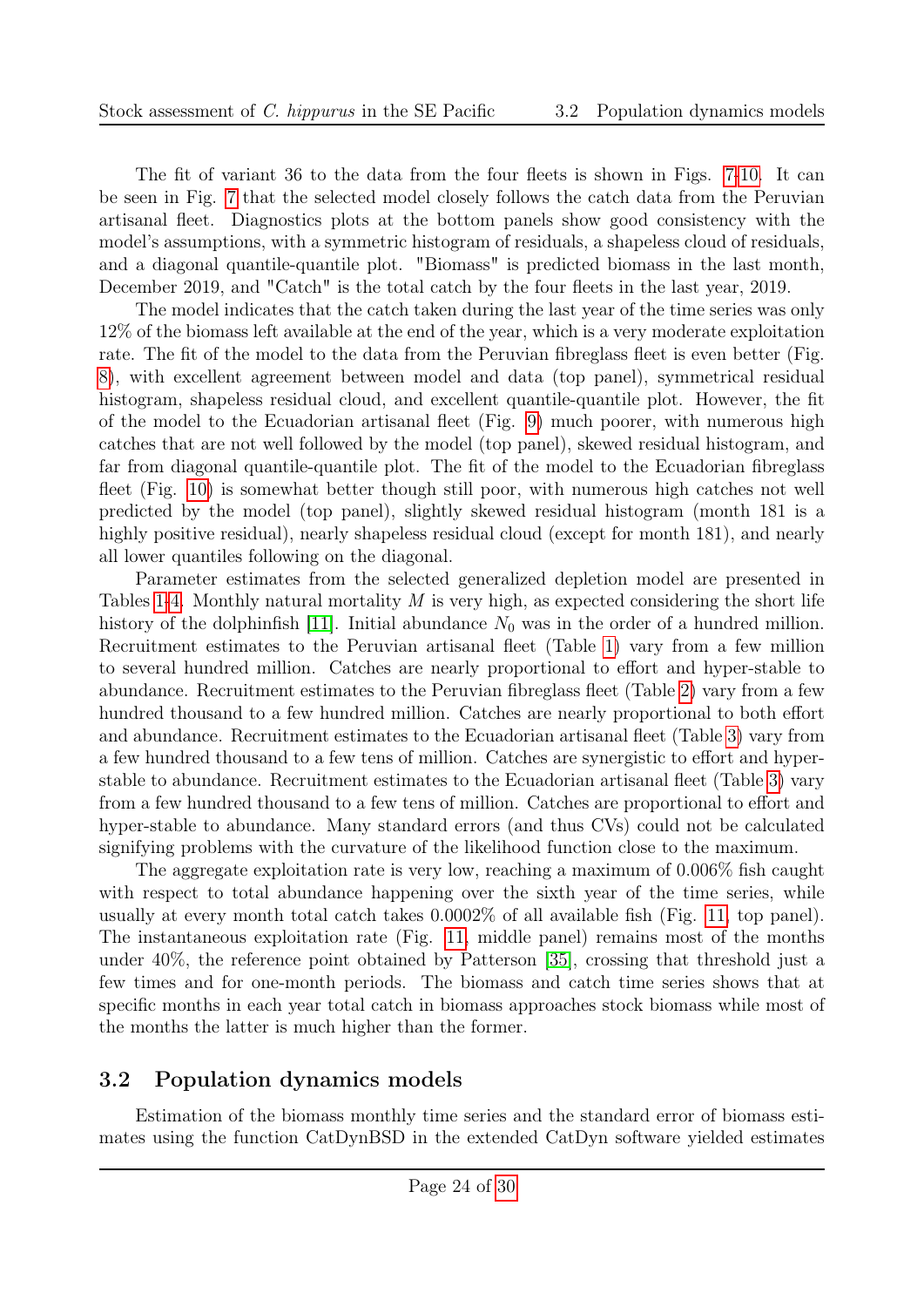that on average, were most precise in the month of November, with an average CV of 225%, which is quite imprecise although less imprecise than in other months. Thus, the biomass estimate in November was selected to fit Pella-Tomlinson surplus production model.

Fig. [12](#page-28-0) shows the fitted Pella-Tomlinson dynamics as well as biomass estimates from the best generalized depletion model and the time series of total annual catch. Biomass estimates from CatDyn running in R and the Pella-Tomlinson surplus production biomass running in ADMB show good agreement. The Pella-Tomlinson model shows that the stock has a tendency to undergo marked fluctuations and that the most recent status of the stock is the most uncertain part of the time series. The stock biomass has been well above landings for a long period that ended in 2016, when there was a sharp drop in biomass. This observed decline in biomass was followed by an equally fast recovery in stock biomass over the next 2 years. Overall, stock biomass shows fluctuation about a constant mean close to 350 thousand tonnes.

<span id="page-28-0"></span>

Figure 12: November stock biomass estimated by generalized depletion model variant 36 (extended CatDyn software), total annual catch by four fleets, and fitted Pella-Tomlinson model of population dynamics of the dolphinfish in the South-Easter Pacific.

Parameters of the Pella-Tomlinson model were fitted with good precision (Table [5\)](#page-29-1), both those directly estimated by optimization and the derived parameters MSY,  $B_{MSY}$  and  $B_{\rho}$ . The exception is the average total latent productivity (average latent productivity +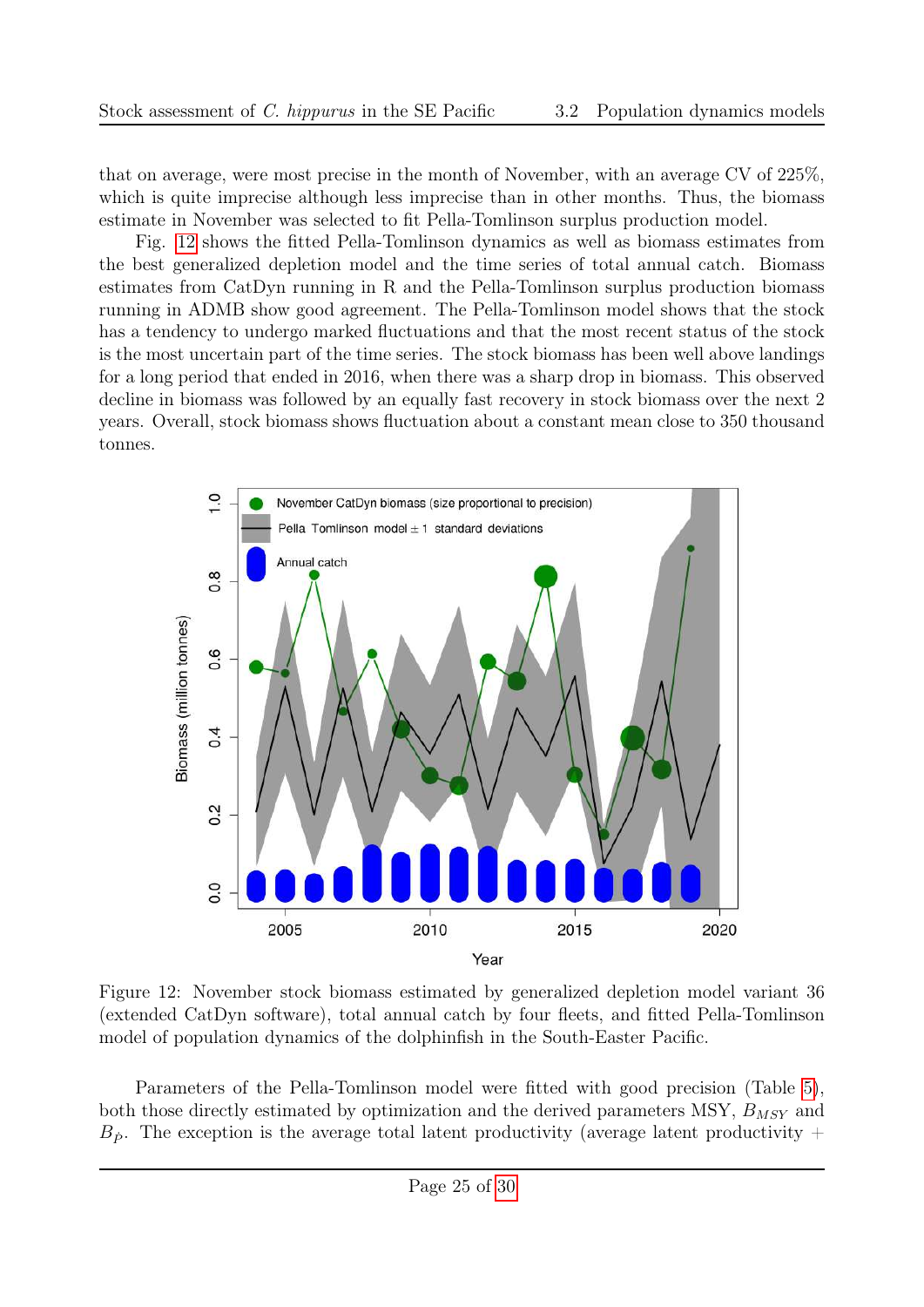landings) which is estimated with poor precision. The MSY estimate is very high, actually six times higher than the average catch of the four fleets over the time series. Conversely, the total average latent productivity a little double the average catch of the four fleets over the time series. This is because the stock has a fluctuating dynamics and therefore the MSY is not applicable. The total average latent productivity is the sustainable harvest rate for fluctuating stocks. Both the estimated intrinsic rate of population growth  $r$  and the symmetry of the production function  $p$  are high, making the stock highly productive.

<span id="page-29-1"></span>Table 5: Directly estimated parameters from the Pella-Tomlinson model  $(r, p$  and  $K)$  and derived biological reference points ( $MSY$  and  $B_{MSY}$ ) for the dolphinfish in the South-East Pacific (Peru and Ecuador) according to parameterization in Eqs. [4,](#page-14-1) [6-](#page-16-3)[8](#page-16-4) with ADMB code.

| Parameter              | Concept                           | Estimate | <b>Standard error</b> | 'H    |
|------------------------|-----------------------------------|----------|-----------------------|-------|
| $r(\text{yr}^{-1})$    | Intrinsic growth rate             | 2.7783   | 1.96450               | 70.7  |
|                        | Production function symmetry      | 2.2063   | 0.61208               | 27.7  |
| $K$ (tonnes)           | Environmental carrying capacity   | 456,960  | 187,860               | 41.1  |
| $B_{2003}$ (tonnes)    | Initial biomass                   | 209,590  | 142,470               | 68.0  |
| $MSY$ (tonnes)         | Maximum sustainable yield         | 360,225  | 194,422               | 54.0  |
| $B_{MSY}$ (tonnes)     | Biomass at MSY                    | 237,131  | 102,124               | 43.1  |
| $P$ (tonnes)           | Average total latent productivity | 152,980  | 562,595               | 367.8 |
| $B_{\dot{p}}$ (tonnes) | Average biomass at $\dot{P}$      | 349,218  | 238,525               | 68.3  |

### <span id="page-29-0"></span>4 Discussion

This study shows that the stock of the dolphinfish in the South-East Pacific was being being harvested in sustainable fashion up to the last year of the available time series of data (2019). In fact, average landings by the four fleets over the 2004 to 2019 period are below half of the sustainable harvest rate, estimated at 152,980 tonnes of total average latent productivity, and therefore the stock may sustain higher catches. Aires-da-Silva et al. [\[20\]](#page-38-1) have described the combined Peruvian-Ecuadorian fishery as a data poor fisheries and have characterized the stock dynamics as highly productive, variable and fast. Our results confirm that description by showing that the stock has a high intrinsic rate of population growth  $(r)$  making it a resilient stock, that may recover quickly from low biomass, high mortality rate and fast biomass production function. In addition, the stock has a high symmetry of the production function  $(p)$ , exceeding the value of 2 which corresponds to a symmetric production function. Therefore the stock has the highest growth rate at biomass higher than  $K/2$ , meaning that it is advisable to keep the stock at high biomass levels to harvest the maximum surplus.

In their assessment of the same stock Aires-da-Silva *et al.* [\[20\]](#page-38-1) concluded that the stock was being harvested at close to MSY levels. Our results here support the overall conclusion that the stock is not overfished and not experiencing overfishing but they also indicate that the current harvest is well below maximum sustainable harvest rates. The difference in results may arise from a number of issues acting in conjunction or separately.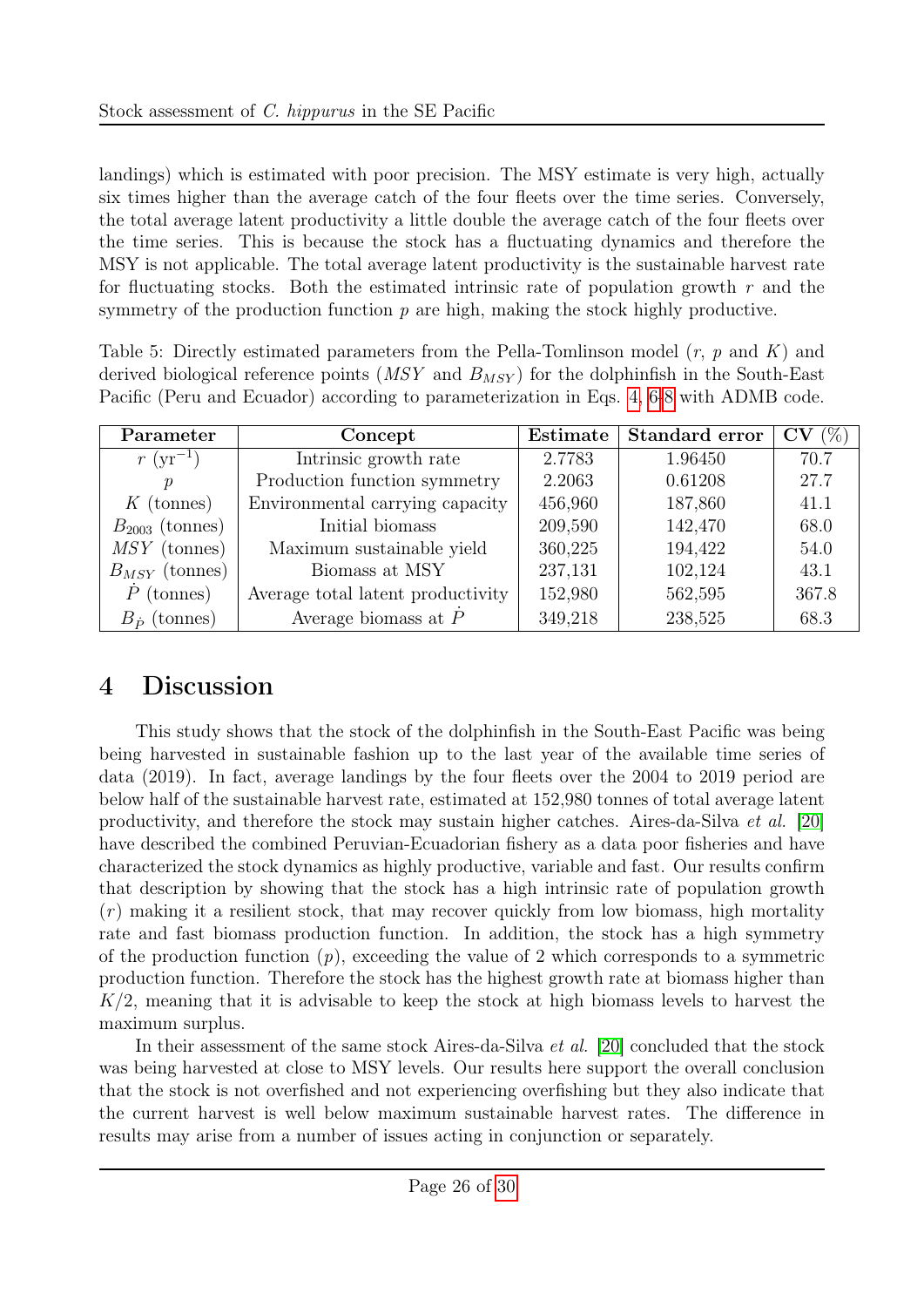First, we used different data. Our database was more extended (from January 2004 to December 2019) than the database compiled by Aires-da-Silva et al. (July 2007 to June 2015). In addition, for the period covered by Aires-da-Silva *et al.* we have higher catches from Ecuadorian fleets between 2008 and 2012.

Second, the stock assessment by Aires-da-Silva et al. is based on length frequency data and CPUE indices of relative abundance while our assessment is based on the effortcatch dynamics (generalized depletion models) and the aggregate biomass dynamics (Pella-Tomlinson surplus production model). Aires-da-Silva et al. length-structured model is more complex from the population dynamics point of view and it has to make several assumptions to simplify the problem. Authors list 8 such assumptions but principal among these are three:

- Fixed natural mortality rate  $(M = 1 \text{ yr}^{-1}$  for both sexes);
- Fixed Steepness (h) of the stock-recruitment relationship  $(h = 1)$ ; and
- The CPUE time series of the Ecuadorian artisanal fishery was chosen as the most reliable index of abundance to calibrate the stock assessment model. For this reason, its coefficient of variation (CV) was fixed at 0.2.

In this work we have estimated the natural mortality rate from the data, inside the stock assessment model, by maximum likelihood and this objective estimate turned out to be much higher that the value assumed by Aires-da-Silva et al.. Fixing natural mortality too low in a stock assessment would lead to under-estimation of fish abundance because less fish are needed to explain catches. This alone could explain why Aires-da-Silva et al. obtained less dolphinfish abundance than in our assessment. Fixing the steepness at a very high value, as done by Aires-da-Silva et al., would ameliorate somewhat the under-estimation of abundance due to a low fixed value for natural mortality but our results show that the natural mortality rate is over 3 times higher than the value assumed by Aires-da-Silva et al. so any amelioration caused by fixing the steepness very high may not be sufficient to compensate for a too low natural mortality rate. Furthermore, the decision by Aires-da-Silva et al. to give more weight to the Ecuadorian CPUE index of abundance because it seemed to produce a best fit in their assessment, may not have been the best decision. In our analysis, we used a catch and effort database compiled by Ecuadorian experts that differed substantially from the time series used by Aires-da-Silva *et al.*, especially between 2008 and 2012. Thus their better fit to Ecuadorian CPUE would be an artifact of missing catch data. In addition, our results also show that the Ecuadorian data, from both fleets, is less well fit to depletion models because of more extreme (high) values of catch. This characteristic of the Ecuadorian data may have affected the assessment by Aires-da-Silva et al..

Third, we distinguished four fleets operating in the fishery, two in each country EEZ, while Aires-da-Silva *et al.* aggregated all national fleets and added a third fleet (tuna purse seiners) yielding bycatch of dolphinfish. It seems to us that separating the artisanal and fibreglass fleets inside country fleets, as they operate in much different ways, is more important than adding bycatches that account for just 2% of total catches. The artisanal fleets of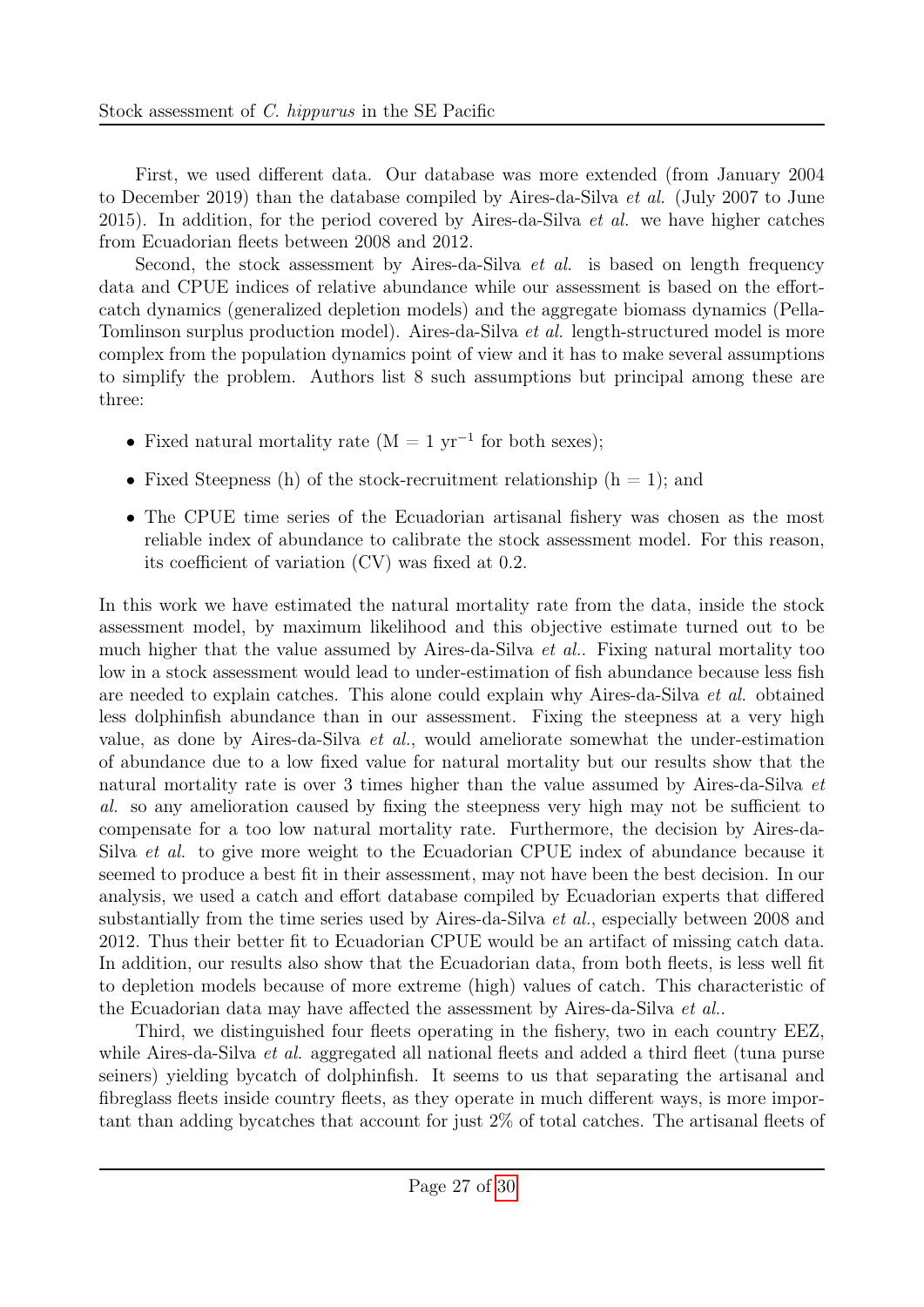both countries may conduct long fishing trips, extending over several days, in oceanic waters while fibreglass boats can only operate in coastal waters for short fishing trips.

Therefore, although it is re-assuring that both Aires-da-Silva et al. and this work conclude that the dolphinfish stock in the South-East Pacific is not overfished and it is not undergoing over-fishing, we believe our results showing that current harvest rates are well below maximum sustainable rates, stand on more solid ground.

Although the estimation of Pella-Tomlinson model was achieved with good statistical precision of all four parameters directly estimated r, p, K, and  $B_2003$ ) as well as derived parameters MSY,  $B_{MSY}$ , and  $B_{\dot{P}}$ , the estimation of the total average latent productivity was imprecise. This is probably the most important biological reference point from the assessment because it directly indicates sustainable harvest rates that could be considered as limit catches. For instance, Peru and Ecuador may agree on a partitioning of the total average latent productivity and then set Total Allowable Catches (TAC) at the national level using their partition of the total average latent productivity. Therefore it is very relevant to improve the estimation of the total average latent productivity in order to improve statistical precision. This could be achieved in two different, and possibly complementary ways.

First, and without much additional effort, it is possible to simply extend the total annual catch data for both countries as much into the past as possible, and then re-fit Pella-Tomlinson model with these additional data. This would probably lead to better statistical precision of biomass estimates from ADMB and therefore better precision of the total average latent productivity.

Second, annual biomass estimates from CatDyn from November, used to fit the Pella-Tomlinson model, were quite imprecise. Those biomass estimates could probably improve in terms of statistical precision by improving the mean monthly weight data, which is highly variable especially for Ecuadorian fleets at the end of the time series. Since Ecuadorian data is actually mean length data and the length-weight relationship from the dolphinfish in Baja California Sur was used to transform it to weight, it is very likely that the mean weight data from the catches of Ecuadorian fleets would improve by using a length-weight relationship derived from Ecuadorian data. Having that local length-weight relationship and using it to transform Ecuadorian mean monthly length into mean monthly weight would entail re-fitting generalized depletion models and then re-fit the Pella-Tomlinson model. However, that would not take much extra effort because although each run of the statistical optimization to fit generalized depletion models takes hours, it is possible to use the likelihood combination that have already proven to be better for the data. Therefore only a few new runs of the optimization would be needed.

Improving stock assessment results can be accomplished fairly easily given these additional data components (total annual landings prior to 2004 and Ecuadorian length-weight relationship) though this will most likely just increase the precision of important estimates, such as the total average latent productivity, without changing much the overall status of the stock. In this connection, it should be emphasized that any action to increase effort to take more of the sustainable productive capacity of the stock, up to the estimated total average latent productivity, should be done gradually and implementing updated stock assessments every new year, to monitor the condition of the stock continuously. Here we have provided a stock assessment methodology and its software to conduct the assessment on a regular basis,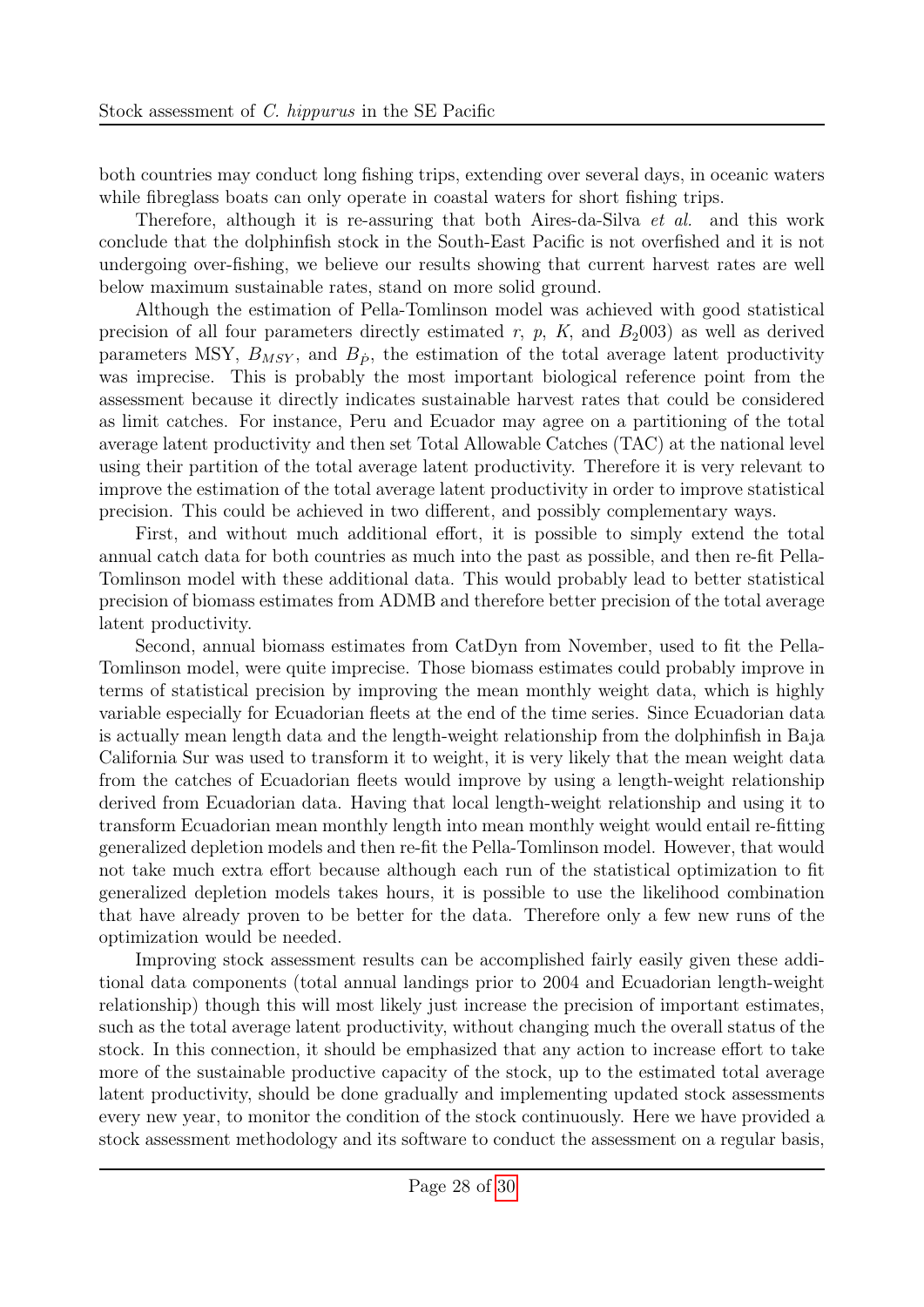ideally annually, as the dynamics of short-lived stocks requires frequent stock assessment updates.

## <span id="page-32-0"></span>5 Conclusions

- 1. A stock assessment database of monthly catch, effort and mean weight data for the dolphinfish in the South-East Pacific (Peru and Ecuador) with the activity of four longline fleets, spanning 2004 to 2019, has been compiled from the data collection programs of IMARPE and IPIAP experts.
- 2. A statistical stock assessment methodology and its code in the R language of statistical programming and in ADMB, as well as binary storage of the database and programming objects, is now available for updated assessment of the dolphinfish in the South-East Pacific (Peru and Ecuador) as more data are collected.
- 3. The stock assessment methodology was applied to the dolphinfish in the South-East Pacific (Peru and Ecuador) data and the four fleets generating results with a generally acceptable level of statistical precision and biological realism.
- 4. The implementation of the methodology can be substantially improved by continuing the same data collection programs that led to the 2004-2019 database and extending the time series of available data in the database.
- 5. Among a set of 36 variants of generalized depletion models, defined by 32 combinations of likelihood functions per fleet and numerical method of optimization, plus 4 adjustments to initial values and some months of recruitment, the best model was one with normal distributions for the data from all four fleets and CG numerical optimization algorithm.
- 6. Natural mortality rates are very high (0.339 per month) and estimated with good statistical precision (5% CV), annual recruitment pulses to the whole region and the four fleets vary from a few million to a few hundred million fish, and catches are generally proportional to fishing effort and hyper-stable to abundance.
- 7. Aggregate and instantaneous exploitation rates (as well as fishing mortality) were well within sustainable levels for the whole length of the time series 2004-2019.
- 8. The stock in the region has a high intrinsic rate of population growth and asymmetric biomass production function, making it resilient and prone to undergo large fluctuations in biomass.
- 9. Due to fluctuating dynamics, the mean total latent productivity was determined to be the adequate sustainable harvest rate of the stock, evaluated at 152,900 tonnes per year, though the estimate is affected by large statistical uncertainty.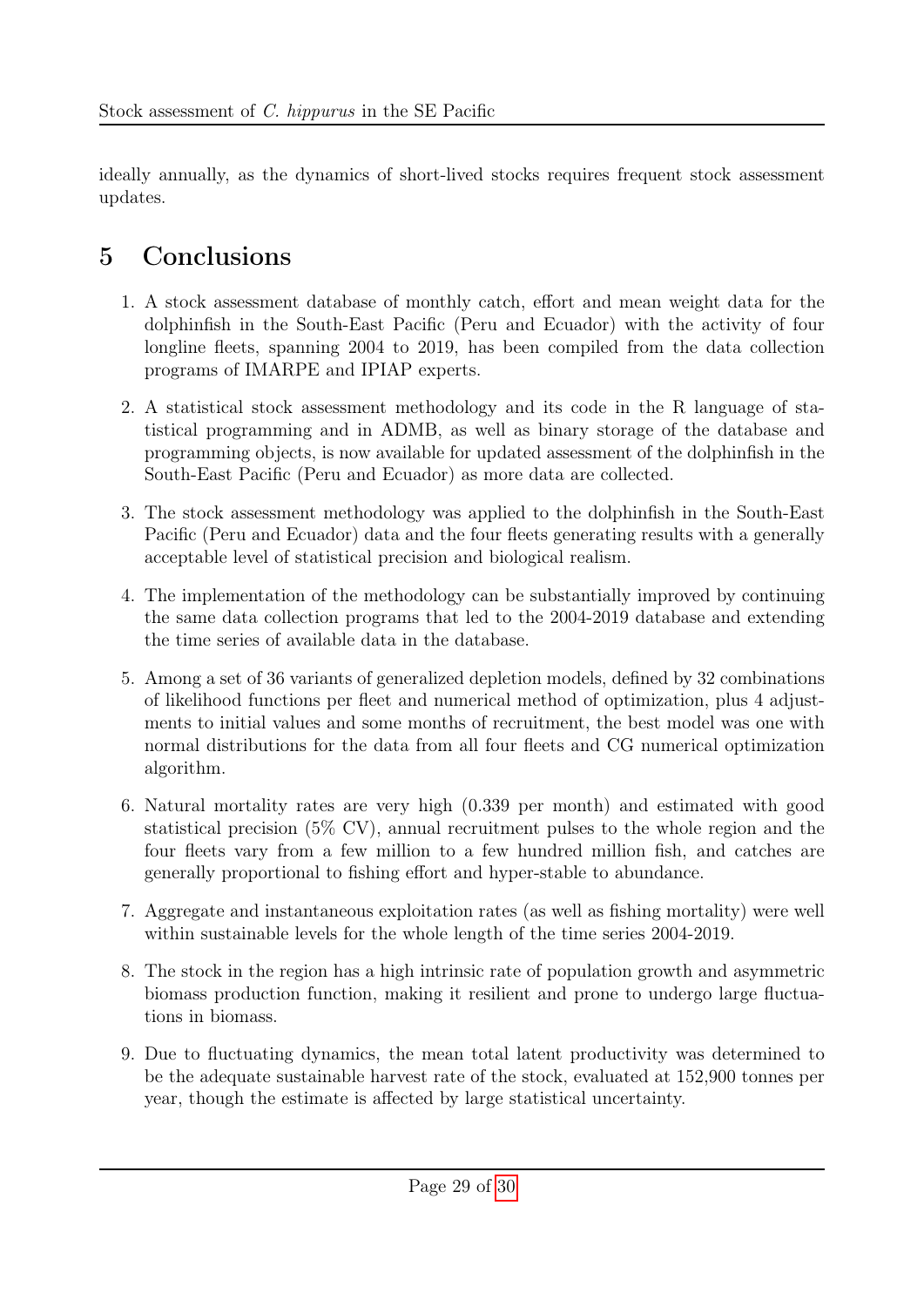## <span id="page-33-0"></span>6 Management Advice

This management advice is exclusively in relation to the biological condition of the stock of dolphinfish in the South-East Pacific and to key fishery factors such as fishing mortality. Thus it is made without consideration of the wider context of the fishery, such as ecosystem, social and economic indicators, among others.

- 1. Continue the data collection program and the growth of the stock assessment database to update the assessments regularly and improve the statistical precision of some biological references points.
- 2. Explore further improvements in the stock assessment database by extending the total annual landings prior to 2004 and by introducing a local length-weight relationship for the fish captured by Ecuadorian fleets.
- 3. Update the stock assessment with data from 2020 and the data items above and confirm the status of the fishery.
- <span id="page-33-1"></span>4. Conditional upon confirmation with further data of the status of the stock, develop a plan to gradually increase fishing effort and thus yield better outcomes from the fishery for fishers, consumer and exporters, up to a level below the level required to harvest the total average latent productivity annually.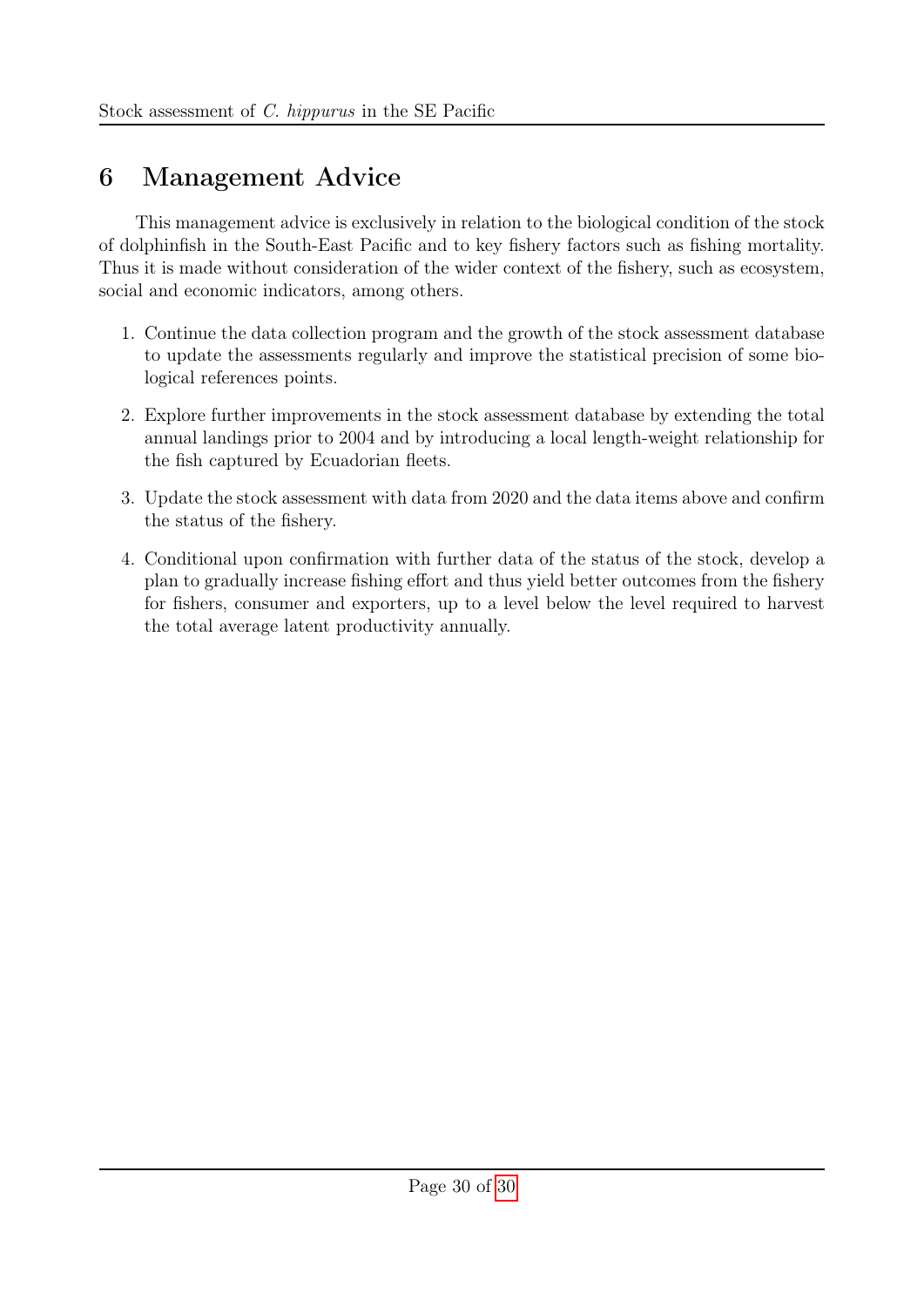## List of Figures

| $\mathbf{1}$<br>$\overline{2}$ | Map of Peruvian and Ecuadorian EEZs where the fishery is conducted<br>World and country landings and contrast between catch data in the stock                                      | $\sqrt{2}$     |
|--------------------------------|------------------------------------------------------------------------------------------------------------------------------------------------------------------------------------|----------------|
|                                | assessment database and in FAO databases [21] for the two countries. $\dots$ .                                                                                                     | 3              |
| 3                              | Pattern of missing data in the original database compiled for stock assessment                                                                                                     |                |
|                                | of the stock of dolphinfish in the South-Eastern Pacific (Peru and Ecuador).                                                                                                       |                |
|                                | The left panel is a histogram of months with missing data per variable. The<br>right panel is the number of months missing data at particular combinations of                      |                |
|                                | the variables. The variables are <i>WeightPer</i> : mean weight in Peruvian catches;                                                                                               |                |
|                                | $EffEcuFib$ : total fishing effort in the Ecuadorian fibreglass fleet; LengthEcu:                                                                                                  |                |
|                                | mean length in Ecuadorian catches; <i>CatEcuFib</i> : total catch in the Ecuado-                                                                                                   |                |
|                                | rian fibreglass fleet; <i>EffPerArt</i> : total fishing effort in the Peruvian artisanal                                                                                           |                |
|                                | fleet; <i>EffEcuArt</i> : total fishing effort in the Ecuadorian artisanal fleet; <i>CatE</i> -                                                                                    |                |
|                                | $\alpha$ <i>cuArt</i> : total catch in the Ecuadorian artisanal fleet; CatPerArt: total catch                                                                                      |                |
|                                | in the Peruvian artisanal fleet; <i>EffPerFib</i> : total fishing effort in the Peruvian<br>fibreglass fleet; and <i>CatPerFib</i> : total catch in the Peruvian fibreglass fleet. | $\overline{5}$ |
| $\overline{4}$                 | Effort and catch data in four fleets operating in the South-East Pacific (Peru                                                                                                     |                |
|                                | and Ecuador). PerArt: Peruvian artisanal; PerFib: Peruvian fibreglass;                                                                                                             |                |
|                                | EcuArt: Ecuadorian artisanal; EcuFib: Ecuadorian fibreglass.                                                                                                                       | $\overline{7}$ |
| $\overline{5}$                 | Mean weight time series used to transform catch in weight to catch in numbers.                                                                                                     | 8              |
| 6                              | Correlation structure of estimates of the short list of four best variants of                                                                                                      |                |
|                                | generalized depletion models fitted to catch data of the four fleets. The title of<br>each histogram indicates the likelihood model (apn is adjusted profile normal                |                |
|                                | and apln is adjusted profile lognormal for each fleet, numerical algorithm used                                                                                                    |                |
|                                | for optimization, and model variant number $\ldots \ldots \ldots \ldots \ldots$                                                                                                    | 14             |
| 7                              | Top panel: Fit of the generalized depletion model to the Peruvian artisanal                                                                                                        |                |
|                                | fleet catch data (top panel), with target symbols indicating the timing of                                                                                                         |                |
|                                | annual recruitment. The catch is the total catch by all fleets in the last                                                                                                         |                |
|                                | year, and the biomass is the biomass at the last month of the times series<br>(December 2019). Bottom panels: from left to right, histogram of deviance                            |                |
|                                | residuals, deviance residual cloud, and quantile-quantile plot                                                                                                                     | $15\,$         |
| 8                              | Top panel: Fit of the generalized depletion model to the Peruvian fibreglass                                                                                                       |                |
|                                | fleet catch data (top panel), with target symbols indicating the timing of                                                                                                         |                |
|                                | annual recruitment. The catch is the total catch by all fleets in the last                                                                                                         |                |
|                                | year, and the biomass is the biomass at the last month of the times series                                                                                                         |                |
|                                | (December 2019). Bottom panels: from left to right, histogram of deviance                                                                                                          |                |
| 9                              | residuals, deviance residual cloud, and quantile-quantile plot<br>Top panel: Fit of the generalized depletion model to the Ecuadorian artisanal                                    | 17             |
|                                | fleet catch data (top panel), with target symbols indicating the timing of                                                                                                         |                |
|                                | annual recruitment. The catch is the total catch by all fleets in the last                                                                                                         |                |
|                                | year, and the biomass is the biomass at the last month of the times series                                                                                                         |                |

[residuals, deviance residual cloud, and quantile-quantile plot.](#page-22-0) . . . . . . . . . 19

[\(December 2019\). Bottom panels: from left to right, histogram of deviance](#page-22-0)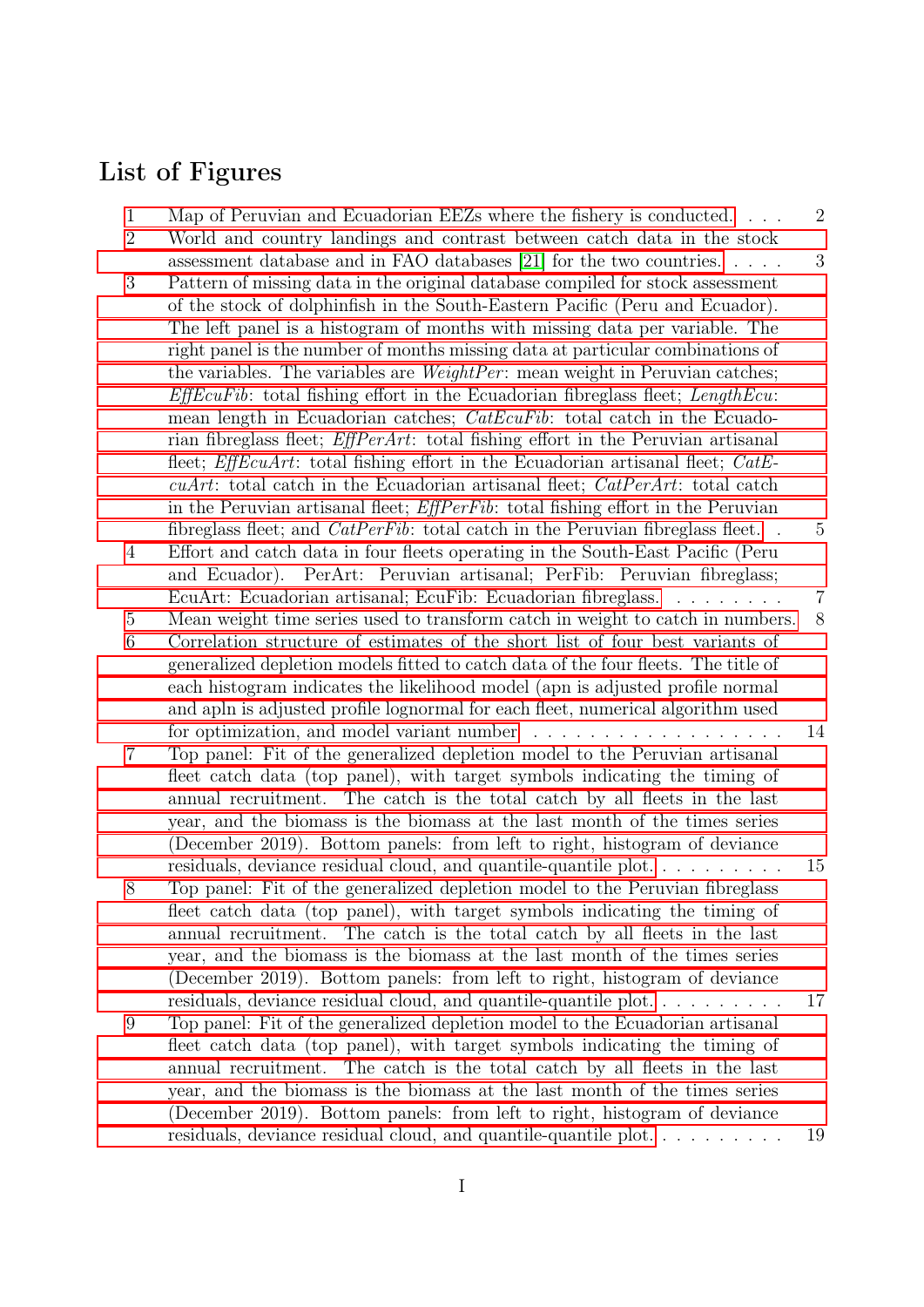| 10 | Top panel: Fit of the generalized depletion model to the Ecuadorian fibreglass |     |
|----|--------------------------------------------------------------------------------|-----|
|    | fleet catch data (top panel), with target symbols indicating the timing of     |     |
|    | annual recruitment. The catch is the total catch by all fleets in the last     |     |
|    | year, and the biomass is the biomass at the last month of the times series     |     |
|    | (December 2019). Bottom panels: from left to right, histogram of deviance      |     |
|    |                                                                                |     |
| 11 | Top panel: Aggregate exploitation rate for each fleet and in total. Middle     |     |
|    | panel: instantaneous exploitation rate per fleet and in total. Bottom panel:   |     |
|    |                                                                                | -23 |
| 12 | November stock biomass estimated by generalized depletion model variant        |     |
|    | 36 (extended CatDyn software), total annual catch by four fleets, and fitted   |     |
|    | Pella-Tomlinson model of population dynamics of the dolphinfish in the South-  |     |
|    |                                                                                |     |
|    |                                                                                |     |

## List of Tables

| $\mathbf{1}$   | Directly estimated parameters corresponding to the Peruvian artisanal fleet              |    |
|----------------|------------------------------------------------------------------------------------------|----|
|                | of the best generalized depletion model (variant 36) fitted the 192 months               |    |
|                | $(2004 \text{ to } 2019)$ of effort and catch data of the the dolphinfish fishery in the |    |
|                | South-East Pacific. Variant 36 was fitted with the adjusted profile normal               |    |
|                | distribution for all four fleets, the CG numerical algorithm, recruitment tim-           |    |
|                | ings as suggested by the catch spike statistic with a few adjustments. MLE:              |    |
|                | maximum likelihood estimate. CV: coefficient of variation. CVs not shown                 |    |
|                |                                                                                          |    |
|                | correspond to optimization failures for second order properties at particular            |    |
|                |                                                                                          | 16 |
| $\overline{2}$ | Directly estimated parameters corresponding to the Peruvian fibreglass fleet             |    |
|                | of best generalized depletion model fitted (variant 36) the 192 months (2004)            |    |
|                | to 2019) of effort and catch data of the the dolphinfish fishery in the South-           |    |
|                | East Pacific. MLE: maximum likelihood estimate. Variant 36 was fitted with               |    |
|                | the adjusted profile normal distribution for all four fleets, the CG numerical           |    |
|                | algorithm, recruitment timings as suggested by the catch spike statistic with            |    |
|                | a few adjustments. CV: coefficient of variation. CVs not shown correspond                |    |
|                | to optimization failures for second order properties at particular parameters.           | 18 |
| 3              | Directly estimated parameters corresponding to the Ecuadorian artisanal fleet            |    |
|                | of best generalized depletion model fitted (variant 36) the 192 months (2004)            |    |
|                | to 2019) of effort and catch data of the the dolphinfish fishery in the South-           |    |
|                | East Pacific. MLE: maximum likelihood estimate. Variant 36 was fitted with               |    |
|                | the adjusted profile normal distribution for all four fleets, the CG numerical           |    |
|                | algorithm, recruitment timings as suggested by the catch spike statistic with            |    |
|                |                                                                                          |    |
|                | a few adjustments. CV: coefficient of variation. CVs not shown correspond                |    |
|                | to optimization failures for second order properties at particular parameters.           | 20 |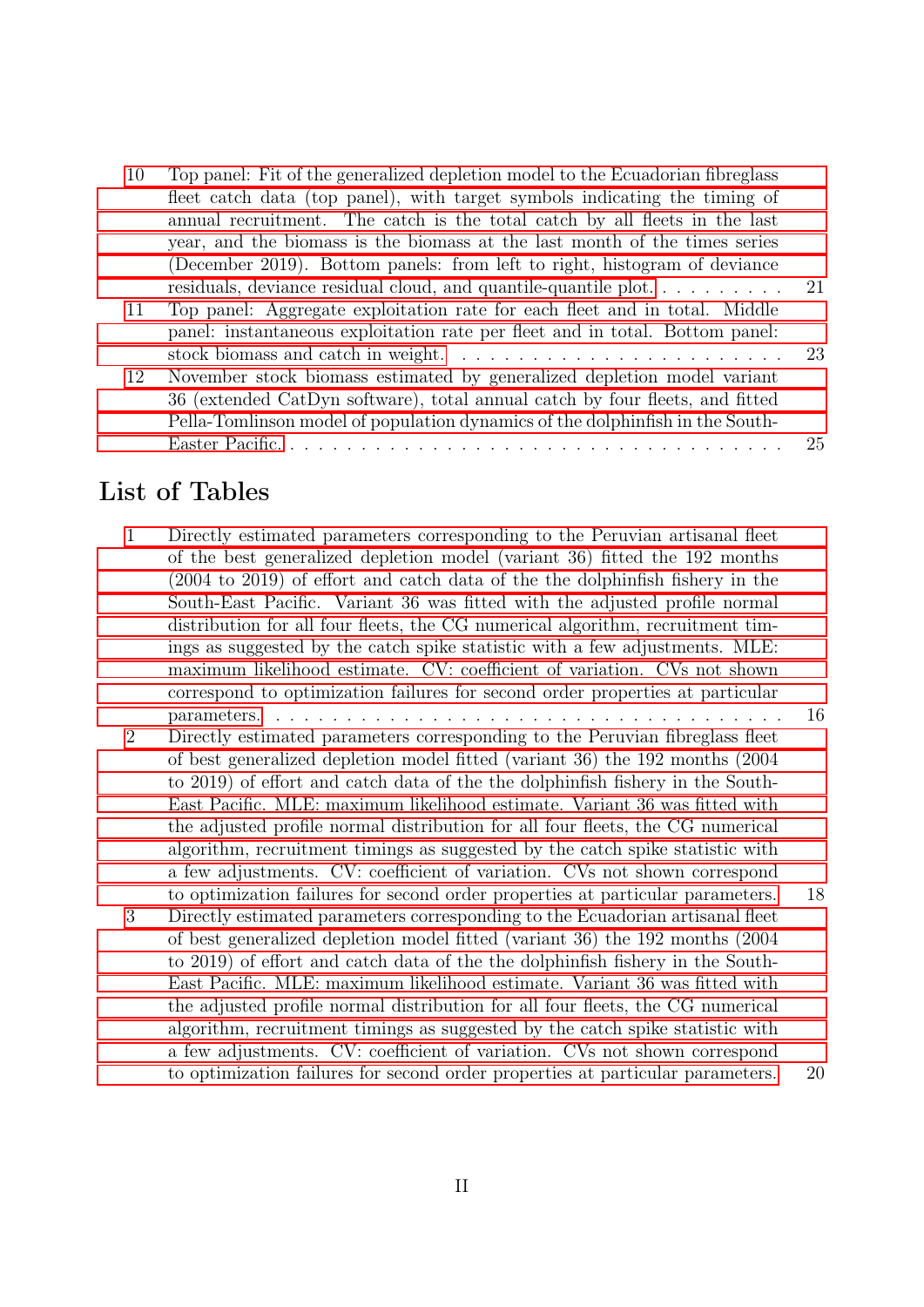- [4 Directly estimated parameters corresponding to the Ecuadorian fibreglass fleet](#page-25-0) [of best generalized depletion model fitted \(variant 36\) the 192 months \(2004 to](#page-25-0) [2019\) of effort and catch data of the the dolphinfish fishery in the South-East](#page-25-0) [Pacific. Variant 36 was fitted with the adjusted profile normal distribution](#page-25-0) [for all four fleets, the CG numerical algorithm, recruitment timings as sug](#page-25-0)[gested by the catch spike statistic with a few adjustments. MLE: maximum](#page-25-0) [likelihood estimate. CV: coefficient of variation. CVs not shown correspond](#page-25-0) [to optimization failures for second order properties at particular parameters.](#page-25-0) 22 5 Directly estimated parameters from the Pella-Tomlinson model  $(r, p \text{ and } K)$
- and derived biological reference points  $(MSY)$  and  $B_{MSY}$  for the dolphinfish [in the South-East Pacific \(Peru and Ecuador\) according to parameterization](#page-29-1) [in Eqs. 4, 6-8 with ADMB code.](#page-29-1) . . . . . . . . . . . . . . . . . . . . . . . . . 26

### References

- <span id="page-36-0"></span>[1] B. Palko, G. Beardsley, and W. Richards, "Synopsis of the biological data on dolphinfishes, Coryphaena hippurus linnaeus and Coryphaena equiselis linnaeus," NOAA Tech. Rep. NMFS Circ., vol. 443, pp. 1–28, 1982.
- <span id="page-36-1"></span>[2] FAO, "The state of world fisheries and aquaculture 2020. sustainability in action," tech. rep., Food and Agriculture Organization of the United Nations, 2020.
- <span id="page-36-2"></span>[3] R. Mahon and H. Oxenford, "Precautonary assessment and management of dolphinfish in the Caribbean," Scientia Marina, vol. 63, pp. 429–438, 1999.
- <span id="page-36-3"></span>[4] K. Schwenke and J. Buckel, "Age, growth, and reproduction of dolphinfish (Coryphaena hippurus) caught off the coast of North Carolina," Fishery Bulletin (U.S.), vol. 59, pp. 82–92, 2008.
- <span id="page-36-4"></span>[5] D. Benjamin and B. Kurup, "Stock assessment of dolphinfish, Coryphaena hippurus (linnaeus, 1758) off southwest coast of India," J. Mar. Biol. Ass. India, vol. 54, pp. 95– 99, 2012.
- <span id="page-36-5"></span>[6] A. Baset, T. Haneef, A. Waris, B. Liao, A. Memon, E. Karim, and M. Ismail, "Maximum sustainable yield of dolphinfish, Coryphaena hippurus (linnaeus, 1758) fishery in Pakistan," Journal of Animal Science and Research, vol. 2, pp. 1–5, 2020.
- <span id="page-36-6"></span>[7] D. Hoggarth, S. Abeyasekera, R. Arthur, J. Beddington, R. Burn, A. Halls, G. Kirkwood, M. McAllister, P. Medley, C. Mees, G. Parkes, G. Pilling, R. Wakeford, and R. Welcomme, "Stock assessment for fishery management," Tech. Rep. FAO Fisheries Technical Paper 487, FAO, Rome, 2006.
- <span id="page-36-7"></span>[8] A. A. da Silva, J. Valero, M. Maunder, C. Minte-Vera, C. Lennert-Cody, M. Román, J. Martínez-Ortiz, E. Torrejón-Magallanes, and M. Carranza, "Exploratory stock assessment of dorado (Coryphaena hippurus) in the southeastern pacific ocean," Tech.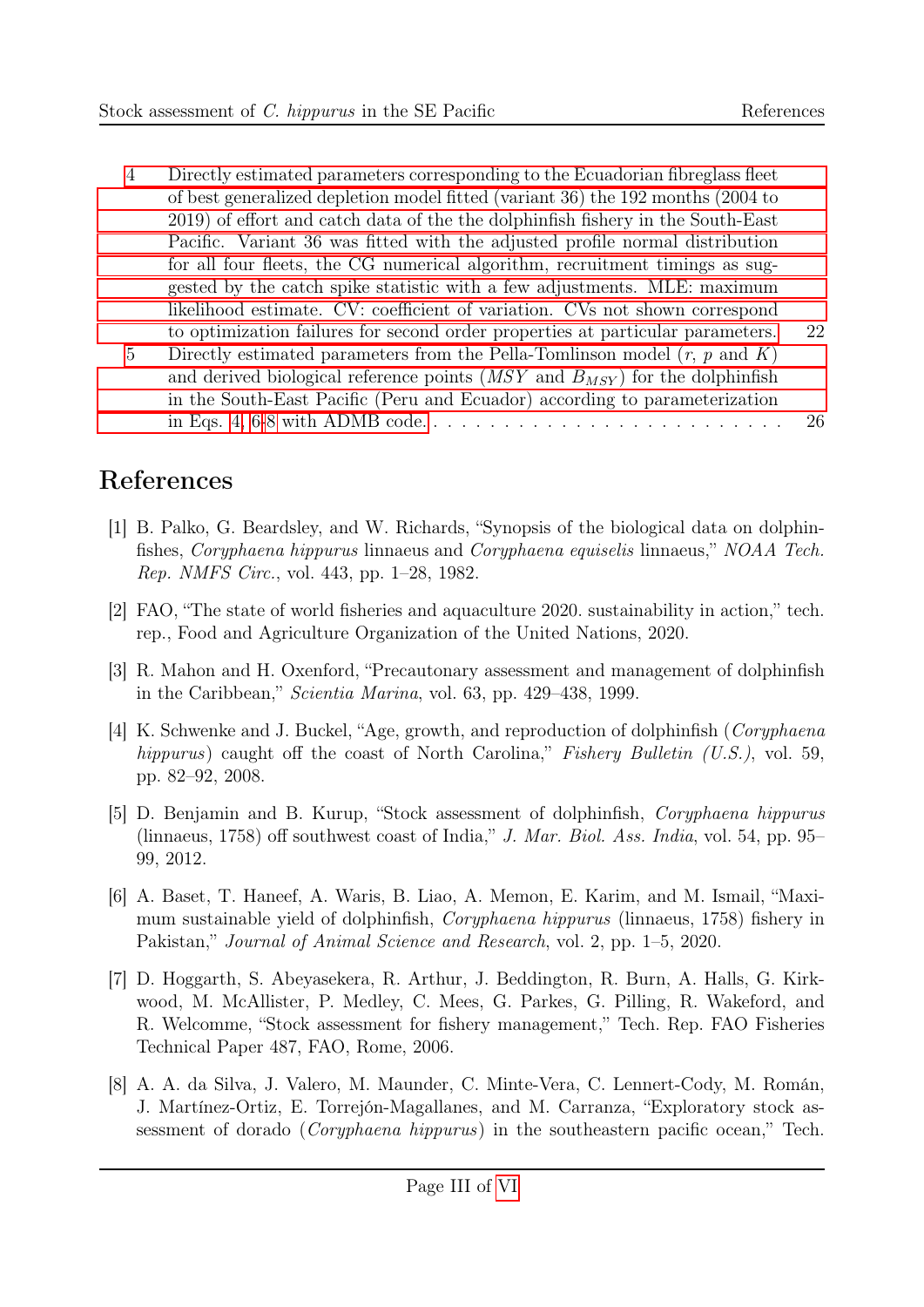Rep. DOCUMENT SAC-07-06a(i), INTER-AMERICAN TROPICAL TUNA COM-MISSION, 2016.

- <span id="page-37-0"></span>[9] R. Methot and C. Wetzel, "Stock synthesis: A biological and statistical framework for fish stock assessment and fishery management," Fisheries Research, vol. 142, pp. 86–99, 2013.
- <span id="page-37-1"></span>[10] F.-C. II, "Report of the CopeMed II-MedSudMed workshop on the status of Coryphaena hippurus fisheries in the Western-Central Mediterranean, Cádiz, Spain, 8-9 october 2019," Tech. Rep. FAO Technical Document 54, FAO GCP/INT/028/SPA-GCP/INT/362/EC, 2019.
- <span id="page-37-2"></span>[11] V. Moltó, P. Hernández, M. Sinopoli, B. Benseddik, R. Besbes, A. Mariani, M. Gambin, F. Alemany, B. Morales-Nin, A. Grau, J. C. nas, J. Báez, M. Vasconcellos, L. Ceriola, and I. Catalán, "A global review on the biology of the dolphinfish (Coryphaena hippurus) and its fishery in the mediterranean sea: Advances in the last two decades," Reviews in Fisheries Science & Aquaculture, vol. 28, pp. 376–420, 2020.
- <span id="page-37-3"></span>[12] R. H. Roa-Ureta, "Modeling in-season pulses of recruitment and hyperstabilityhyperdepletion in the Loligo gahi fishery of the Falkland Islands with generalized depletion models," ICES Journal of Marine Science, vol. 69, pp. 1403–1415, 2012.
- <span id="page-37-4"></span>[13] R. H. Roa-Ureta, "Stock assessment of the Spanish mackerel (Scomberomorus commerson) in Saudi waters of the Arabian Gulf with generalized depletion models under data–limited conditions," Fisheries Research, vol. 171, pp. 68–77, 2015.
- <span id="page-37-5"></span>[14] R. H. Roa-Ureta, C. Molinet, N. Barahona, and P. Araya, "Hierarchical statistical framework to combine generalized depletion models and biomass dynamic models in the stock assessment of the Chilean sea urchin (Loxechinus albus) fishery," Fisheries Research, vol. 171, pp. 59–67, 2015.
- <span id="page-37-6"></span>[15] Y.-J. Lin, W.-N. Tzeng, Y.-S. Han, and R. H. Roa-Ureta, "A stock assessment model for transit stock fisheries with explicit immigration and emigration dynamics: application to upstream waves of glass eels," Fisheries Research, vol. 195, pp. 134–140, 2017.
- <span id="page-37-7"></span>[16] R. H. Roa-Ureta, M. N. Santos, and F. L. ao, "Modelling long-term fisheries data to resolve the attraction versus production dilemma of artificial reefs," Ecological Modelling, vol. 407, p. 108727, 2019.
- <span id="page-37-8"></span>[17] R. H. Roa-Ureta, J. HenrĂquez, and C. Molinet, "Achieving sustainable exploitation through co-management in three chilean small-scale fisheries," Fisheries Research, vol. 230, p. 105674, 2020.
- <span id="page-37-9"></span>[18] R. H. Roa-Ureta, CatDyn: Fishery Stock Assessment by Generalized Depletion Models, 2015. R package version 1.1-1.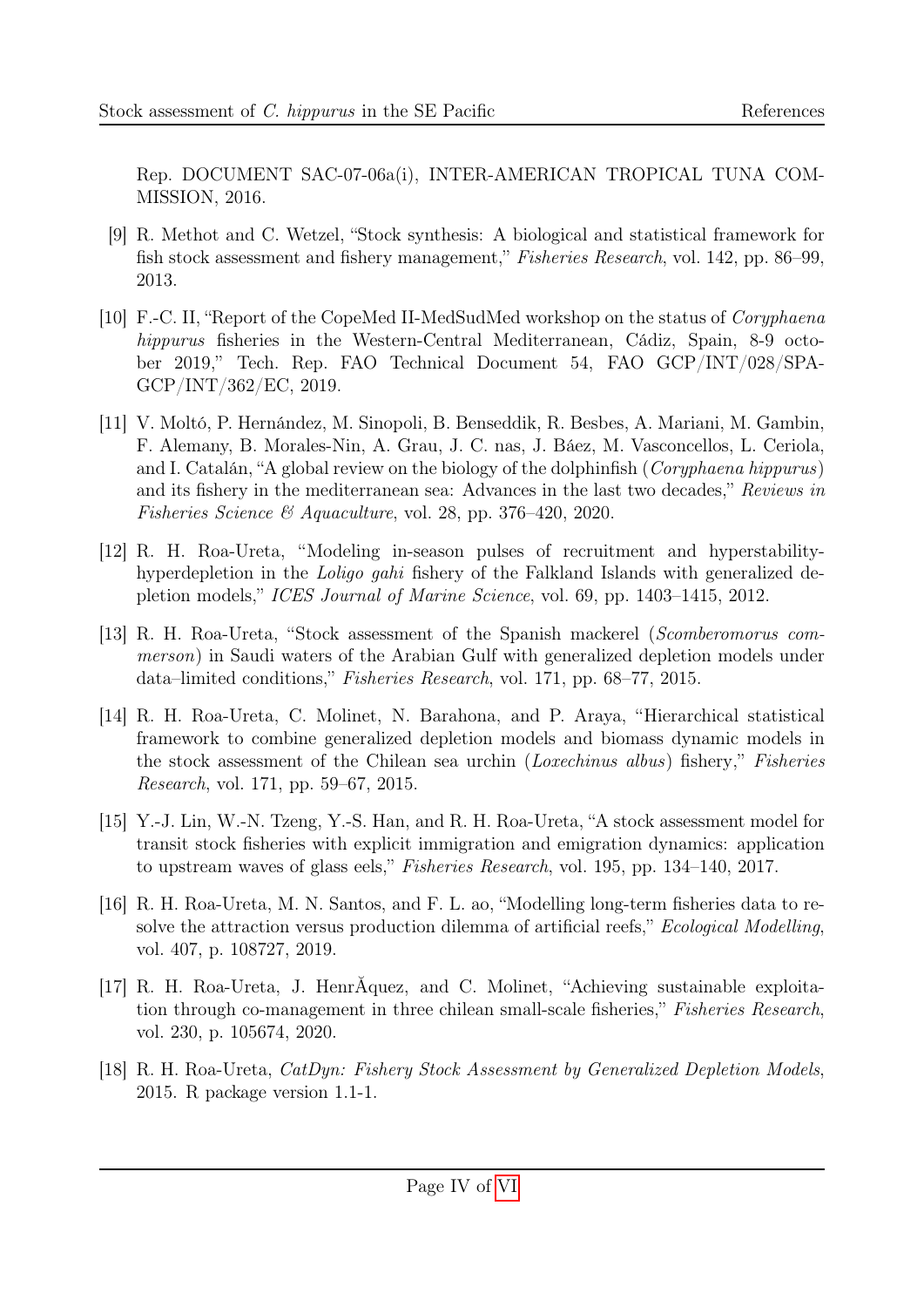- <span id="page-38-0"></span>[19] Scientific Advisory Committee on Fisheries, "Working group on stock assessment of small pelagic species (WGSASP)," tech. rep., FAO General Fisheries Commission for the Mediterranean, 2021.
- <span id="page-38-1"></span>[20] A. A. da Silva, C. Lennert-Cody, M. Maunder, M. Román-Verdesoto, C. Minte-Vera, N. Vogel, J. Martínez-Ortiz, J. Carvajal, P. Guerrero, and F. Sondheimer, "Preliminary results from IATTC collaborative research activities on dorado in the eastern pacific ocean and future research plan," Tech. Rep. DOCUMENT SAC-05-11b, INTER-AMERICAN TROPICAL TUNA COMMISSION, 2014.
- <span id="page-38-2"></span>[21] T. Berger and F. Sibeni and F. Calderini, "Fishstatj."
- <span id="page-38-3"></span>[22] R Core Team, R: A Language and Environment for Statistical Computing. R Foundation for Statistical Computing, Vienna, Austria, 2020.
- <span id="page-38-4"></span>[23] R. C. Team, "R: A language and environment for statistical computing." [https://www.](https://www.R-project.org/) [R-project.org/](https://www.R-project.org/), 2021.
- <span id="page-38-5"></span>[24] S. van Buuren and K. Groothuis-Oudshoorn, "mice: Multivariate imputation by chained equations in r," Journal of Statistical Software, vol. 45, no. 3, pp. 1–67, 2011.
- <span id="page-38-6"></span>[25] M. Zuniga-Flores, Dinámica poblacional del dorado (Coryphaena hippurus) en Baja California sur, México: implicaciones para su manejo. PhD thesis, Instituto Politécnico Nacional, La Paz, México, 2009.
- <span id="page-38-7"></span>[26] R. H. Roa-Ureta, M. del Pino Fernández-Rueda, J. L. A. na, A. Rivera, R. González-Gil, and L. García-Flórez, "Estimation of the spawning stock and recruitment relationship of Octopus vulgaris in asturias (bay of biscay) with generalized depletion models: implications for the applicability of msy," ICES Journal of Marine Science, p. fsab113, 2021.
- <span id="page-38-8"></span>[27] F. Maynou, "Application of a multi-annual generalized depletion model to the assessment of a data-limited coastal fishery in the western mediterranean," Scientia Marina, vol. 79, pp. 157–168, 2015.
- <span id="page-38-9"></span>[28] F. Maynou, M. Demestre, P. Martín, and P. Sánchez, "Application of a multi-annual generalized depletion model to the mediterranean sandeel fishery in catalonia," Fisheries Research, vol. 234, p. 105814, 2021.
- <span id="page-38-10"></span>[29] B. Meissa, M. Dia, B. C. Baye, M. Bouzouma, E. Beibou, and R. H. Roa-Ureta, "A comparison of three data-poor stock assessment methods for the pink spiny lobster fishery in mauritania," Frontiers in Marine Science, vol. 8, p. 714250, 2021.
- <span id="page-38-11"></span>[30] J. Nash and R. Varadhan, "Unifying optimization algorithms to aid software system users: optimx for r," Journal of Statistical Software, vol. 43, pp. 1–14, 2011.